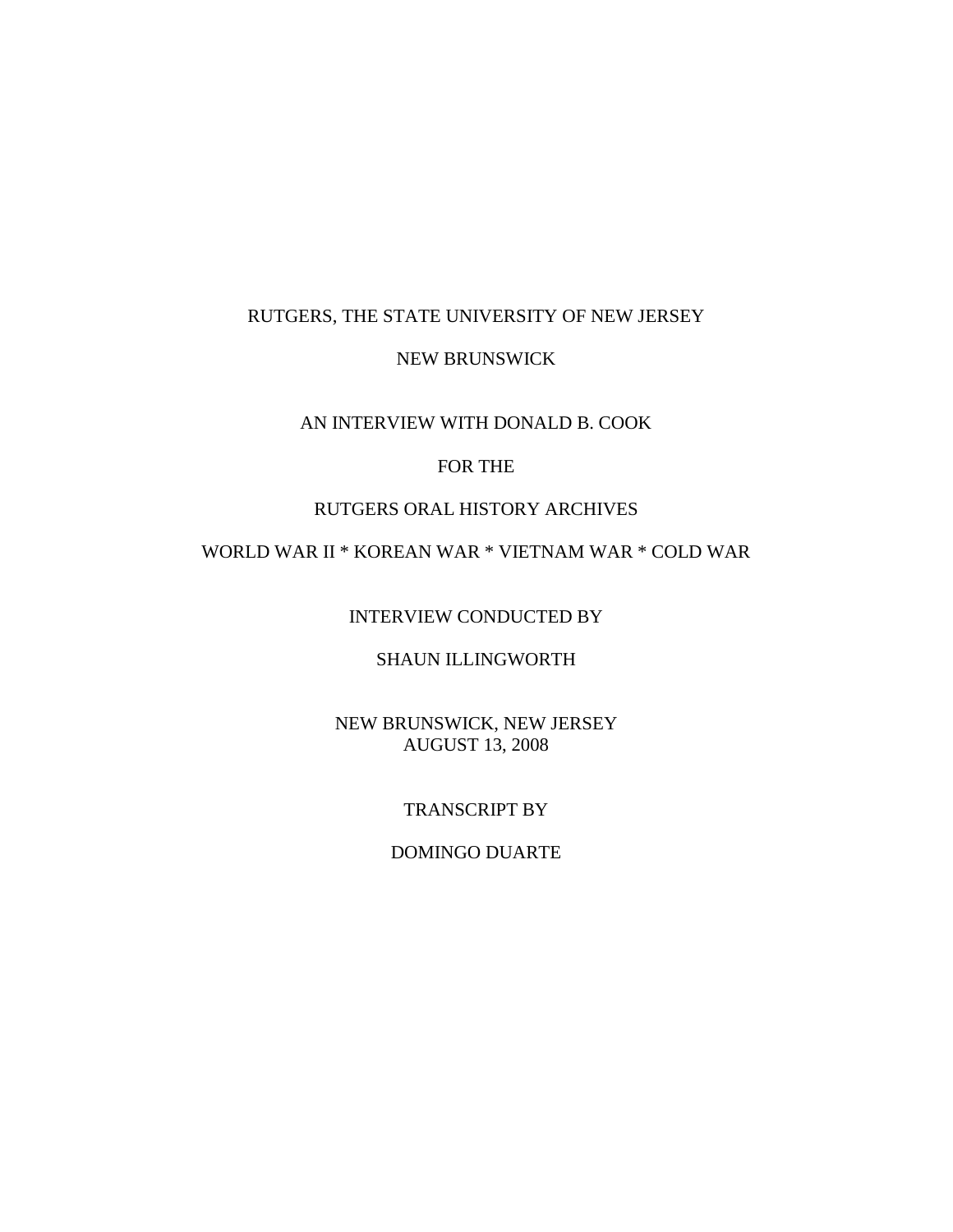Shaun Illingworth: This begins an interview with Donald B. Cook on August 13, 2008, in New Brunswick, New Jersey, with Shaun Illingworth. Mr. Cook, thank you very much for coming in today.

Donald Cook: Thank you, Shaun.

SI: To begin, could you tell me where and when you were born?

DC: Yes, I was born in Perth Amboy, January 4, 1936.

SI: What were your parents' names?

DC: William, and my mother's name was Gladys, her maiden name, Ludwigsen. My father was of Scottish descent and my mother was of Danish descent. My dad died, unfortunately, when I was about two years old, and I actually grew up with my mother, my grandmother and grandfather and two uncles in Perth Amboy.

SI: Do you know anything about your father's background or what he did for a living?

DC: My father was, and I know just from stories and what I've heard, but he was primarily, I believe, a designer, interior designer. One of the things my aunt told me is, he designed some of the staterooms on the [SS] *Normandie,* which, at that time, was *the* luxury cruise liner. I think he went [to NYU], for a brief period, but I'm not sure whether he graduated from NYU.

SI: Was he born in the US or was he born in Scotland?

DC: Both parents were born in the US. His mother and father came from Scotland and I believe my grandparents, on the other side, came from Denmark, my great-grandparents.

SI: Did you have any contact with your father's side of the family?

DC: Yes. His sister was very close to me, my aunt, and so, I split time between Perth Amboy and Rumson, where they lived, and my family in Perth Amboy, but most of the time being in Perth Amboy, where I went to the public school system.

SI: Do you know how either side of your family came to settle in Perth Amboy?

DC: Not really. I know … Perth Amboy has a big Danish community, and so, I'm sure my grandparents came, or great-grandparents came over, as part of that Danish movement at the time, and, actually, a member of my high school class, her name is Joan [Seguine]-Levine, I think, has written a history of the Danish community in Perth Amboy and has done a great deal of research on that. So, it was a strong Danish community. I really don't know much about my grandparents on the other side of the family, although I think they said my grandfather came over from Scotland, I believe it was Glasgow. … Everyone had always told everyone that he was an architect, and then, one of my cousins did some research on the family background and said that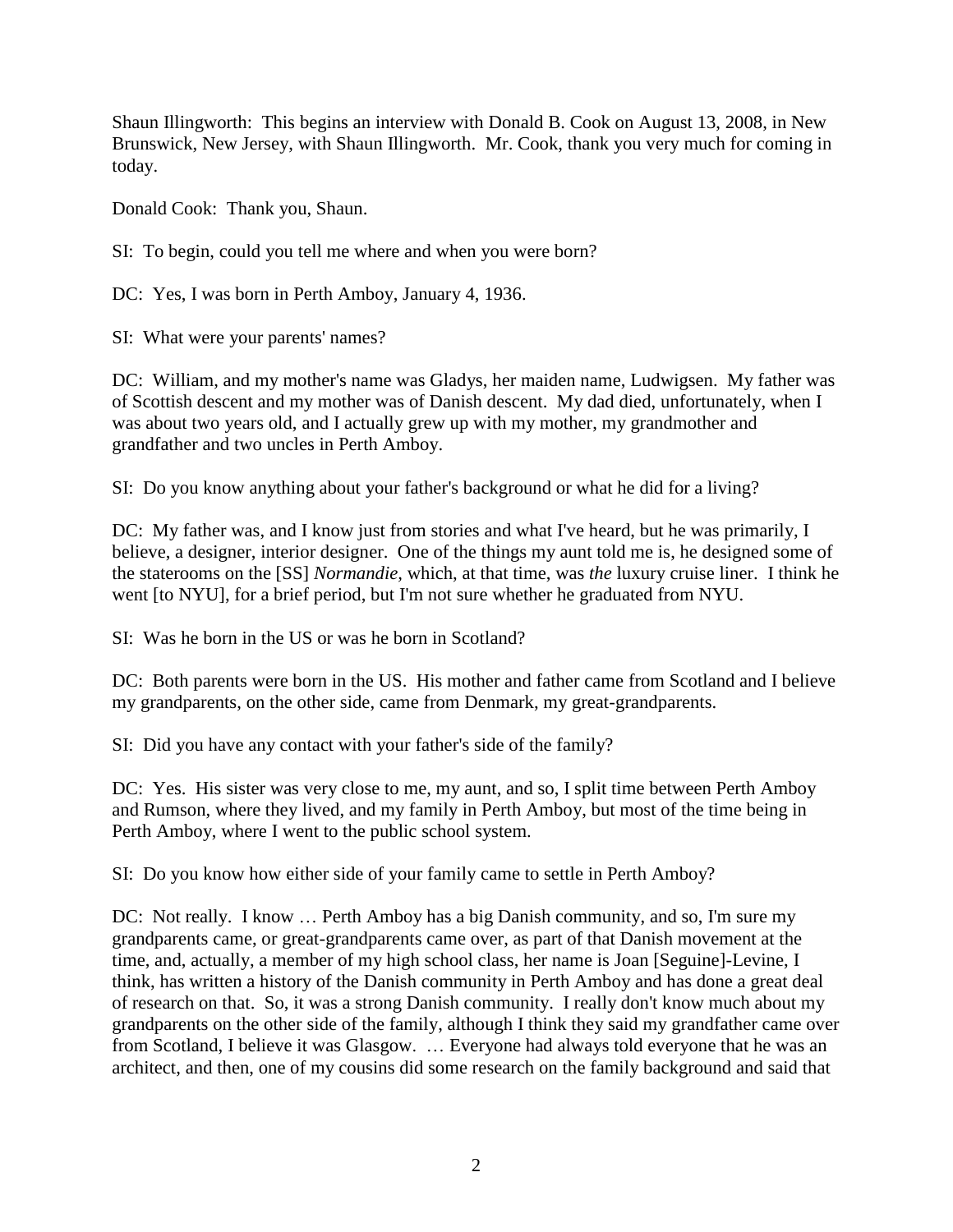he was actually a plasterer. [laughter] So, there's a little exaggeration on what his profession was, but, as far as I know, that part of the family came from Glasgow, Scotland.

SI: You listed your mother as being a bookkeeper. Was that before she got married or while you were growing up?

DC: While I was growing up, she was, I suppose, assistant manager and a bookkeeper, accountant, for a large liquor store in Perth Amboy called Zucker's, and that's where she spent most of her time in terms of the working. My grandfather worked at General Cable in Perth Amboy and he was also, for awhile, the fire chief in Perth Amboy, for about four years. So, growing up, I got to see a lot of significant fires in that area. One famous one was the Hurley Lumberyard fire, and I remember him taking me in the fire chief's car and not knowing how big it was, and then, somebody had to come get me, because it lasted a couple of days.

SI: Really?

DC: Yes. So, I was a big deal with the kids, because I could ride around in the fire chief car for awhile, and, in those days, you had a bell in our house, and, when there was a fire, that bell would go off in our house. So, all of a sudden, in the middle of the night, you'd be awakened by this bell gonging, and, based on the number of gongs on that, it would tell you where the fire was located, and then, the volunteer fire department would go to that location.

SI: For the lumberyard fire, you just got in the car and watched this whole thing unfold.

DC: Well, I watched part of it, and then, somebody picked me up, because he realized it was going to go on for a long time.

SI: Were there a lot of industrial accidents, and so forth, while you were growing up?

DC: I remember several large fires, I think. One was a movie house called the Ditmas Movie [Theatre], which was across from my high school, eventually, but that was the most significant one. I can't place the year, but I think, unfortunately, Perth Amboy got on the map a little bit when there was a major munitions explosion in South Amboy, which was on the other side of the Raritan River. [Editor's Note: Mr. Cook is referring to an accidental large-scale munitions explosion on May 12, 1950.] … That was significant, in terms of our windows blew out and things of that nature, and that made headlines in most papers at the time.

SI: Was that during the Second World War or afterwards?

DC: I think it would be in the Second World War; I'm trying to think. What were the years of the Second World War, basically?

SI: The US was involved from 1941 to 1945.

DC: Yes. ... It probably was in that period.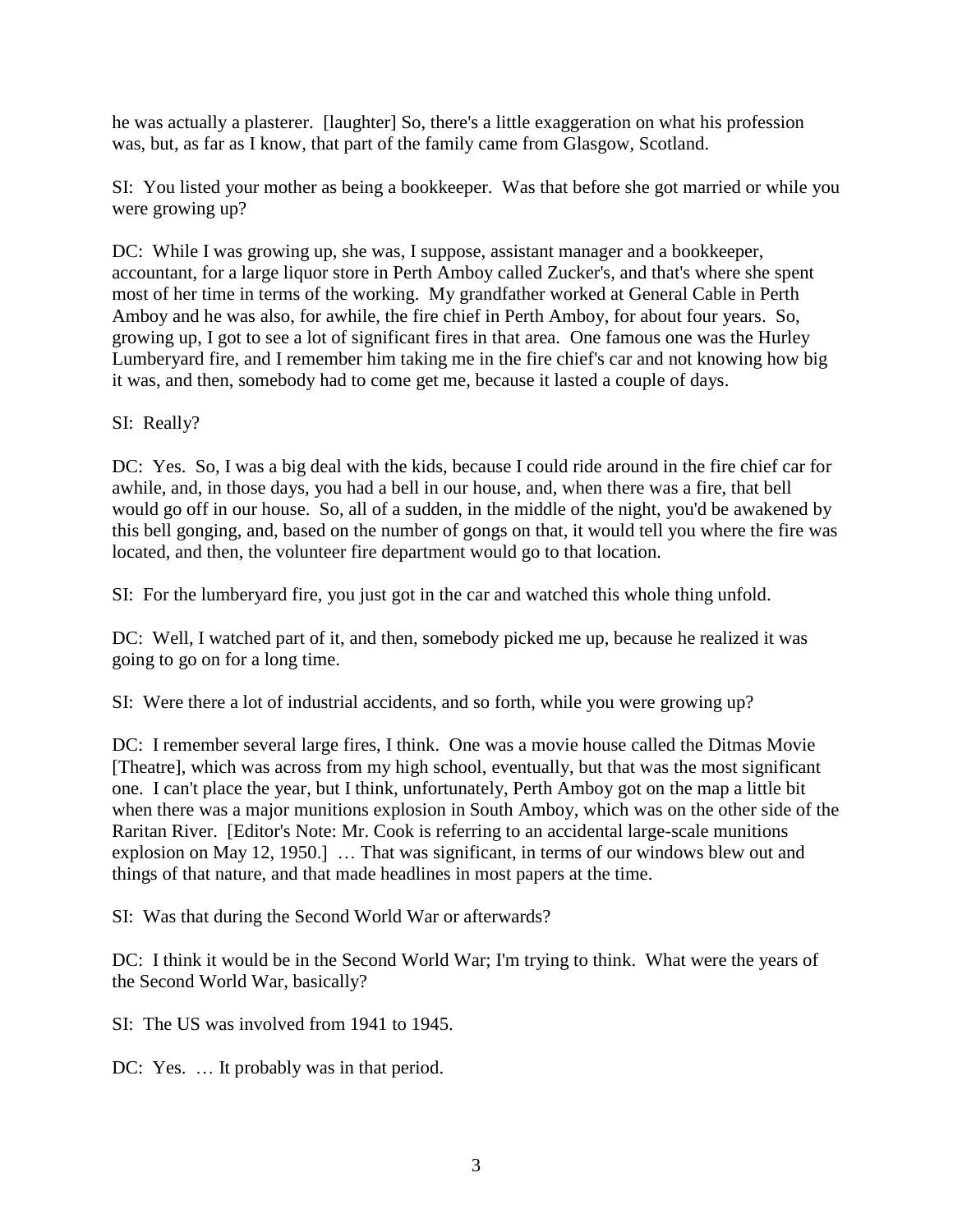SI: Can you describe the neighborhood where you grew up? Was it a Danish neighborhood or Scandinavian?

DC: No. Fortunately, Perth Amboy is a melting pot, which I think was good and which I was happy about, in those days. It's become more, ethnically, now, I think, a Puerto Rican community, but, in our days, I think it was totally a mixed population, with no dominant population. I grew up with families next to me, on one side, across the street; so, there are a lot of my family there. There were a lot of Danes in that area, but it wasn't a predominantly Danish [community], I don't think, but there were a lot of Danes there. … I think there were other parts of town, maybe, where there were more Danes. If anything, I went to Number Seven School in Perth Amboy, the elementary school, and that was a great mix and, probably, it was a school where the Jewish community went. So, a lot of my early friends, and still to this day, are Jewish friends that I'd met going to Number Seven School.

SI: I recently had the opportunity to interview another Perth Amboy native, who was Catholic, and he talked a lot about the churches, each one kind of setting up the neighborhood. Was the church, which, I guess, would be Lutheran, that important?

DC: … [An] interesting story about the church is, a little anecdote about my mother, which I always admired, when I look back on it now, so, when I was about thirteen years old, my mother said to me [that] she wasn't going to fight with me every Sunday to get me to go to church and to Sunday school. … Of course, that was to the Lutheran Sunday school, and I didn't have any friends there, really. Most of my friends were playing basketball for churches; we had no basketball court. So, she told me, … for the next four Sundays, I didn't have to go to Sunday school, and I thought, "Gee, maybe I'm winning," and she said, "But, I want you to do something for me." She said, "You decide what church you want to go to, whether you want to go to a Jewish synagogue, whether you want to go to a Catholic church, you go and decide what church you want to go to. … After four weeks, you tell me, and then, that's the church you're going to go to and we're not going to have this argument all the time." So, I always kid everyone that I read the Bible from the front page to the back, but the truth is, I went out and saw where all my buddies were. … They had just built a new basketball court in the Presbyterian church and we were there in the city league, and I played a lot of basketball, and so, I became a devout Presbyterian, based on the basketball court. So, I converted, I guess, from Lutheran to Presbyterian and my mother went along with it, and she truly meant I could have gone to any church I wanted to, as long as I went. So, it was a pretty liberal attitude on her part and a very wise decision, I think, for her, and it turned out to be well for me. I sang in the choir there, played basketball there and was there until I left for Rutgers.

SI: You were born at the beginning of 1936 and you were about six, going on seven, when Pearl Harbor happened.

DC: I guess, yes. ...

SI: Do you remember Pearl Harbor at all?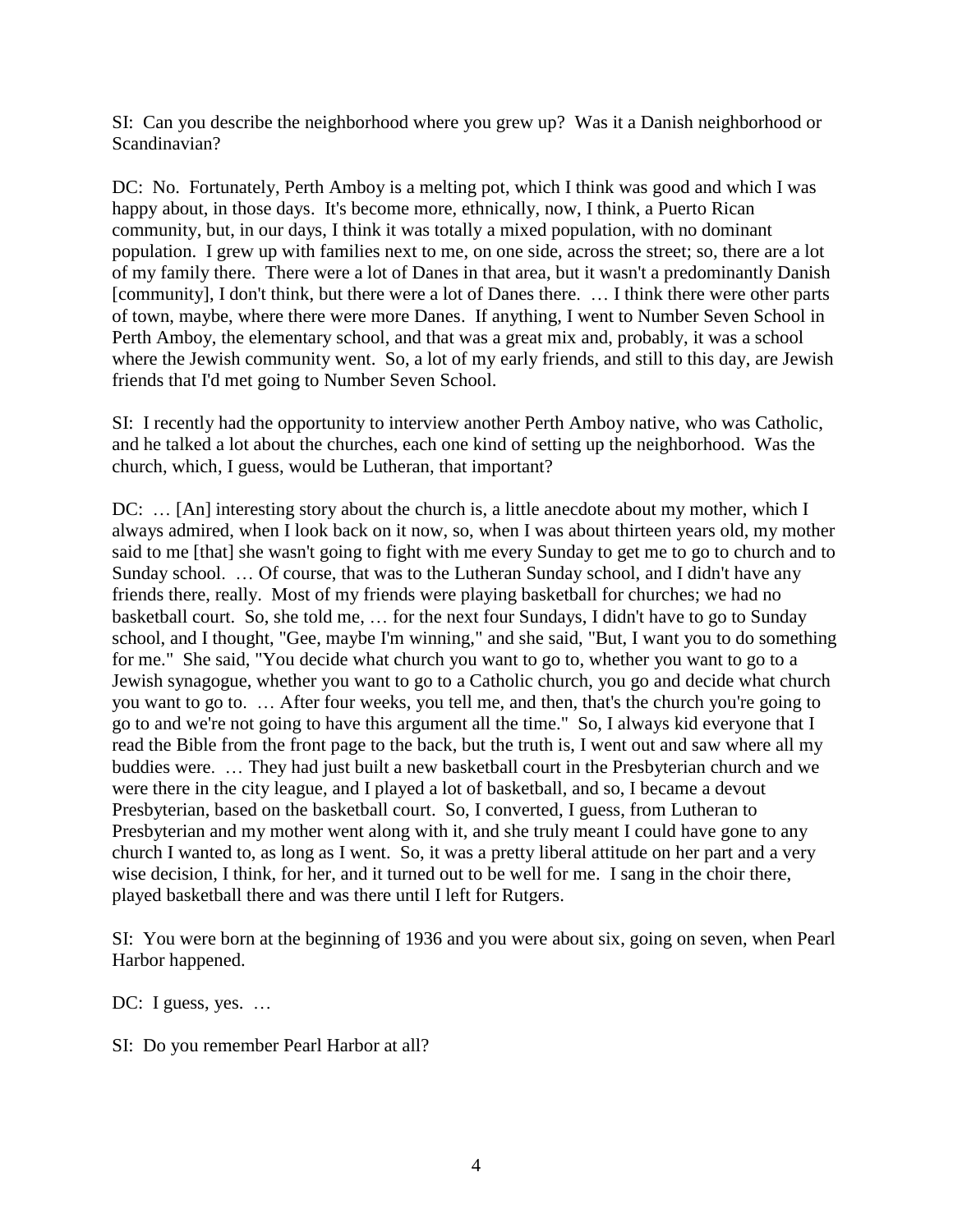DC: No. You know, it's sometimes difficult for everyone, I think, to think, "Do they really remember it or do they remember what they were told?" I think, probably, I remember what I was told. I don't really think I can remember Pearl Harbor *per se*. I remember the end of the war in Europe and the fire trucks and celebrating that, but I can't say I remember Pearl Harbor. I do remember reading in papers, or, sometimes, you'd see the battles [in newsreels] or you would hear it on the radio. … Most of the time, it was really the European Campaign that you heard about, but I don't remember, *per se*, Pearl Harbor.

SI: Growing up in that period, the end of the Depression and the beginning of World War II, in general, what are some of your early memories of that time?

DC: Well, Perth Amboy was, I think, a good town to grow up in. I think we had some excellent teachers that were very influential in my life and prepared me for future years. I think there were a lot of sports that were generated among the guys themselves. You didn't have organized Little Leagues. The city would have a league, but you got a bunch of guys together and you went and you played. So, sports was a big thing, school, and then, when you came of age to work, … [you] had little jobs, … probably delivering telephone books and things like that, but, then, I guess it must have been when I was sixteen, I think that's when you could get your working permit, I became an usher in the theater, in a movie house.

# SI: Which theater?

DC: The Majestic Theater in Perth Amboy, which was the largest theater, I believe, in the Walter Reade chain. So, the State Theater in New Brunswick was part of the Walter Reade chain, and we would always get their results, and the Red Bank Theater and the Asbury Park Theaters were all part of that chain. … So, we'd seat about nineteen hundred people and, in those days, the early days of movies, those were when people would line up around the block to get into movies, and so, that was a great experience. That was my, really, first, real working experience, and, fortunately, I worked my way up to head usher, and then, assistant manager and, when it became time to go to college, they had offered me a manager's job of … one of the smaller theaters in Perth Amboy and I thought that was great. My mother would not hear of that. She wanted me to go to college. So, that was a decision she was firm on, and, of course, she was right, I think, in what she did, but, working in a movie house, in a theater like that, was very, very influential on me, both the films you saw and we had some summer stock things. So, you'd see plays, with *Oklahoma*, *Mister Roberts*, *Ballet Russe de Monte Carlo,* and some of the stars that, later on, Florence Henderson, who later became big in television, was in *Oklahoma*, Alicia Alonzo became a great ballerina, Igor Youskevitch, I guess you would say, a ballerina. So, you had an opportunity, at a very early age, to get involved in the artistic, if you will, part of that, and, to this day, I think theater and movies are important in my life. …

SI: Can you describe what an usher would do in that time period?

DC: Yes, for you young guys, like, you probably don't know what this would be, but … I remember the first night I went over there, the first movie I worked was *African Queen,* with Humphrey Bogart and Katherine Hepburn. … They'd give you a uniform and, being a little short, my uniform jacket probably hung down to my knees and you had big braids on [it] and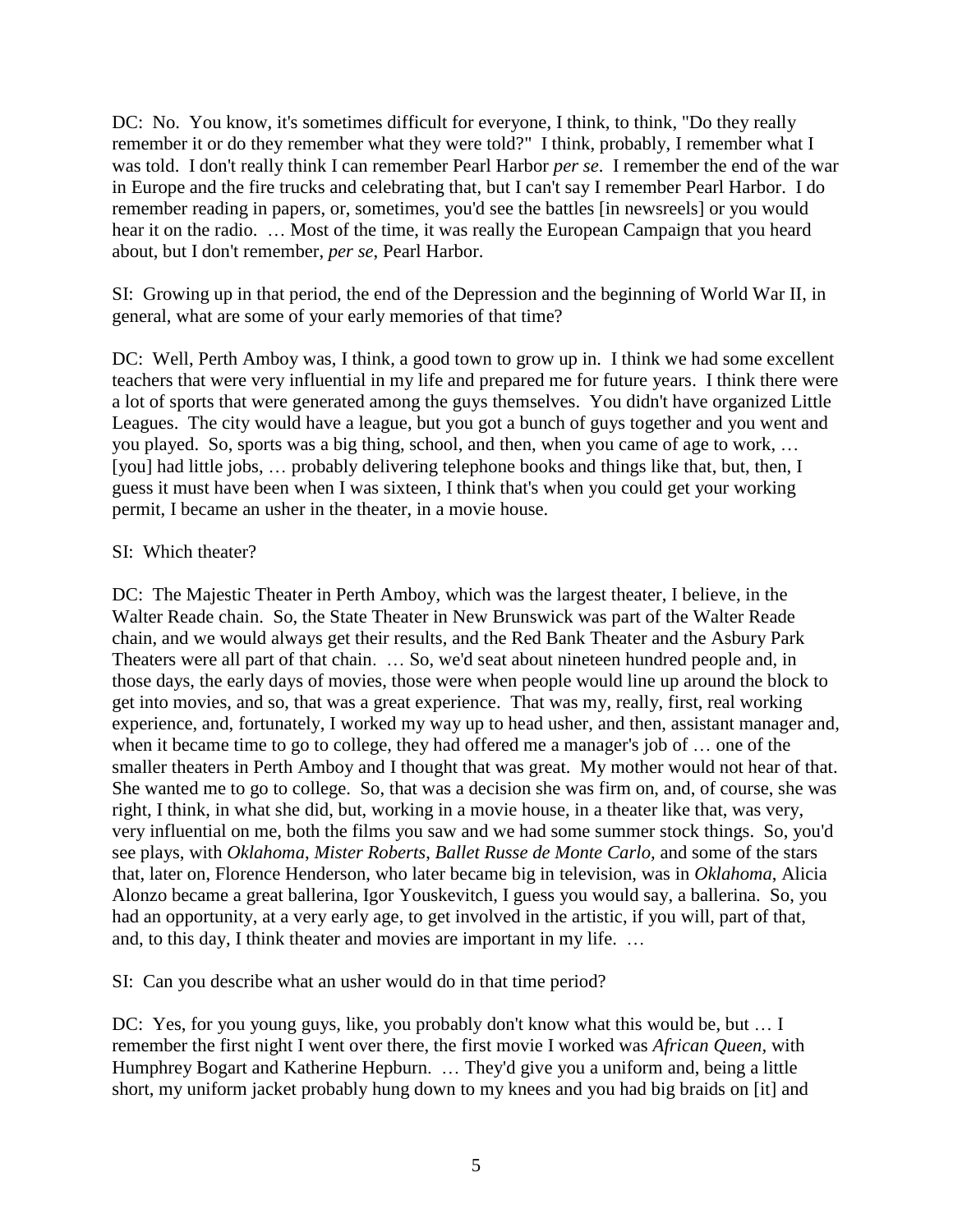you had your flashlight and, primarily, people would come in and you'd show them down and say, "Here's two seats in there," and you'd show them into the aisle, and a little bit like they do at a baseball game. You go there now, you still have ushers [who] take you to your seats, but, in this case, you're in a dark theater and you're walking down and trying to show people where they're going to sit. If anything happened that was out of the ordinary, you would try to take care of it. One time, all of a sudden, during a religious movie, a guy sitting next to a couple started to strangle the guy next to him, and so, we, the three of us, had to run down and pull him off him. Obviously, he was deranged, and things like that could happen. You practiced fire drills. There were some good lessons. You learned that you would never run, or even walk fast, or look excited, because you could cause a riot if people misinterpreted it. So, you always had to … appear calm during most circumstances, and we had a lot of fun. There was a lot of camaraderie among the ushers and we had a lot of good times. … Oh, you'd do things like taking garbage out, which would be, like, eighty cans of garbage up four flights of stairs, and cleaning and filling Coke machines, and, probably, the toughest duty was, films used to come in large lead cans and large reels, and the Majestic … had one of the largest balconies in the state. So, you'd have to walk up, well, heck, maybe up all the steps of Rutgers Stadium, lugging these lead cans with these reels in them, and they were heavy and you'd take them up. Then, you got to know the projectionists, who were real professionals in what they did. The projection booth was always red hot, because … you had carbon rods that were used to project the film, and you'd go up there and it was very warm, and they were nice. They'd show us how it was done, and it was a real technique, to have a small changeover from one camera to the other and the reel from one to the other, one projector to the other. So, that was good.

SI: Did they still have promotions? Maybe twenty years earlier, they gave away things like dishes to get people to come to the movie theater. Did they still do things like that?

DC: Then, they did, yes; not as much. That had started to fade, I think, at that time. Occasionally, it would be [brought back]. We did have 3-D movies, [when the] first 3-D movies came out. You'd have the glasses that you'd get, and then, collect, and, theoretically, you took them back, put them in this machine and it blew some stuff in them, which, supposedly, cleaned them and sterilized them, but heavens knows what that was. So, you would do that. I think that first movie was *Bwana Junction* and it was the first 3-D movie. It was pretty exciting. I mean, to this day, 3-D movies, if they're made well, are pretty exciting.

SI: Was TV starting to cut into the movie theater business?

DC: Yes, it was, during that period, not quite as much as it eventually would, because going to the movies was more of a social thing than the functionality of sitting around just with your family to watch television. This was when everybody was out there and people would meet there and it was a social event for people to go to the movies, and television [stations], in those days, weren't showing great movies. They were showing programs, but not, primarily, oriented to showing movies.

SI: To go back over your childhood, you mentioned the importance of sports. For instance, you said this basketball court was very attractive. Did you have a lot of facilities for sports or was it mostly a matter of making your own games?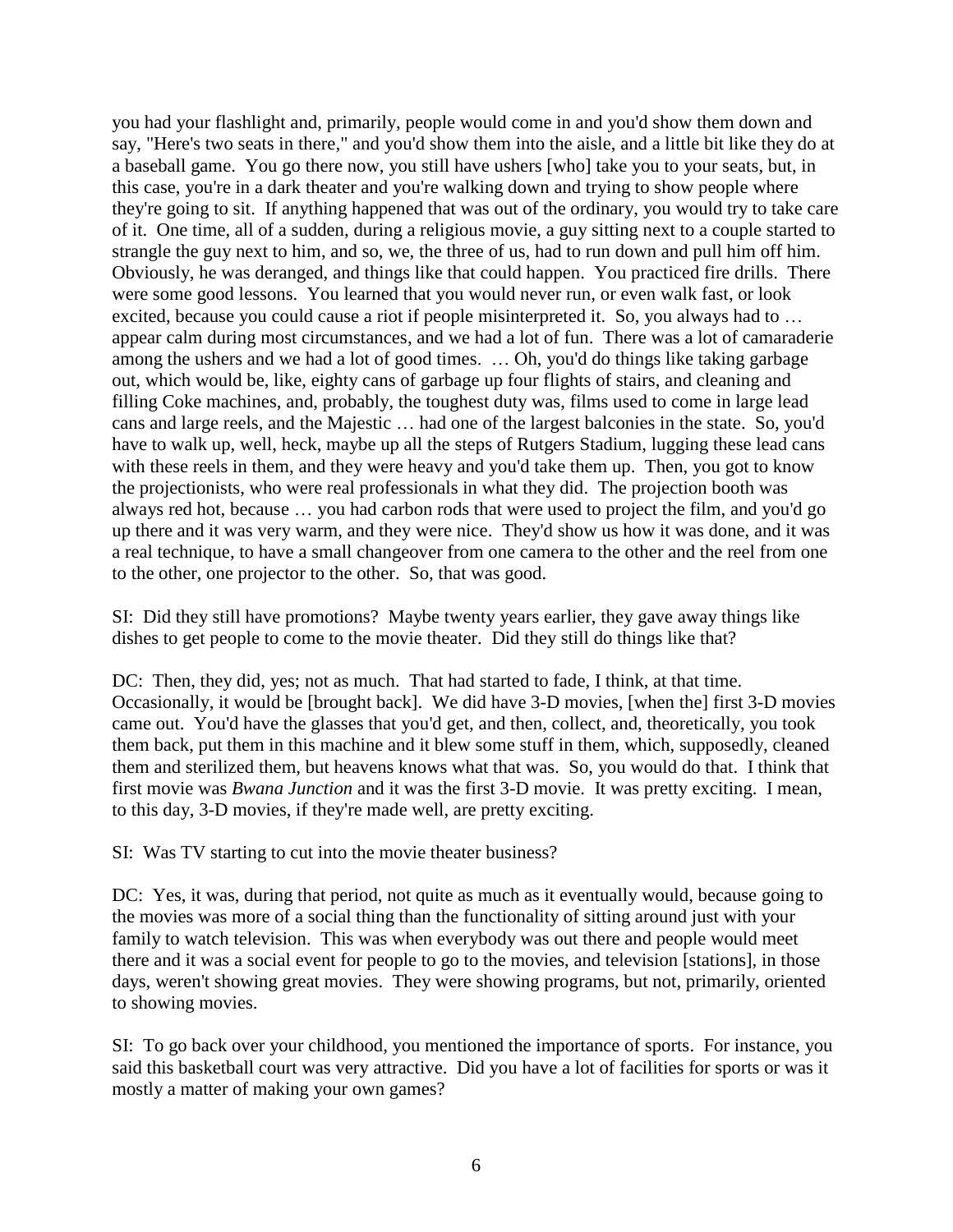DC: Well, you'd make your own games up, but the facilities were good. Perth Amboy had a lot of good baseball stadiums that we could play in, and the leagues were pretty good for that. Basketball courts were pretty much open to us. We'd play at different schools, and, sometimes, churches, and they had a good basketball league. So, certainly, as far as basketball and baseball, the facilities were pretty decent for that town, but there was very little adult participation, you know. You didn't have mothers, fathers, family out cheering. This was more a bunch of guys from a neighborhood forming a team and going out and playing. The city would send an umpire with two baseballs over and he'd umpire the game and that would be it. You wouldn't have uniforms. Once in awhile, maybe, a candy store on the corner would sponsor you and buy you T-shirts, but that's mainly what that was about.

SI: Was basketball your favorite sport?

DC: No, probably baseball, and then, maybe basketball.

SI: What positions did you play in those sports?

DC: Baseball, I played second base, shortstop, pitched a little bit. Basketball, I played guard.

SI: Were there any rivalries within these city leagues?

DC: Oh, yes. Perth Amboy had a team called the Jeffry Pirates, and those were older guys than we were, and I remember, one year, we just happened to have some good young guys and we upset them and won the championships. That was a big victory for us, and then, there was a very good baseball team called the Meade Street Aces, and they were very good. … Some of those guys left and some of them came to Rutgers, I think, and guys I played with came here. Ray Koperwhats was a good shortstop, and his older brother was an All-American at Rutgers, and then, he came here and, certainly, was All-Big East. … Well, we weren't in the Big East then, but it was whatever conference, and he was really a very good shortstop. So, both his brother and Ray both graduated from Rutgers. Mike Basarab went to Woodbridge, became a good friend. He was a lefty pitcher, pitched a no-hitter against Lehigh here. So, he was a very good baseball player that I played with. [The] guy that formed our basketball team, we played on a basketball team, also came to Rutgers and was a brilliant engineer, graduated in civil engineering, Jim Kovacs.

SI: Before we get into Rutgers, I wanted to ask, in World War II, do you remember any changes on the home front? For example, Civil Defense, do you remember Civil Defense drills, blackouts, that sort of thing?

DC: Yes, I remember putting electrical tape over the top of the headlights on the cars and I remember having your little stickers … for your gas rationing. I remember that on the cars. I remember, my uncles got deferments because of some physical ailments, but my other uncles [were] going into the service, and, after Brokaw's book came out, [*The Greatest Generation* by Tom Brokaw], I found it interesting to say, "You know, my uncles never really told me much about it." So, I put together a little family luncheon at the Frog and Peach [Restaurant in New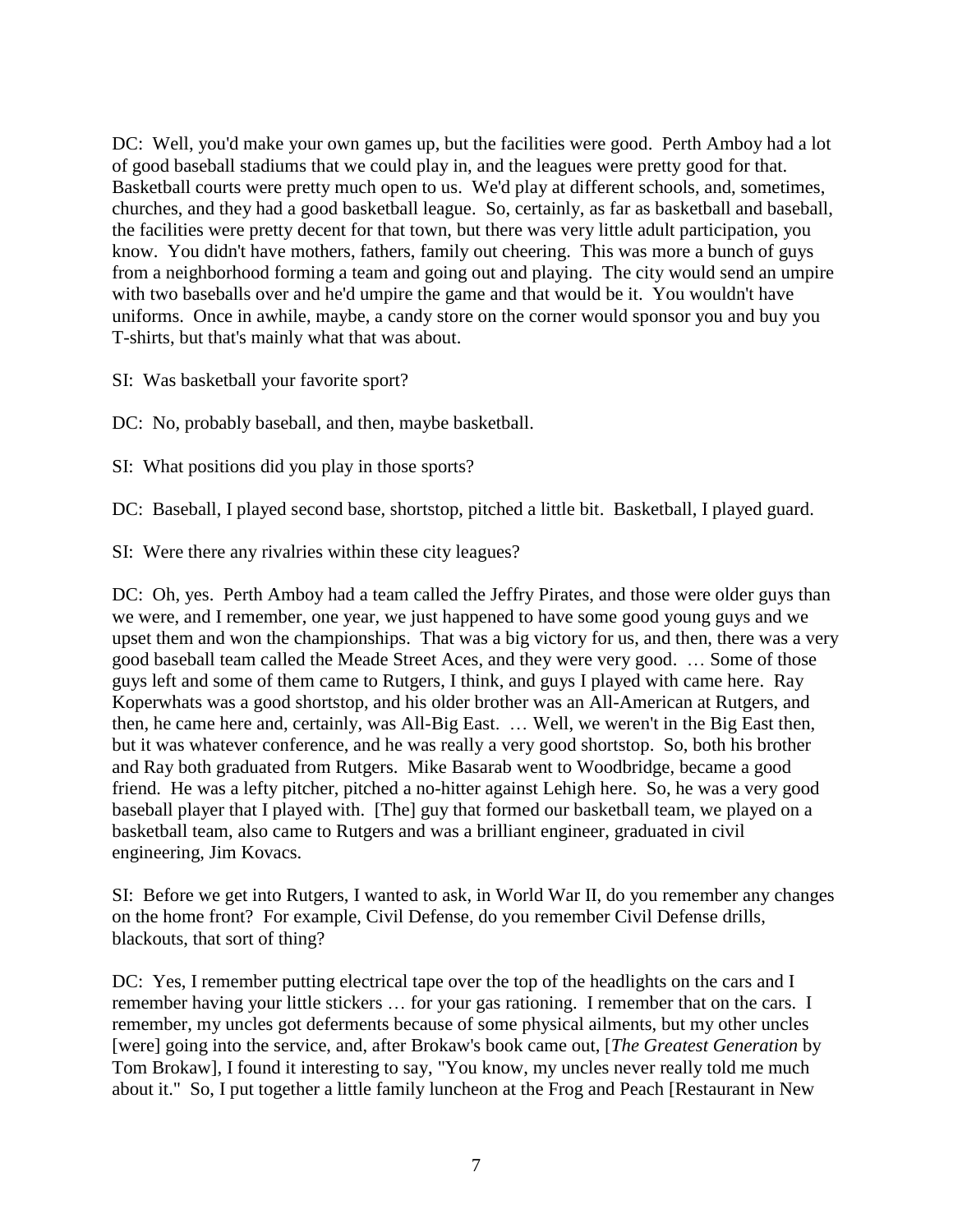Brunswick] and I made a point to start asking them. … They still don't tell you a lot about it, but I know one of them was in Guam and the other one was over in the Battle of the Bulge, and so, we talked somewhat about that. … My other uncle, my grand uncle, he passed away, but I know he was in the Navy. Another uncle was in the Coast Guard, took me aboard a cutter, I remember. …

SI: Was it during the war period that you went on the cutter?

DC: Yes, I think it was, yes, during that period.

SI: Jumping ahead, did that have an influence on you going into the Coast Guard?

DC: Maybe a little bit, but I'll talk about that later, because I think my relationships in college had more of an influence on my doing that. ...

SI: When your uncles went into the service, do you remember them leaving? Did you correspond with them?

DC: We corresponded with one, and then, there was a nurse that was a friend of the family and one of my uncle's friends that went in the service, and we did correspond with them. We got letters and they sent us pictures and we would send letters back to them. I remember that part of it, and, fortunately, they all came home okay.

SI: Was having them in the service hard on the family?

DC: Since they didn't live with us, maybe [for] their immediate family, it might have been harder than it was for us. Obviously, we always wanted to know if they were okay and all that, but I can't say they were like, you know, "Oh, my gosh, isn't So-and-So over there and isn't that where they are?" I don't recall that.

SI: What about rationing? Did that have an impact on your life?

DC: I think the rationing, mostly, I remember was gasoline rationing, and you do remember that in terms of car usage and when you could get gas and what days you could get gas and things of that nature. I guess I remember a little less in terms of food rationing. I think, growing up like that, you started to get used to a diet and you didn't realize, maybe, it had been changed somewhat because of rationing.

SI: You do not remember not being able to get sugar or anything like that.

DC: No. I think there were some substitutes that they were using, oh, I guess margarine instead of butter, for some reason, something along those lines, but I don't remember much about that.

SI: Were you involved in any youth groups, either through the church or the Boy Scouts?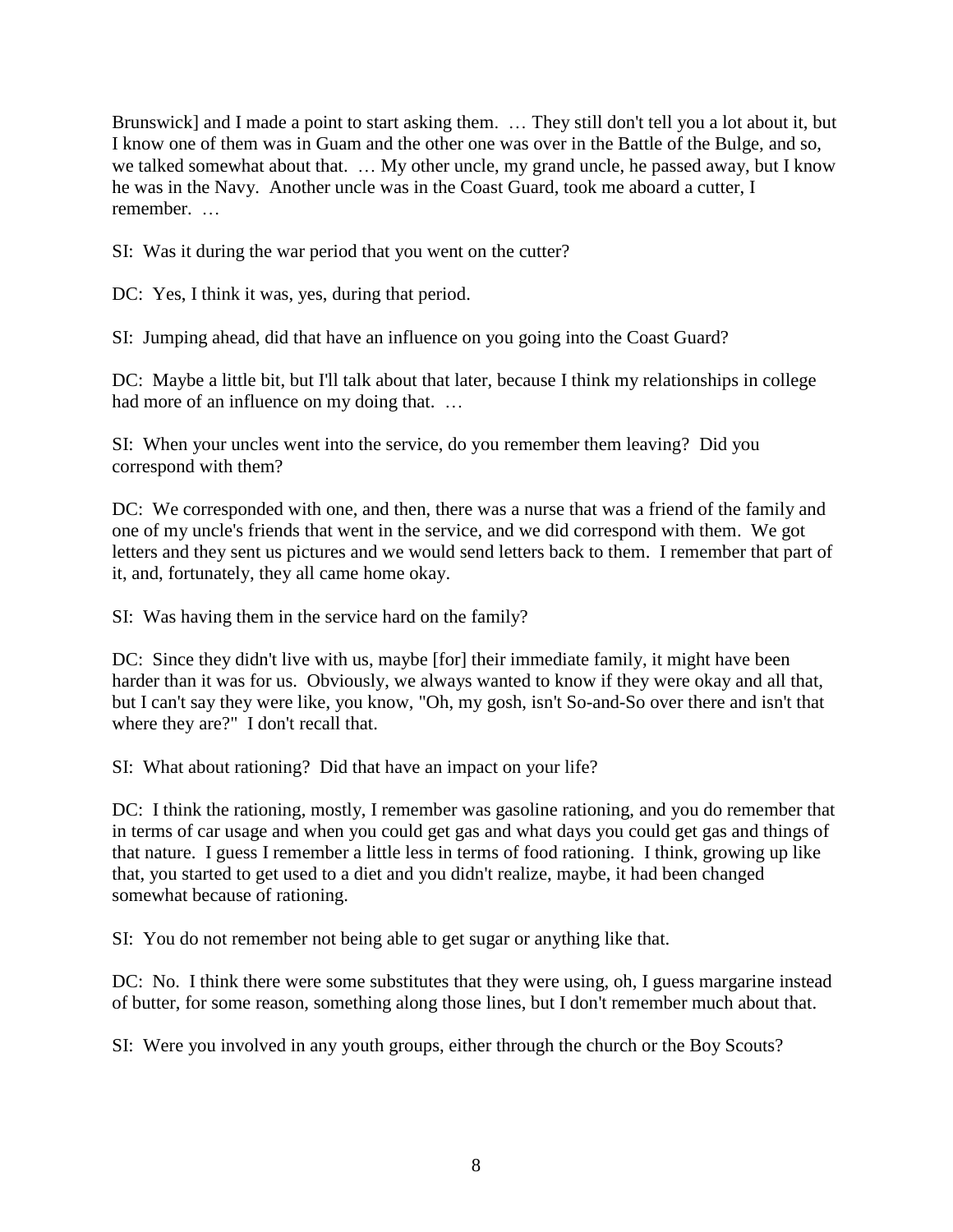DC: Yes, I was in the Cub Scouts, and then, the Boy Scouts, and I can't say that I was a vigorous pursuer of either. I guess I was; you earned your merit badges and all that, but I don't think they were driving forces in my life. I think I grew tired of them after maybe going from Cub Scouts into Boy Scouts, and then, probably, I was only in the Boy Scouts a couple of years. I think they were doing hiking and things of that nature and I guess I was more into baseball and basketball and stickball, that we played a lot of, and a little bit [of] tennis.

SI: You mentioned that your education and your teachers were very good. Your first school was the Number Seven School.

DC: Yes.

SI: What do you remember about your time there?

DC: I just remember developing a lot of friends, and, of course, you could walk to [school]. All the schools I went to, you could walk to, and that was about three blocks away from my house and I think it was just … a warm feeling. You got to know, again, all ethnic groups and it was a very mixed group of people, and you learned more about, I guess, life, without knowing you were learning it. You got to know different things. I remember going to one of my Jewish friend's birthday party and coming home and saying I hated the hot dogs, and my mother explained to me that they were probably kosher, so, they tasted a lot different than what I was used to. [laughter] So, I think we had a bicycle club and, of course, those were the ages when you finally learned how to ride a bicycle, and bicycle transportation was big in those days. That's how you got to the baseball games and all of that stuff.

SI: Did you follow any professional or semi-pro teams?

DC: Yes. You normally do what your parents do and my grandfather was a [Giant fan], and, as I said, I lived with my grandparents and my mother, and they were Giant fans, and so, I became an avid Giant fan in baseball, and I guess a football Giant fan, but not as much. Baseball was the big sport at that time, and I guess that was the one that I was most attuned to. … Later on in life, Willie Mays became a big hero and [I was] fortunate enough to go [to games]. I guess even in high school, what we would do is go up to the games and we'd take the old, they used to call it the "rat trap" or "rattle trap," up through Staten Island, and then, we'd get to New York and take the subways and go to the stadium, just the guys on their own, and get there way, way early. … One of the big times was always [when] Willie Mays came over and chatted with us and signed an autograph for us and was very, very, just the nicest guy in the world, and another time we got there, Joe Louis was sitting, oh, down about fifty rows from us. … I quick grabbed my program, went down and got him to sign my program, and then, by then, the ushers saw that everybody was bothering Joe and they wouldn't let them go down anymore, and I went back and, lo and behold, he forgot to give me my little Bic ten-cent pen back. [laughter] So, I went down there and I said to the [usher], "No, no, he's got my pen," and Joe Louis looked around, smiled and said, "Send him down," and he was very nice. … You could tell he could barely write, because, when he did an autograph, he slowly wrote, "Joe Louis," on it, where, you know, all the other guys would just scribble something. So, that program would be worth quite a bit of money, but, when I went off to the service, it was stored in my desk and they moved the desk, because,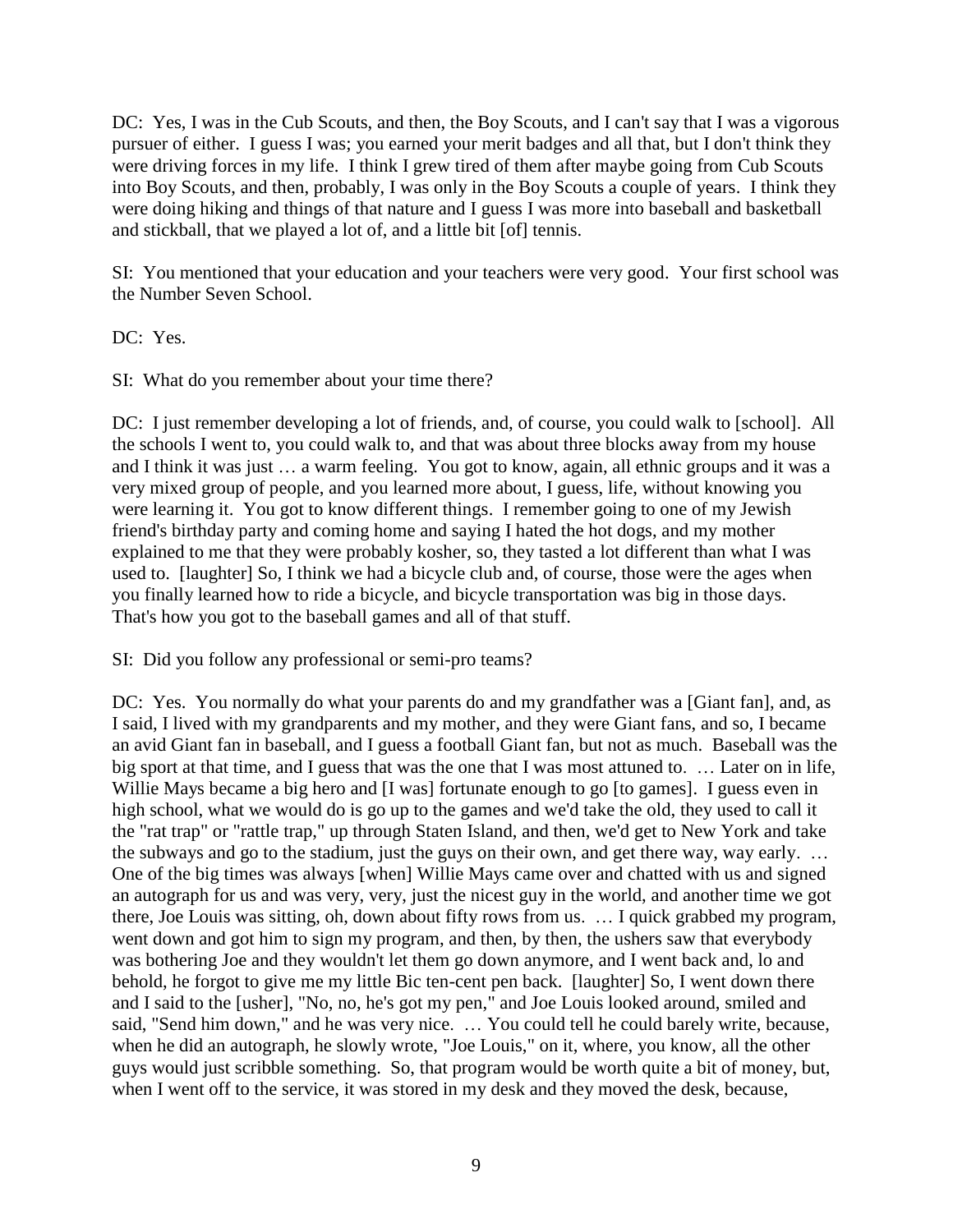moving in houses, or something, it went in … [the] basement of my aunt. … Then, my aunt wanted to tell me, she nicely had cleaned out my desk and made sure she threw out all the old junk and everything, and I never had the heart to tell her, wow. [laughter]

SI: That is too bad.

DC: So, that disappeared, but ... those were fun days. We would go to the Polo Grounds, ... mostly, and see the Giants play.

SI: One of the interesting things, for me and for our students, in hearing these stories is that kids just had a lot more freedom in those days. You hear often about young kids going into the city on their own. It sounds like that was how it was in your experience.

DC: Yes. It wasn't our parents taking us in, and we'd get permission, we'd go up there. [I] got fired from my job in the Majestic, but, then, got rehired when I went back and apologized, but, at the time, the largest ship in the world was the SS *United States*, I think. … Three of us decided we would go up, three ushers, and we went up to New York to see this ship. … Little did we know, we got up there, the line was, like, four hours long. So, we got in the line. We didn't know it was going to be four hours and, after about two hours, we were due back at work and, now, we were in that line so long, we sure [were not leaving]. Well, it just turned out that there's a great movie playing. They were buried and half of the staff was up there looking at a ship, [laughter] and so, we all got fired and my mother said, "You can quit a job, but you're not going to get fired from your first one, so, go back in there and apologize," and I did. … They took us all back and that was overlooked, but, yes, we did go into the city on our own.

SI: You mentioned Perth Amboy being a melting pot. It sounds like everybody got along. Were there ever any divisions or problems between groups?

DC: No. I don't ever remember being near any gangs, or, you know, you had rival baseball teams, like we talked about, but they weren't ethnically-based.

SI: They were geographically-based.

DC: Yes. … You played different schools and things of that nature, but, no, I don't honestly remember any ethnically-based gangs.

SI: Going back to your education, what were your interests in school, in grammar and high school?

DC: I really liked architecture, very much, and took drafting courses and did that, and did pretty well in class. ... So, when I applied to schools, I wanted to study architecture, and, I think, because of, maybe, the Depression, which I don't remember, but paramount in your thoughts were, when you're going to go to college, it had to prepare you to get a good job after. So, I knew I wanted to be an architect or an engineer. So, I applied to Georgia Tech, Princeton, Rutgers, and the mayor of the city, who was pretty good friends of the family, Mayor [James J.] Flynn, [Jr.], who, for a long time, was big in the Democratic Party, but my uncles had grown up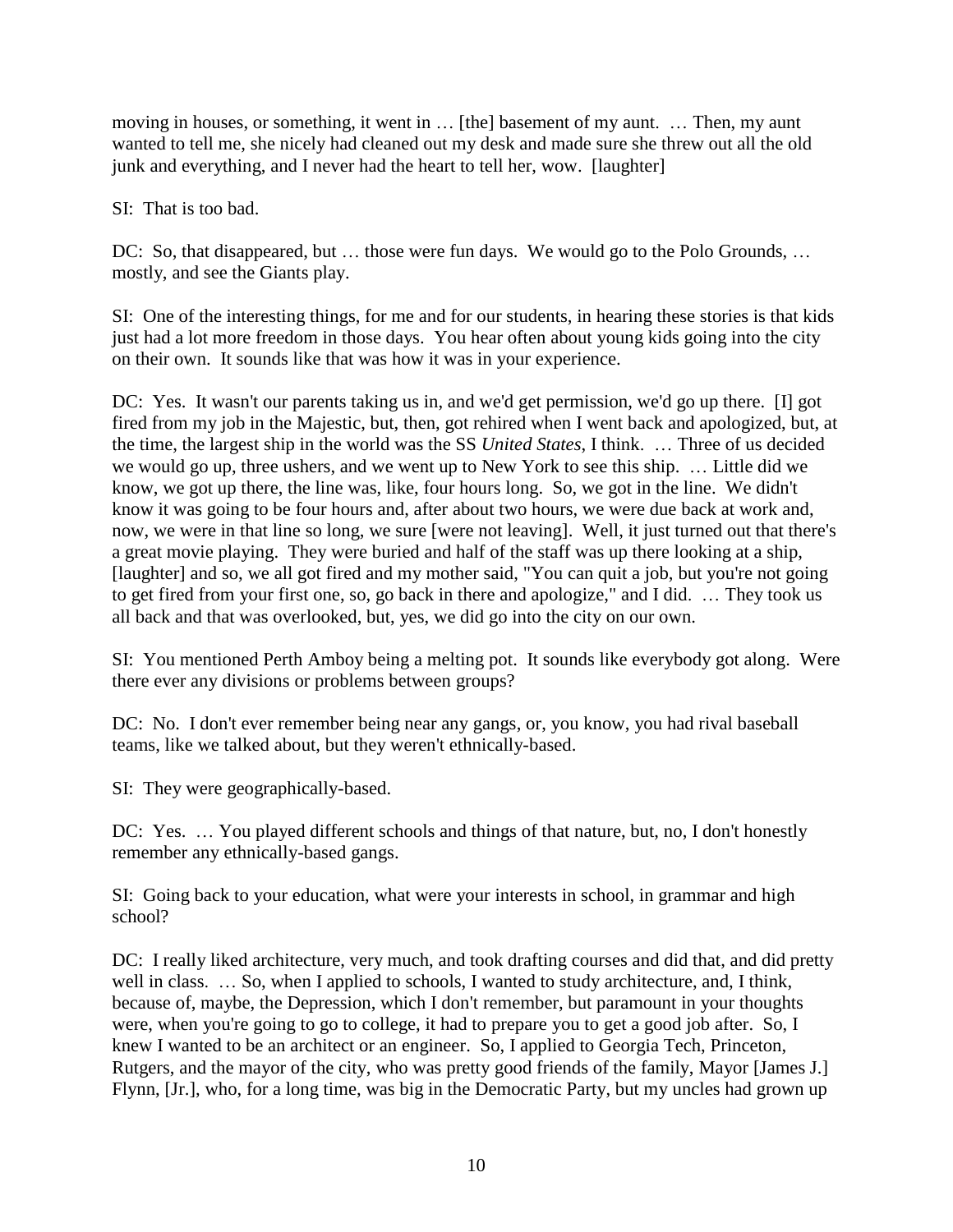playing baseball with him, so, he knew the family well, thought he could probably get me an appointment to West Point. I think I'd done well in school. Of course, my father wasn't living, … but I decided I didn't really want to do that, and so, I got accepted to Georgia Tech. … In those days, you didn't go down to see a school, because you didn't travel that much, but I'd heard of Georgia Tech and the engineers, and Princeton, of course, was close by and I'd seen that and I got accepted to Princeton, and then, I got accepted to Rutgers. … My family, it would have been a hardship on them, I wouldn't have even known how much, … to send me to Princeton, and I applied for a scholarship and got a scholarship to Rutgers, and it was a Chevron Oil [Scholarship], I think, at the time, which I guess was California Oil then. I'm not sure. I think it was called California Oil, and they gave one to Perth Amboy High School, one to St. Mary's, the parochial high school, and one to Woodbridge High School, and I won the one from Perth Amboy High School, and it was a significant scholarship in those days. It was tuition and books, and I was invited up here by; actually, the minister in the church had gotten a fellow that was from our church, who was the … president of the Glee Club and he was in Theta Chi Fraternity, [to host me]. … Anyway, he invited me up to show me Rutgers and I remember coming up and it had snowed and the campus looked so beautiful, and so, I fell in love with Rutgers and decided, with the scholarship and with that wonderful late afternoon/evening I had up here, … and I was invited over to have dinner at the fraternity, that this is where I wanted to go. … So, that's how I made my choice about coming here.

SI: That was the Theta Chi Fraternity.

DC: Yes.

SI: Were you pre-pledged before you came?

DC: I can't remember whether we actually had pre-pledging; I guess maybe they did. I either was or I pledged the first week I was here, and so, yes, I became a Theta Chi very quickly. ... Then, even though I had sung very little, well, I sang in the church choir, but never considered myself singing, and, since the president of the fraternity, Bill Gillis, was also the president of the Glee Club, he convinced me to try out for the Glee Club, did that and joined the Glee Club, which, of course, was a great experience.

SI: I will definitely ask you about that. Glee Club members are very …

DC: Very loyal to the Glee Club, yes.

SI: Yes. You mentioned a number of people who had gone to Rutgers before you, baseball players; did you know much about Rutgers before you made that trip?

DC: No, not really. The ones that I knew [who] went to Rutgers were primarily that went with my class, … and the only person I guess I knew was Bill Gillis, who was two years ahead of me, that the church had said, "If you want to look at Rutgers, let's call Bill and see if he can invite you up," and so, that happened. So, I can't remember a lot more people that went to Rutgers.

SI: Among your class in high school, was going to college a common thing?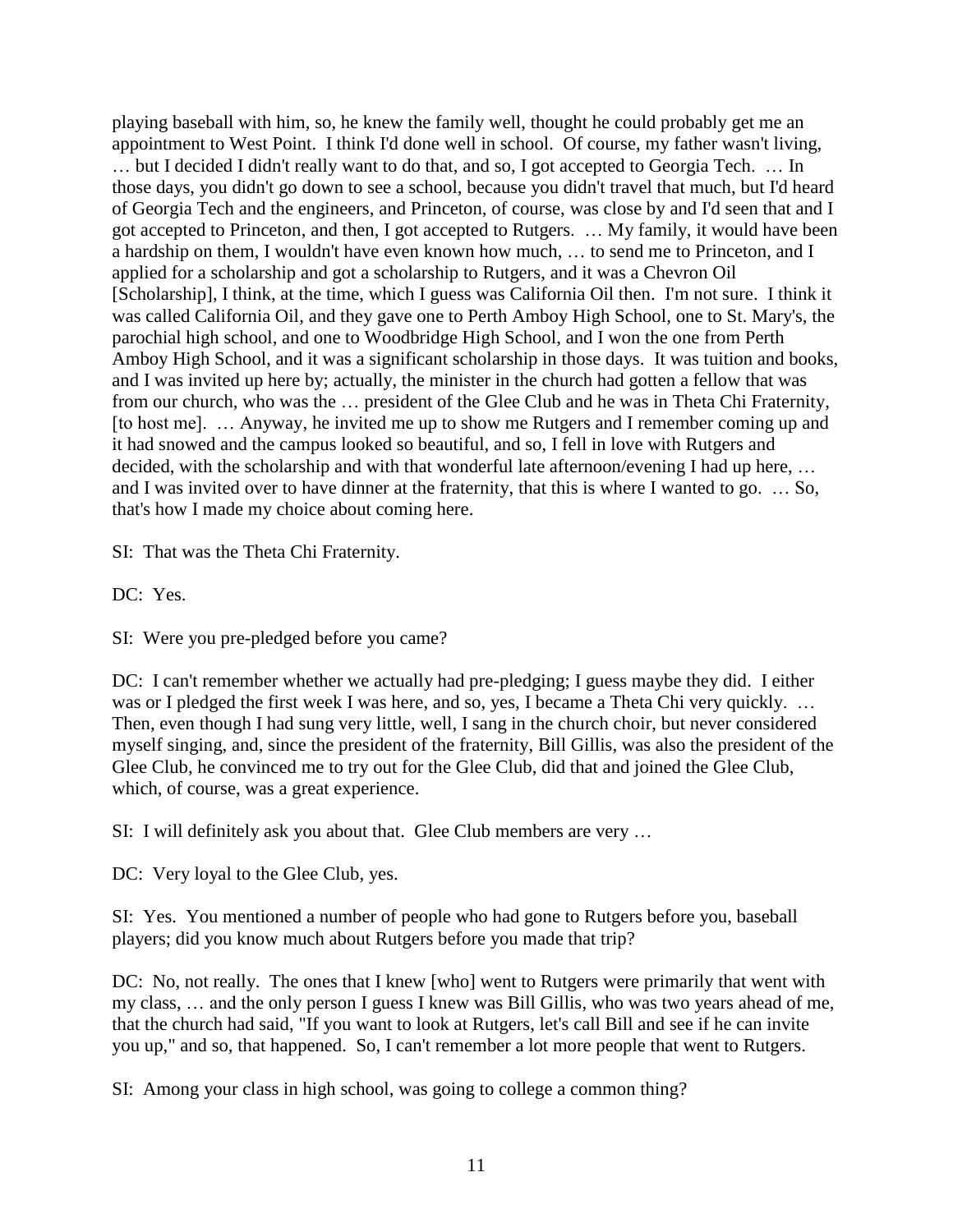DC: No, I don't know what percent. It was an objective for a lot of people, but I don't know what percent of our class went to college. I'm guessing not over twenty-five percent. I mean, I know some of them. The one fellow I'd seen, was a good friend, went to Princeton, became a good lefty pitcher there. We had played baseball together, and friends I'm still with, I think one went up to Tufts and I think a couple to Lehigh, maybe.

SI: The Korean War had also occurred, mostly during your high school years. Does anything stand out about the Korean War?

DC: What were the years on the Korean War? because, when I was filling the questionnaire out, I'm trying to put, … chronologically, this stuff together. …

SI: It was mid-1950 to mid-1953.

DC: Yes. It was that early, huh?

SI: Yes.

DC: Because it seems that some of the people who were involved in the Korean War that were later classmates, I don't know, I guess [were] maybe in the occupation after the war, but I don't remember. No, that's not true. I can remember quite a bit about the Korean War, in terms of what [I saw in the media]. By that time, you're starting to see television and you certainly were hearing the big controversy as to whether we should invade China or not, and some of the affairs that had occurred. Understanding all the ramifications and the diplomacy and all of that stuff probably was not in my realm at that time. [laughter] So, yes, certainly, we're all aware of the Korean War, but it didn't have the impact that the Second World War had. This was, like, I guess, to us, a skirmish, way off somewhere, and I don't think I know of anyone, at the time, that was serving in the Korean War.

SI: This was the beginning of the Cold War. People were fearful of Communism at home. Do you remember any of those discussions around your house or in school, the idea that Communists were infiltrating America or that we have to fight Communism abroad?

DC: Yes, I remember those discussions. I think I remember some of the McCarthy hearings and, at the beginning of those, as so many of us [did], thinking, "Wow, I can't believe how he's [doing this], all these Communists that he's finding and where they are. My God, this infiltration's terrible." Later in life, when you look back on that era, you're a little embarrassed by sort of being duped of a lot of things that were going on, but I remember, to a lot of people, he was sort of like the hero, rooting out all these Communists that were infiltrating the United States. … By the end of those hearings, I remember, what was his name, Welch? finally calling his bluff and realizing, I think, how wrong this guy was in so much of what he was doing. [Editor's Note: During the televised hearings of the Senate Permanent Subcommittee on Investigations in 1954 known as the McCarthy-Army Hearings, Joseph Welch, the lead counsel for the Army, skewered Senator Joseph McCarthy, an exchange often referred to as the beginning of the end of McCarthy's political career.] So, yes, there was the worry about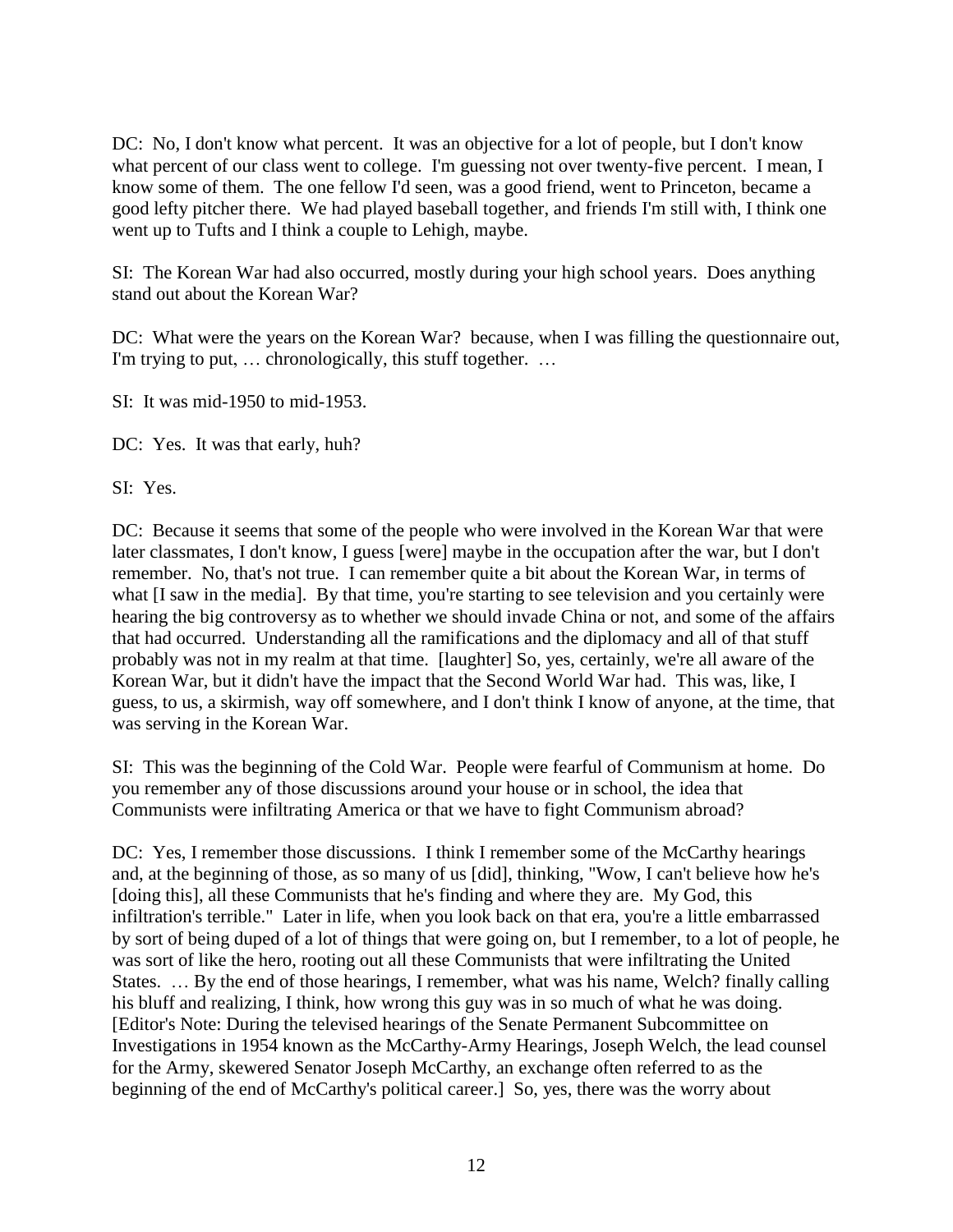Communism. There were the preparations for atomic attacks and people, some, you know, having shelters and things of that nature and that Communism was trying to take over the world. … Those things were, you know, occurring, and the whole idea that we had to stop [the] Communists in Korea. … Yes; was it something that I personally had fears about? I don't think so. I knew it was there, but … I don't think I was very paranoid about it.

SI: You mentioned shelters. Did many people in Perth Amboy have shelters or was that just something you heard about?

DC: No, ... I don't think they did. I think some people, ... and maybe even we had some canned goods and things, in case anything happened, but I don't recall that.

SI: Did your family follow politics or get involved in politics at all?

DC: No, not much, maybe local politics, a little bit, but, no, I cannot say they followed politics a lot. They were, I think, for the most part, Republican, but we'd always vote for the Democratic mayor who was a friend of the family. So, there was some independence there.

SI: Before we leave high school, does anything else stand out about that period? Were you involved in a lot of clubs or activities?

DC: No. Some clubs in, I guess maybe it was the math club, physics club or something, in high school, can't remember which one. Oh, I was active in the theater and was voted the class actor, the class thespian. I'm amazed, and I suppose somewhat proud, of the fact that, yes, I was working like, maybe, twenty to thirty hours a week as an usher and still played a lot of [sports]. I couldn't play on the high school teams. I didn't have the time to do that, but I'd play on the neighborhood teams on weekends, and whenever I could, and I still was active in the theater, I still got good grades, … but I was working twenty to thirty hours a week, certainly for the last two years of high school.

SI: Did you work in the Majestic in the summers as well?

DC: Oh, yes, all year, and it was big pay, fifty cents an hour. [laughter]

SI: You had this very picturesque first experience with Rutgers. What do you remember about coming to live on campus for the first time, those first few days and weeks at Rutgers?

DC: Little homesick, never really having been away from home. You know, I look now and I realize I've traveled around the world at least twice and, up until getting out of Rutgers, probably the furthest west I'd ever gone was Quakertown, Pennsylvania. During high school, our parents let us take a trip to Niagara Falls as a senior trip that we took on our own. Our senior class trip was to Coney Island. So, I could not say I was well-traveled, and so, there was a loneliness, living away from home for the first time, in the first couple of days, and, you know, learning how to do things you never had to do, your own laundry and all of this stuff, which everybody's had that experience, and I remember checking into Demarest Hall and having a corner room. How many guys can live in New Brunswick, go to [Au] Bon Pain, look up and still see their freshman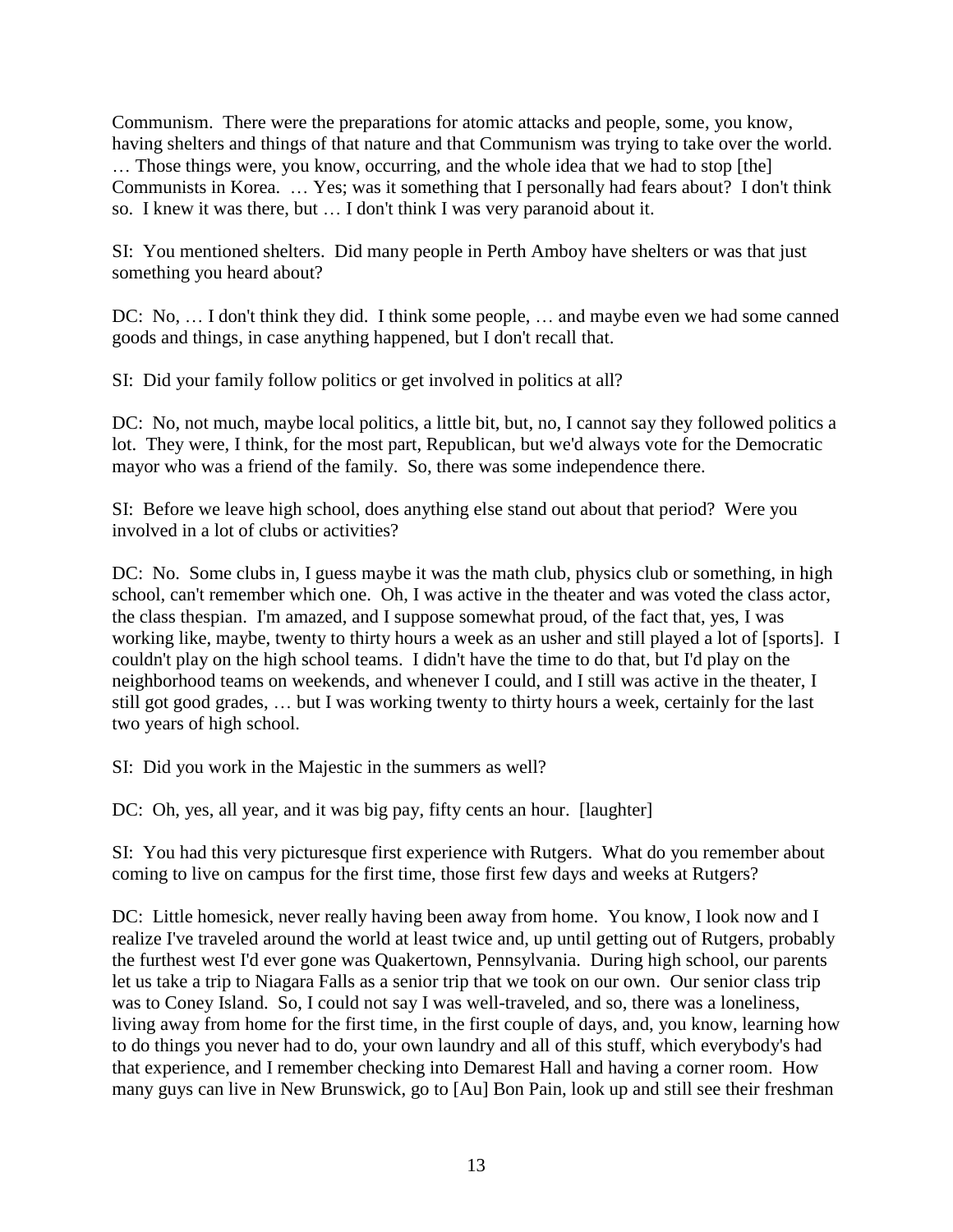room, up in the corner there? … In the corner rooms, you had two roommates and I walk in and there's this tall guy sitting there with another buddy. … They were drinking red wine, and he said, "Oh, God, here's this other guy coming in now. Where's he from?" and so, I uttered a few comments to him, and I thought, "God, this guy could kill me," but it just bothered me, his attitude. Well, long story short, of course, as so often happens, we became great friends and our third roommate was a very conservative guy, who I look back on, his father forcing him to study chemistry and he loved English, and it's funny. You can look back on it now, parental influence there probably ruined this guy, and we were very protective of Bill, and so, we became good friends, and Lee Lusardi, I remember, was our preceptor. … So, you know, the first couple of days was sort of the loneliness, being away, and then, you start to get all wound up in all this stuff that's new to you, you know, taking classes, going to buy books, getting your post office box at Winants Hall. … Although I was only thirty minutes from home, it felt like it could be [many] miles from home and you didn't have cell phones and computers and all that, and the only thing was … the pay phone in the hall. So, it was those times, and I must say that, probably, the fraternity was very good at that time. So, sometimes, when they look down on fraternities, and the University, it seems, has tended to try to deemphasize fraternity life, it was a smaller group unit that had some camaraderie that helped you during those early days, and they also hazed the hell out of you, but, you know, … that provided a little warmth that you were missing since you left home.

SI: Not talking about fraternity hazing, but was there any kind of hazing or initiation period as a freshman at Rutgers?

DC: Yes. You had to wear your dinks and I think a tie, until you had a match against the sophomores with this big ball behind the old College Avenue Gym, and, if you won that, you could finally get rid of your dinks and your ties. … Every year, the freshmen won, because ninety percent of the freshmen would show up and about two percent of the sophomores. [laughter] So, that was sort of a rigged contest.

SI: What do you mean by "the big ball?"

DC: There was this huge ball and you just had to push it and get across the goal line on one end or the other end, and, of course, we must have had 150 guys going out there and they had about twenty. [laughter] So, that wasn't much of a contest, and then, you could get rid of your dinks. The hazing, primarily, I did not remember, other than in the fraternity, because there wasn't much place to be hazed. In other words, your classes were [with] other freshmen, your dorm rooms were freshmen. So, there wasn't an environment, which would be different, I guess, in the military academies, and the only place where you really commingled a lot with upperclassmen was in the fraternity itself, and they had … hazing, now, which I realized was dangerous. … I look back on it and get a kick out of it, but I realize it could have gone the wrong way.

SI: Is there anything you could share?

DC: Oh, yes. One time, ... there were three of us and we sort of didn't kowtow to everything the senior brothers would tell us and, you know, you'd always get these questions, "Is Brother Shuler fit to sleep with pigs?" Well, there's no answer to that, so, one way or the other, you're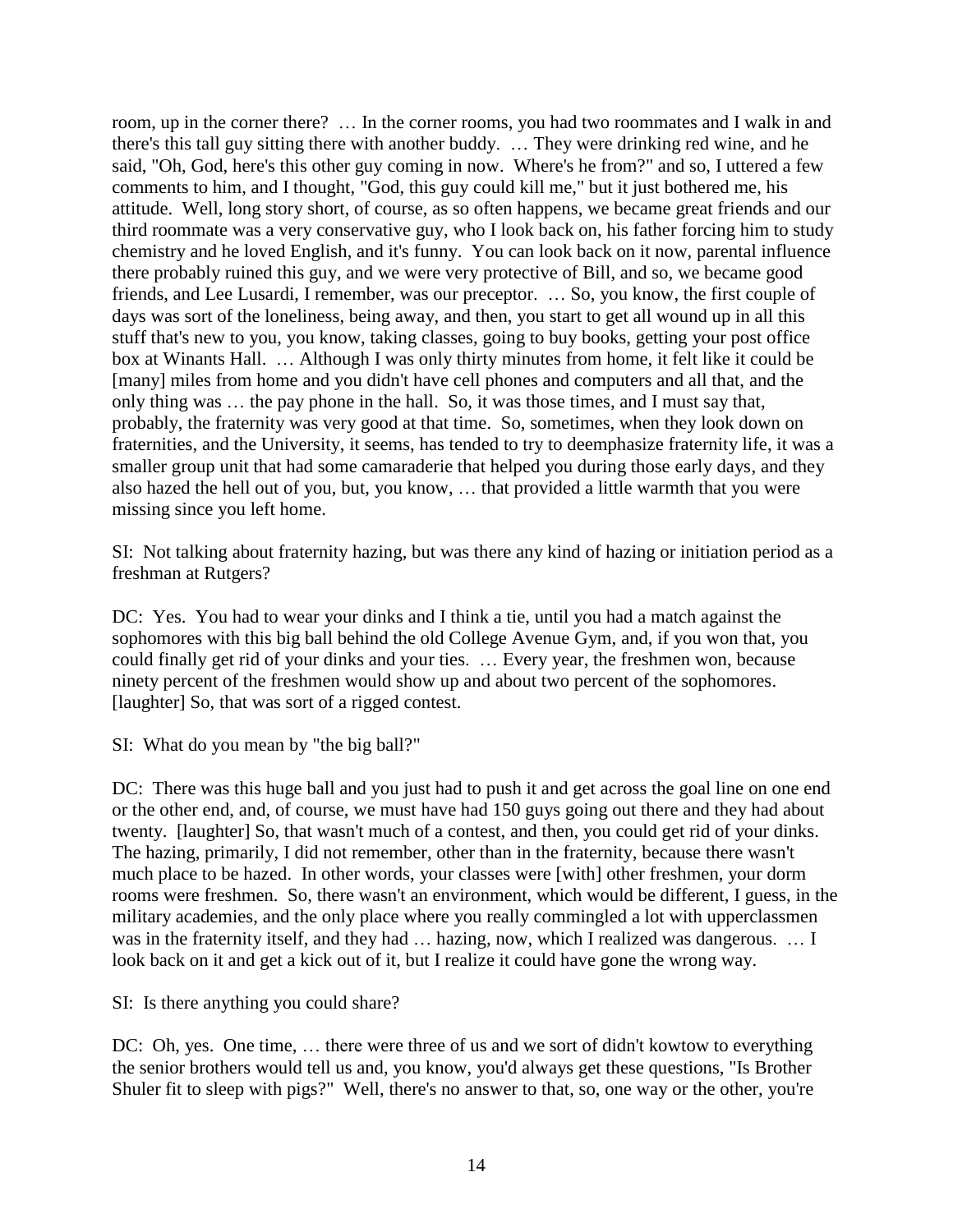going to do twenty-five pushups. [laughter] … We were sort of cantankerous, and so, they'd kidnapped me once and dropped me somewhere up by, oh, I forget what the dam is, way up in the Watchung Mountains, at about ten o'clock at night, with no money, and then, they took off and there I was, on that road. I had no idea where I was, and you hear dogs barking and all that. Finally, I made my way down to Route 22 and got in a car with some guys from Newark. There were all these guns in the car and everything and they were hunters, fortunately, … and I didn't tell them what had happened. I said, "My car broke down." I didn't think it would be a good idea to say I was a college guy, [laughter] and I finally got back to somewhere, a diner, and I called. One of the guys came out and got me. So, you look back and you realize, sometimes, kids could get in trouble these days, and you say, "Aren't they terrible?" but we did some pretty [bad things ourselves], and the other hazing, … you know, wasn't that bad. We had to try to sneak our dog into the Princeton game, down in Princeton, and that was not easy, because this was a big boxer mix, and he was a great dog. … We'd have to do stuff like that, and, yes, most of that stuff, and some of it was pretty interesting. You had to do a scavenger hunt and go out in the campus. We had to find the Kilmer Oak, which is always interesting, and some of that turned out to be pretty educational, but the fraternities were good. They were, I think, the first step in trying to learn, maybe, slightly more sophisticated manners than you had growing up in Perth Amboy in a middle-class family. We had to wear jackets and ties to dinner. Housemother would come in, you'd all stand until she sat down, and you would learn those things, and, in the parties, when you brought somebody over, you had to go and introduce her to the housemother. So, it was the start of, I guess, learning some social skills, also.

### SI: Were there other traditions, like singing?

DC: Well, we had a lot of Glee Club members at Theta Chi, and so, we did a lot of singing there. … One of the rooms in the basement was the singing room, and we'd go in there, long tables, drinking beer for the parties, and how the house didn't burn down; it's no longer there. It was on Bartlett Street, and you'd take a candle when you'd go and you'd put your date's initials and yours up on the ceiling in this carbon, and, as long as they didn't look around too much to find out all the other dates with the initials, you were okay. [laughter] … We would sing, and I mean we would sing for hours, and people had them [memorized], and then, we actually had songbooks that we had made up, so [that] everybody could do it. … Then, you played beer games, thumper, and you're allowed to have beer in the fraternities. You know, I don't know if they still do or what, … I guess not now, but we normally had a keg of beer on tap. In a way, I think it was pretty good, because it was there and you weren't sneaking to do anything. So, I guess the excitement of drinking wasn't an excitement. If you felt like a beer, you went down and had it, and I think we had experiences with some guys that, you know, couldn't or didn't handle it and got drunk, and badly. ... I mean, there was a lot of drinking, but I think, for the most part, with it being available, it wasn't totally abused by ninety percent of the guys. … We did go on social probation one year. … One of the guys got feeling really good, and, fortunately, they were all happy drunks, and the proctor had pulled up outside in his car. …

SI: Who was the proctor, a member of the administration?

DC: Yes, he was the campus cop. I think we only had one in those days, maybe, and he was a pretty good guy. He's like an ex-Marine, big guy, and he left the car out there and he came in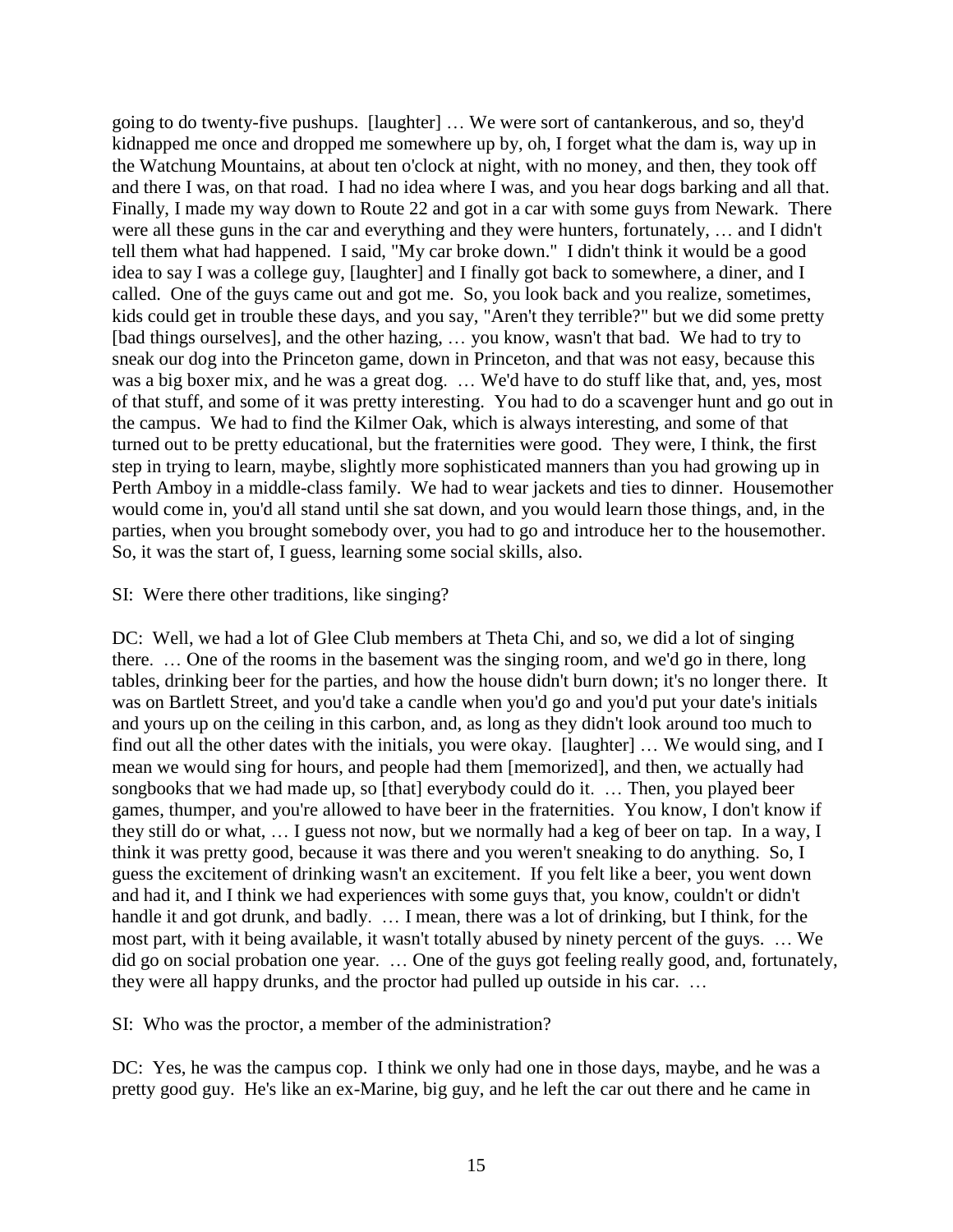and the guy that was drunk got in the car, locked the doors and wouldn't let the proctor back in the car. [laughter] So, we were out there, begging him that we'd take him to a diner called the Silver Meteor, down by the train station, if he'd get out of the car and let the proctor get back in. [laughter] So, finally, we convinced him to do that. We took him down there, but we went on social probation for a semester. So, there were some, yes, abuses, but, no, singing was a big part of the fraternity and intramural sports were a big part of it.

SI: Okay. The intramural sports you were involved in were related to the fraternity.

DC: Yes.

SI: Was that a source of pride for the fraternity, the sports teams?

DC: Oh, yes, sure. You played in a league against the other fraternities, and we'd play basketball, football, baseball, and then, we had the song contest and you'd also sing in those days. … I know the FIJIs [Phi Gamma Delta] had a lot of Glee Clubbers, and that was the big rivalry between Theta Chi and the FIJI House, who would win the song trophy, and so, yes, that was an important part of life. … You eat your meals in the fraternity and I think there's one night a week they didn't serve meals and, the other time, if they had liver and onions, they would announce it, and you didn't have to eat that if you didn't like it. So, other than that, you would eat lunch and dinner there. So, it was a source of mingling among different classes, and, one year, I stayed in the fraternity. We had a limited number of rooms. I guess we probably had about forty, fifty brothers and probably had about room for twenty, and the accommodations were pretty lousy. So, I stayed there one year, then, went back to the dorms. So, I stayed in the dorms three years and the fraternity one year.

SI: When you say it was lousy, was it just run down or was it the dormitory style?

DC: It was dormitory style. I mean, everybody slept in one huge room and, I remember, we'd leave the windows open and snow would come in and be on top of you in the night, and some guys would come in late at night, and then, you had study rooms and you'd have, like, four guys to a study room. I mean, it was fun and … part of it was really good. It wasn't [that] I disliked it, but I thought it was better just rooming in one of the dormitories.

SI: Was FIJI the major rival or just for singing?

DC: I think just for singing. I don't remember who the major rivals would be, other than in the singing thing. We played everybody sort of equally.

SI: Did the administration come down hard on the fraternities in those four years?

DC: No. You'd go on social pro [probation] if you really, you know, abused booze or, you know, the fraternities, particularly where we were, we were the only fraternity on Bartlett Street, and so, you had residences around you. So, if you went too crazy, you'd get all sorts of complaints about the noise we'd be making late in the morning, or something, late in the evening, but the University was pretty supportive of fraternities at that time. … There was a council for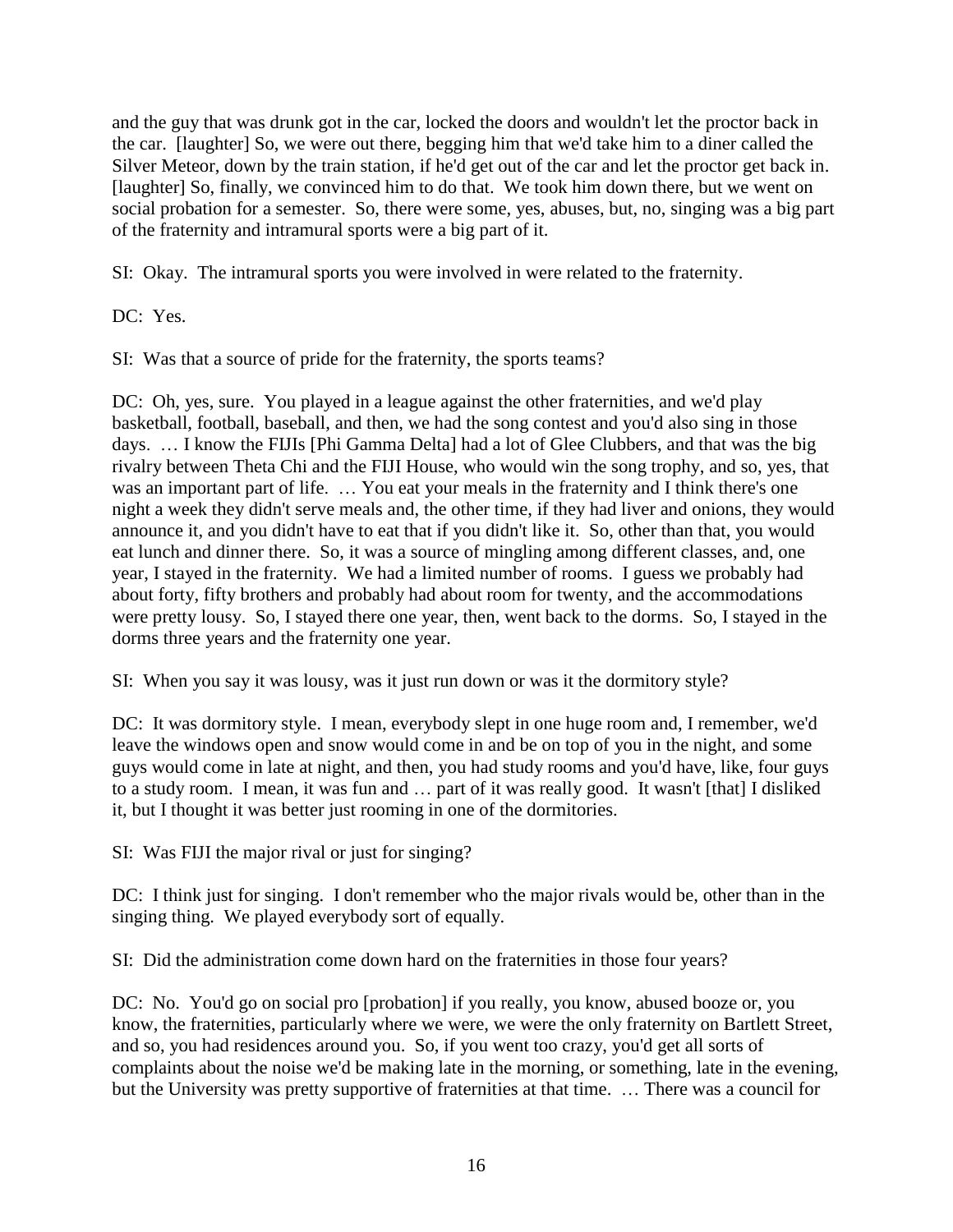the fraternities. I think Dean [Howard] Crosby, at the time, was good with the fraternities and very helpful to the Glee Club.

SI: Was he the Dean of Men then or not?

DC: Yes, I think he was, and I think Dr. [Lewis] Webster [Jones] was the President my freshman year, and I think Dr. [Mason] Gross became President after him. [Editor's Note: Dr. Mason Gross was President of Rutgers University from 1959 to 1971.]

SI: He was the Provost then.

DC: Yes. He was Provost first, and then, President.

[TAPE PAUSED]

SI: Did you get involved with the Glee Club right away, in your freshman year, or later?

DC: Yes, right away. As you said before, Glee Club guys want to talk about the Glee Club, [laughter] because the Glee Club was very significant in my life, and for them. [F. Austin] "Soup" Walter was the director, and more should be made of him at the University. I know we had a memorial service. I was disappointed that the President didn't attend, because I believe he was the longest tenured professor in the University. He had conducted the Glee Club for over fifty years. Soup Walter was a remarkable, remarkable person, who gave Rutgers fame throughout the world, and I think more should be made of him and I wish we would have; maybe somebody would do a biography of him. He was a very fascinating man and influenced his boys a great deal. It was a direction I never thought I would go. The Glee Club, it's just as I said, because the president of my fraternity, Bill Gillis, was the president, and I [said], "Oh, let me go see what this is about. It might be fun to do this." Fortunately, I made it, probably barely, and it became a great experience. … There was a great deal of camaraderie, a lot of work with the Glee Club. We rehearsed two nights a week. I think it was Monday and Wednesday nights, and it would be a full rehearsal, like, from six to nine or seven to nine o'clock, but it afforded some opportunities I never thought I would have. First, we traveled around. We didn't take the European trips, like they had later in life. I don't know what our longest trip was, but one of the really nice things was, prior to school starting, we would go to a retreat up in Lake Minnewaska, up in New York State, up near New Paltz, New York. … Those were wonderful, wonderful times, staying at this old resort, serenading, and I guess we would get the rooms and board free, and we would serenade at night. … On one concert, we'd stand on one side of this lake and serenade this huge old lodge on the other side, serenading across the lake, and it was very dramatic. … We always thought Soup, with his conducting, would fall off the cliff. … I always wanted to put a plaque there. Maybe, someday, I'll do that for him, and then, there were some, maybe, ulterior motives, but they had beautiful young ladies from colleges working there and they hadn't seen any guys under the age of, probably, eighty for the whole season. [laughter] So, we made quick friends and, traditionally, we'd go down to a German tavern called Emil's at night, up in the mountains. … We'd sing, and we sang everywhere, and we'd drink beer, and then, Soup Walter, out on this, well, this was sort of a back roads highway, probably about midnight, would go out there and proceed to do cartwheels down the center of the road, and good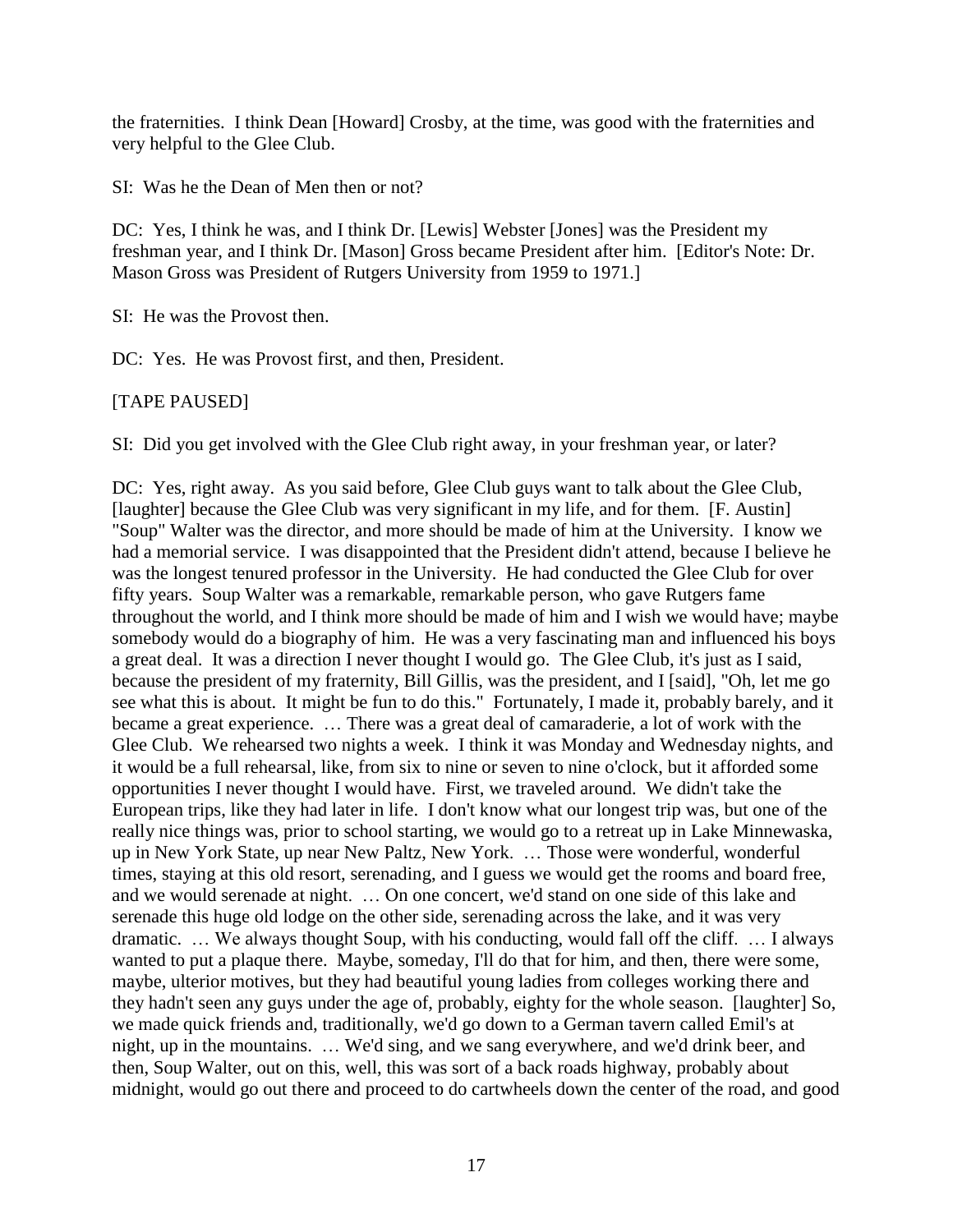ones, not phony ones. [laughter] … I remember, one night, we were singing and this old gentleman came over, and I was afraid he was going to say, "Could you guys keep it down?" and he gave me a check, for I think fifty bucks, and he said, "I just want to contribute to you guys." He said, "I'm a professor at Columbia," and he said, "You guys are the best I've ever heard," which was very nice, and then, a great experience, we had University Choir, which was a combination of the Men's Glee Club and the women's, whatever song organization over there, Women's Glee Club from Douglass, and we would sing with symphony orchestras. … Well, from what we were told, we were the second most requested choral group in the United States, next to the Mormon Tabernacle Choir, to sing with these orchestras, and I know it was true, because we sang with the Philadelphia Symphony Orchestra, which was probably the first or second best orchestra in the United States, one of the best in the world. We sang with them for two years. We sang with the New York Philharmonic, and those were great experiences. I mean, I was not a music major, I could barely read music, and I learned so much. I sat next to some music experts in my class. They'd tell me, "Well, there's the flautist. He's the greatest in the world. His name's [William] Kincaid," and you'd watch the tympani [kettle drums], and the rehearsals were absolutely a great, rewarding experience to me. One anecdote on that is, we sang [with], as almost like playing with a minor league orchestra, the Baltimore Symphony Orchestra, as a warm-up for singing later with the Philadelphia Symphony Orchestra. … We went down, in the middle of the winter, to Baltimore and they had a conductor called Massimo Freccia, a volatile Italian conductor, and we started singing. It was a very difficult part in *Carmina Burana*, which is a wonderful piece to sing, a very dynamic piece to sing, and it took a lot of syncopation on the orchestra's part and they could not get it, and he was sort of embarrassed in front of the choir, who I don't think we had made any errors and we knew what we were doing. So, he finally threw his baton at the orchestra, walked off, put on a fur coat and left and refused to conduct this rehearsal until the orchestra, the assistant conductor drilled them, so [that] they could do it. So, we ended up having the afternoon off, in lovely Baltimore, in the middle of the winter, and we came back later that night, the performance was the following night, just hoping that the orchestra could do it. We were pulling so much for that orchestra, and they did it okay. [laughter] Anyway, so, we got by that, and the reviews we got there, and I used to have a scrapbook with those, my mother had kept it, said, "The greatest musical event in Baltimore's history." So, they were spectacular, and then, we sang with Eugene Ormandy for two years, with the Philadelphia Symphony Orchestra, in Carnegie Hall and the Academy of Music in Philadelphia; I think once in the old gym here [the College Avenue Gym], too. … We sang *Carmina* and it's dynamic. At the end, everybody jumps up and goes crazy, and then, the next year, we did [Giuseppe] Verdi's *Requiem* and, at the end, people aren't even sure it's the end. So, you're almost [feeling] like you're a failure, because you just barely hear a little applause. Then, it grows up and you get applause, but, when we did one of these works, … Leontyne Price was a soloist. She was married to William Warfield, who, if you remember, sang *Old Man River* in *Show Boat*. … At the end, we were on the busses, ready to leave for New Brunswick, and he jumped aboard and said, "Bravo, chorus, bravo, chorus," to each bus. We sang with Richard Tucker, who was a famous opera singer, Giorgio Tozzi, who, if you ever saw the old movie, for you, *South Pacific*, with Rossano Brazzi and all this, well, the voice was Giorgio Tozzi. That was a voiceover for Rossano Brazzi. So, oh, there were fun stories in those. Richard Tucker would come out for rehearsal, he was really balding and, all of a sudden, he comes out for the evening performance, he has this flowing hair and all of this. So, obviously, he puts his wig on for the performances. [laughter] I forget who was the singer that came, and, sometimes, to save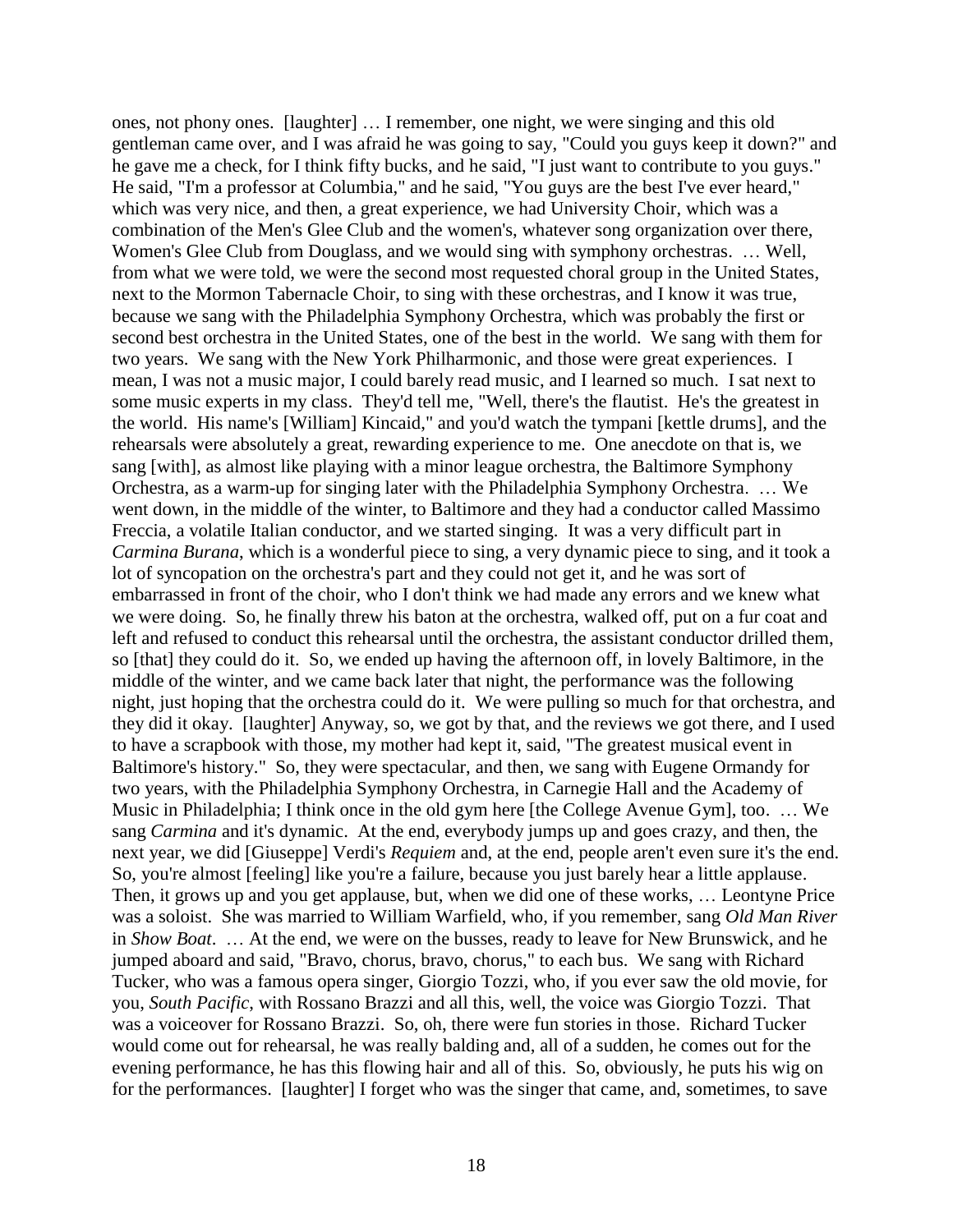a voice, singers will sing an octave lower, and Ormandy would [say], "Not with me, Renata." … She'd have to sing regularly for the rehearsal, and then, you hear this orchestra going crazy. Ormandy would be there, "Second violinist, little flat," [laughter] and you'd marvel at the man.

… I have a little off color story; at the time, I was assistant, or whatever I was, with the Glee Club, but I had to find out when they were supposed to stand and all of this stuff. So, I went to talk to him and, as I'm talking to him in the rehearsal, down comes this very bosomy woman, and I look over and he smiles at me. He sees me looking. He says, "Oh, nice bazooms, huh?" [laughter] So, we laughed at it, and then, when he came down to Douglass, in the, I forget what the building was over there, right off of Route 18, it was their music building, I guess, but it was a large facility … to do rehearsals, and the interesting thing there [was], we could get controversy on this, but he said that women's voices matured later than men's, and so, he's very concerned about the lack of maturity in the women's voices. So, he came to rehearsal and he said, "Ladies, please, put the bazooms in them," and he looked over at me and he winked. [laughter] … He was a great character, who, later in life, when I was dating a lady, we went up to … Saratoga, where the Philadelphia Symphony Orchestra summered, and I said, "I don't know if he'll remember me, but maybe," and I took her and her family back, and they said, "Oh, he knows the *maestro*?" and I said, "He's never going to remember me, but I will just say hello." … He looked and he waved, and waved me over. I went over and … he did remember me, and he was a really good, fun person.

SI: It must have been very demanding to keep this schedule with the Glee Club while pursuing an engineering degree.

DC: It was, and I'd like to rationalize it and say, "That's why I wasn't in the top of my class," [laughter] but there are other reasons. … Yes, I'd done well in those subjects, in math and that, in high school, but, when you come here, the competition, all of a sudden, you're on a different level. I mean, you're no longer way up on the top. You're, at best, in the middle, and you have some very, very bright people that are in these classes, and, all of a sudden, you realize, "Wow, there are a lot of bright people around," and engineering was tough. … They had what we called an Engineering Council, and I was president of the Engineering Council, which was all the engineering disciplines. … The embarrassing part about that is because we had about fourteen industrial engineers and, in our senior year, eight of us, or nine, failed "AC/DC Machinery," an electrical engineering course. We're not going to graduate. So, I went in to Dean [Elmer C.] Easton, at the time, and he agreed to hold a special concentrated summer course for us. So, we would still graduate in the Class of '58, but we couldn't graduate at the ceremonies, and so, sure enough, eight of us went to these seven-hour-a-day AC/DC machinery classes, to go through this once again and see if we could pass that course, and we did. So, we are Class of '58, but, unfortunately, ... we could attend, but we couldn't participate in the graduating [ceremony]. ... A couple of the parents took that very hard, and then, as usual, my mother and family said, "Listen, you're graduating. That's what's important." So, they were great about that.

SI: What did you think of Dean Easton? Was that your only contact with him?

DC: No. Having been on the council, I had, oh, quite a bit of contact with Dean Easton, not a lot, but some contact with him, and Dean Ayers, I guess, was his assistant. … Oh, he was a funny-looking guy, but brilliant and cared for his students. You wouldn't think it; he didn't look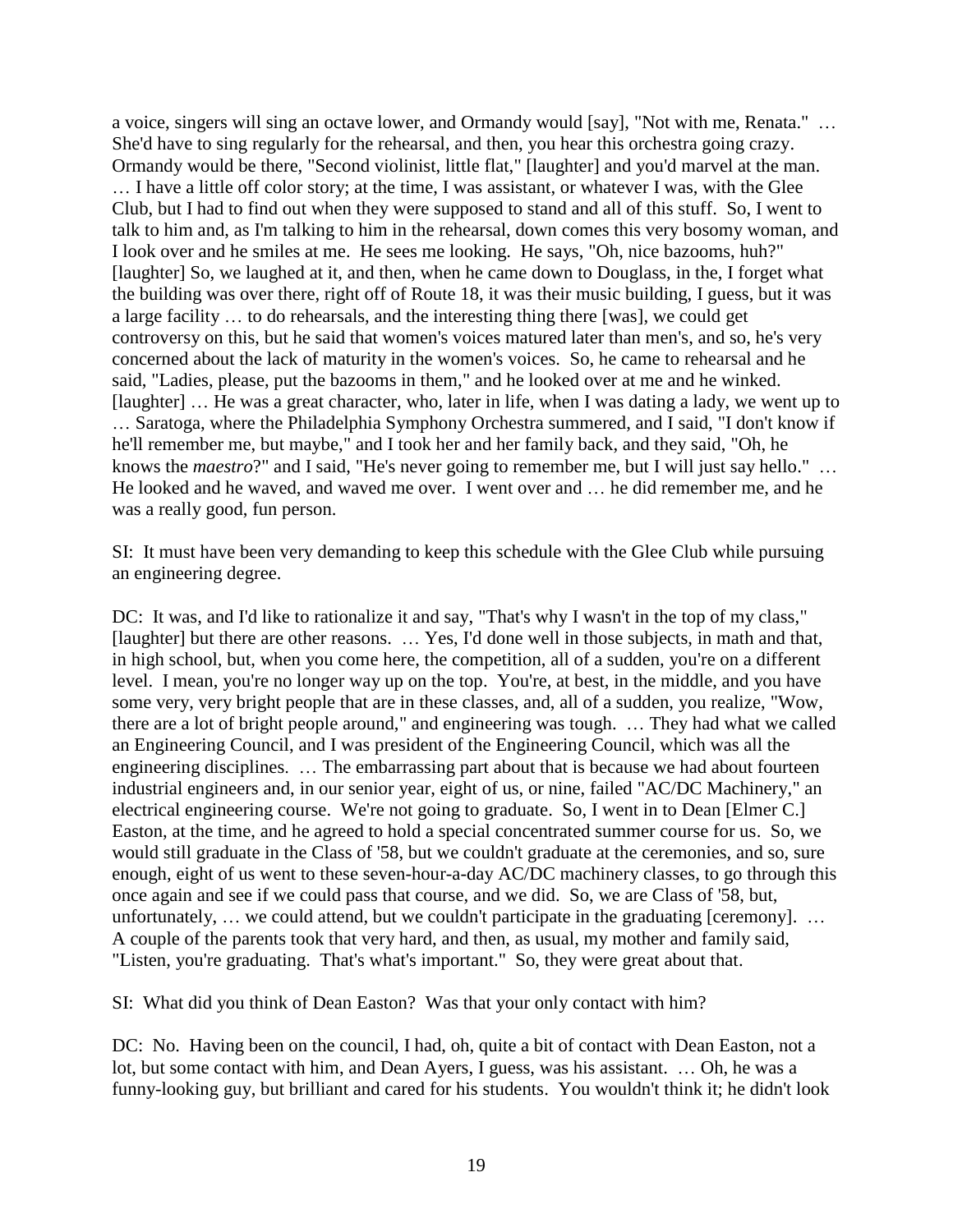like an emotional person, but he [was], and he would listen and he was really … special. I was also president of the Industrial Engineering Society and, when you talk about impressive people, we'd try to get speakers and I looked around and tried a couple of people, and I noticed Dr. [Mason] Gross was on; I guess he was still Provost. … After [Lewis] Webster [Jones], I don't know if there was another President [of Rutgers University] in-between Webster and Gross. There might have been.

SI: I do not know if there was an acting president or if Mason Gross just went right into the presidency.

DC: Yes, I can't remember either, but, in any case, I finally called him and asked if he could give a little talk, and he said, "For about how long?" I said, "Oh, maybe forty-five minutes, if you would?" and he agreed, and so, we held it in the old Engineering Building and he came over and I met him outside and I said, … "What's your talk going to be about, Dr. Gross?" and he said, "What would you like it to be?" I was like, "Anything?" He said, "Yes, tell me what you'd like." [laughter] So, I couldn't believe this. Here's a guy, he's going to talk forty-five minutes, name any subject you want. So, I said, "Well, I know there's a lot of talk about [if] engineering should be five years, because we don't get enough of the arts and that, you know." "Great subject," and he got out there. It was like he had prepared this for two weeks. I mean, it was so perfect, so well-organized. … I couldn't believe it, very impressive man. … Everybody knows and tells you he was on the TV show, where he was the resident expert, Old Gold Cigarettes, or something, and he used to smoke and he'd be there smoking. [Editor's Note: Mason Gross appeared on the television game shows *Think Fast* and *Two for the Money* in the late 1940s and early 1950s as an expert and/or judge.] ... After we left, when they went through the turbulent, what was it, '70s, '80s? he did, probably, as well of a job as anybody could have done at Rutgers. He was, in my mind, a very good President.

SI: Do any of your other professors or courses stand out in your memory?

DC: Yes, Professor Keebler. He was the "daddy" of industrial engineering at Rutgers and he guided us through those types of courses. You know, at the time, when you were here, you really took; three-quarters of your courses were the same … for all engineers, and then, onequarter, you specialized, and all the specialization in industrial engineering was probably Professor Keebler and he was very good, very down to Earth. Professor [Richard C.] Reager taught public speaking, which was a wonderful thing to make all engineers take, and we took it, and he was an ex-Theta Chi from way back and he'd written some great books. … He'd always call [me] "Brother Don," but he taught us how to get up and speak, and it was very difficult for some people and he was very influential, but, between Dean Easton and Professor Keebler and Professor Reager; … overall, most of the professors, I think, were really, when I look back on it, really pretty good. … Yes, I was, like, in the middle of the class. I think part of the "AC/DC Machinery" problem was, this was an Italian professor and it was tough to understand him, and so, although, even in the summer class, I didn't do too great, [laughter] and that was not an Italian professor, so, maybe that's a rationalization, but I think our professors were pretty good. The courses were tough for me. You know, you only had about two electives, maybe. I know I took one English literature and one; no, maybe four. I took one music appreciation course with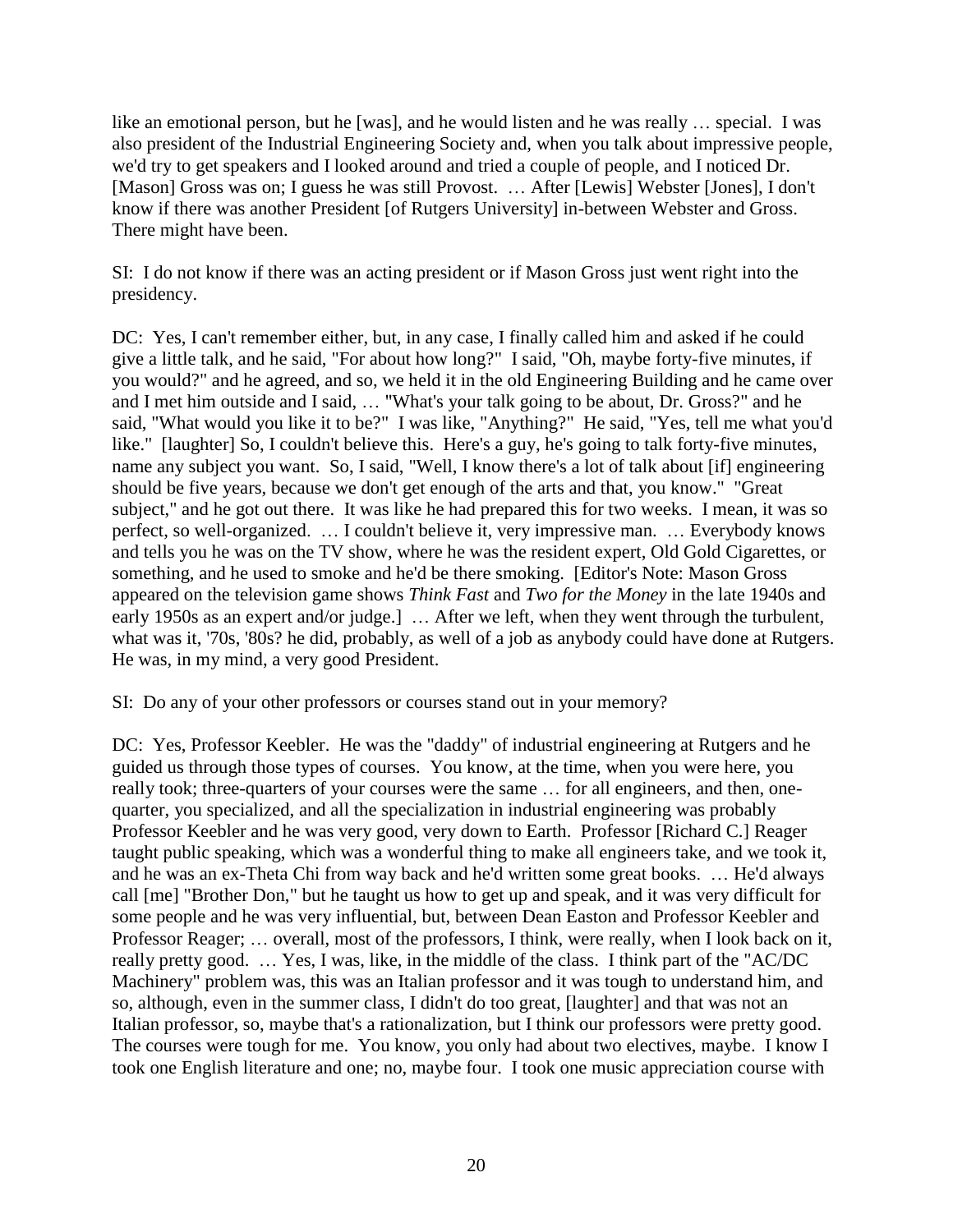Professor Soup Walter and I took baby psychology and, of course, in the last couple years, ROTC became an elective. First two years, everybody took ROTC. …

SI: You did not opt to go for Advanced ROTC.

DC: Yes. We can now phase into the military part, unless you have some other stuff with the Rutgers bit.

SI: I wanted to ask, first, what attracted you to industrial engineering?

DC: I guess, a great deal, you wanted to get a job when you got out of college. Engineering, you got a job. I didn't want to be technical, real technical, and they all [were technicallyoriented], electrical engineering, I didn't want to be civil engineering, and I looked at industrial engineering and I said, "Gee, this seems a nice mix between business and engineering," which it certainly turned out to be, and so, I took that path. … You know, you're never really sure what you know; I remember discussing with my roommate, my senior year, "What do you think you want to study?" because, all the way through school, there was always the doubt in my mind, "Do I really want to be an engineer?" and I felt, "Man, I must be the only person here," but you find out, in school, a lot of people, going all the way through, unless they've had a real deep conviction, you're always, "Is this really the right path for me?" … Even in your senior year, you're saying, "Jeez, I don't know if this is the right path for me." … You know, I would like to have been an architect, but, of course, Rutgers didn't have architecture, and so, when I decided to come here, I knew I wasn't going to be an architect, but a lot of it was geared to being able to … make sure you could get a job when you got out of school, and engineers, at that time, probably had the highest percent of jobs getting out of here. Everybody's looking for engineers.

SI: Looking back, having spent your career in engineering, did you see anything that you were taught, any techniques or subject matter, that was really innovative or that you felt was really good preparation?

DC: Yes, I think the industrial engineering courses happened to help me. The basic courses, like when somebody said, "Well, how much did you use thermodynamics?" I feel good that I even remember what it means, … but what it does is, it develops a scientific approach to your mental process and it develops a confidence … in handling statistics and numbers. So, did I use a lot of those courses, like a thermodynamics or a kinematics and things of that nature, in that basic curriculum, which you took no matter what kind of engineering you were studying? not directly. I did use my civil engineering and I used my industrial engineering, and, you know, I always remember, we had a Professor Peck, was an ex-Exxon executive, and he basically taught a course, they probably didn't call it this, but it was in human resources. You don't appreciate human resources in those days, when you're up all night doing your exams, doing your lab reports and all this, and all I remember from this poor professor [was], he's so well-dressed, with a vest and everything, and such a nice guy, but this was the easy course for engineers. … We'd go in there and most of the guys would be half asleep and you knew you could get through this course, because it was the one [where] you didn't have any right and wrong answers. You're going to write essay-type things at the end and all of that, and, yet, that was a course [that] would have been very handy, just like public speaking was handy.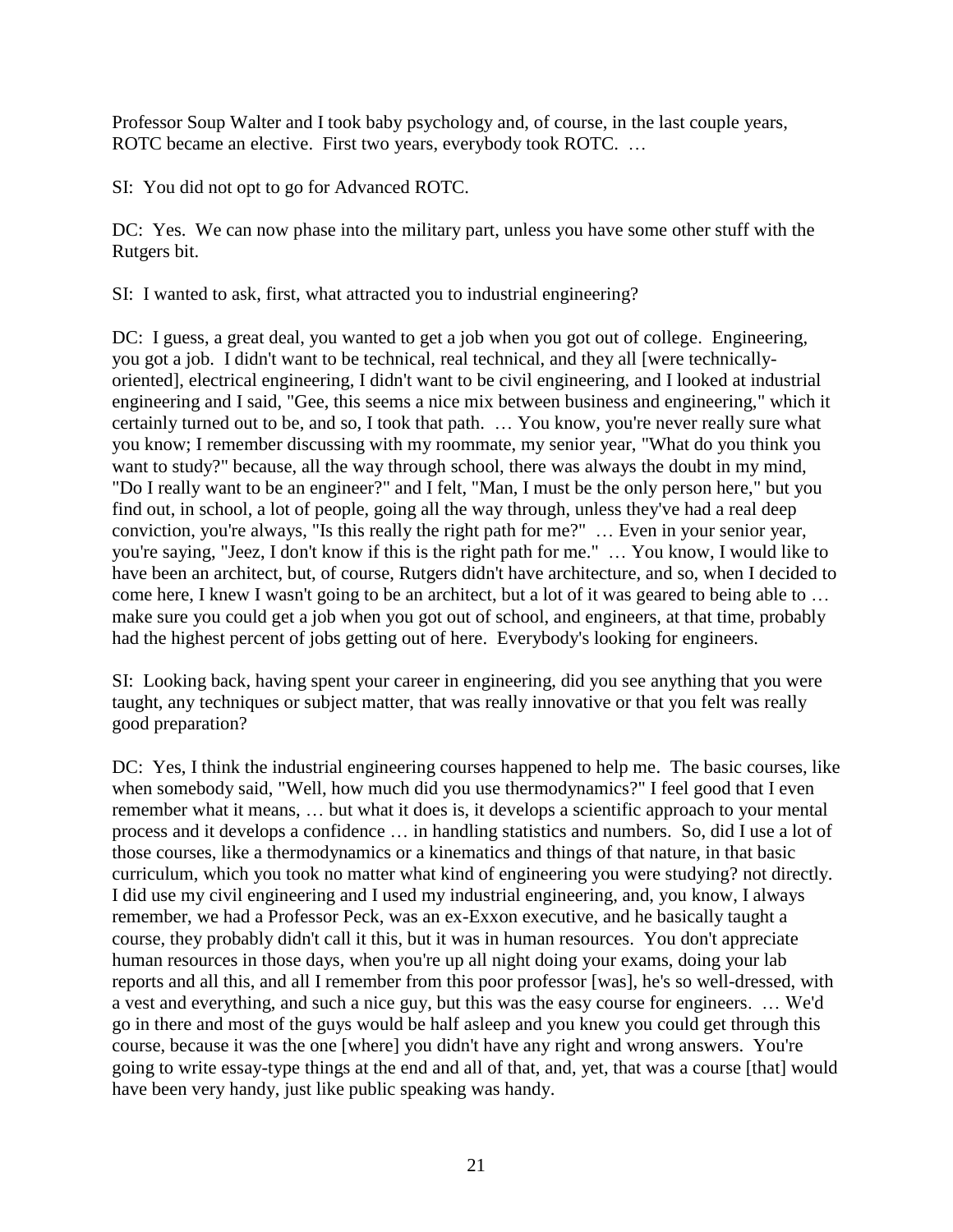SI: Just in rough numbers, how much time did your coursework require?

DC: A lot. We're taking, I think, nineteen to twenty-one credits. We always had labs on Saturday mornings. We'd barely get up and be able to run over to the football games, which were big social events in those days, and you'd wear sports jackets and be dressed. … You'd take your date and, you know, sit with your fraternity, and we may not have had all the great teams, but we had a lot of fun at those games.

SI: Did the Glee Club perform at the games or any University activities?

DC: Well, yes, I don't remember us performing at the football games. We did perform a concert, which they still do, once a year, here, and we did perform, I think, very moving Christmas concerts at Kirkpatrick Chapel.

SI: Okay. I know, now, the Glee Club is very heavily involved in Alumni Weekend and alumni events. Was that how it was then?

DC: It's funny, I don't remember that as much then, and perhaps we were and perhaps we weren't. … I don't remember, specifically, a lot of participation at those, but I may be wrong. They may not have stuck in my memory. I remember us going to St. Mary's and the girls' schools and having great exchanges and having fun on that, and appearing in a lot of different, either churches or high schools, around the state. … These were the venues we had in those days, other than the choir, which, as I said, would sing in Carnegie Hall and all of that stuff. ... Unfortunately, we never had the opportunity to make the European tours and things that they're doing now.

SI: Just to ask a couple of questions about the social life at Rutgers, it seems like a lot of the focus was on the fraternity. Were there a lot of parties, balls, that sort of thing?

DC: Oh, yes, yes. There were a couple of University-wide balls, Military Ball. I remember one, we had a boat ride, which was great, and that was going up to Bear Mountain and that was a Rutgers boat ride. … That was neat. They actually gave you half a day of school off and we all went up on Bear Mountain, cruised up there and came back at night. … That was really a beautiful tradition, the Rutgers boat ride, and Soph Hop. So, you had a lot of University large dances, with bands that would come in, and, other than those, your social life really did center ... very much around the fraternity.

SI: For a lot of these events, you mentioned bringing dates. Were they from NJC? Actually, we had Douglass College by then.

DC: I think it was NJC our freshman year, and then, Douglass, maybe, in our sophomore [year], the name was changed; yes, for the most part.

SI: Okay.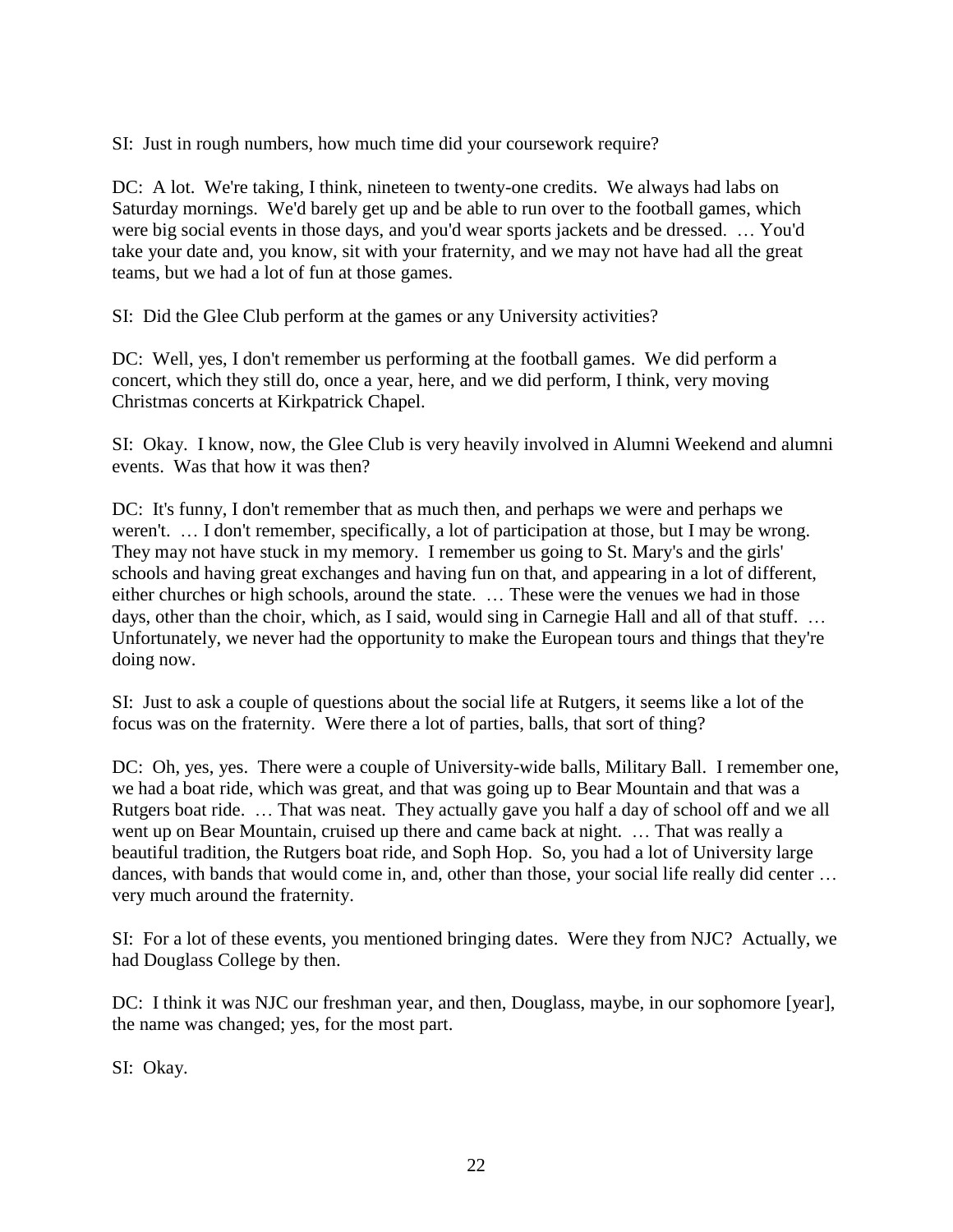DC: Occasionally, you brought somebody from your hometown, particularly your freshman year, when you still had friends back there and you didn't know as many friends over here, but, if you had some girls you knew from your school that went over to Douglass, they were great sources to fix you up with some dates over there. So, yes, I would say almost all the dates were from Douglass.

SI: You mentioned becoming very close with these initial roommates in Demarest Hall. Did you stay with them in the dorms?

DC: No. After that first year, I'm not sure, Bill, maybe he flunked out and maybe he went and lived at home. My other roommate, Ross, joined Chi Psi, no, Chi Phi, and so, he roomed in there, and I moved into the fraternity my next year, and then, we sort of drifted apart. … You know, after that, we'd see each other once in awhile on campus and stuff, but that was not a long relationship, but it was a very nice one.

SI: Was the dorm kind of like a social unit? Were there dorm-based activities?

DC: No, no. Most people were pledging fraternities in their freshman year, and so, I know I was with a lot of FIJIs [that] had pledged, because our preceptor ... already was a FIJI, [laughter] and so, he had gotten quite a few and they were trying to get me to go FIJI House, and it would have been my second choice. … So, we had all different fraternities represented in that wing of the dormitory, because, as a freshman, you couldn't stay in the fraternities. I don't know if that was because they didn't have room or whether there was even a University rule, but, normally, nobody was living in their house their freshman year.

SI: One of the great Rutgers traditions of this era was the rivalry with Princeton, and with some of the other schools, like Lehigh and Lafayette. Do you remember any of that?

DC: Oh, wonderful times. Unfortunately, Princeton would always beat us. Freshman year, we went down there and, lo and behold, a Perth Amboy graduate, Billy Gatyas, was our great quarterback and he scored the first touchdown. It was 6-0, I always remember, and, oh, we were going to win. Well, we ended up losing, I think, 46-6, or something, but that was a great tradition. We had a lot of fun, and we would go to a lot of the away games, to Lehigh, Lafayette, Colgate, Delaware, and we'd have a group from the fraternity [that] would go to those games and those were a lot of fun. I mean, there was a lot of camaraderie. The team was okay, not great, but it was a great social time and a lot of fun.

SI: Were there any pranks or anything like that, like going down to Princeton and doing something, or Princeton guys coming up here?

DC: Yes, well, the Princeton guys came up here and they used to steal the cannon, until we buried it in concrete. We'd go down and paint a line down the middle of Princeton. … We'd get in trouble in a lot of the universities, and, I remember, we'd be tearing down the goal post, once, and good, old Dean Crosby, [it] would have been a bad deal, because … the university police from, I think it was Lehigh, came out and he [Crosby] said, "We'll pay for all the damage. We'll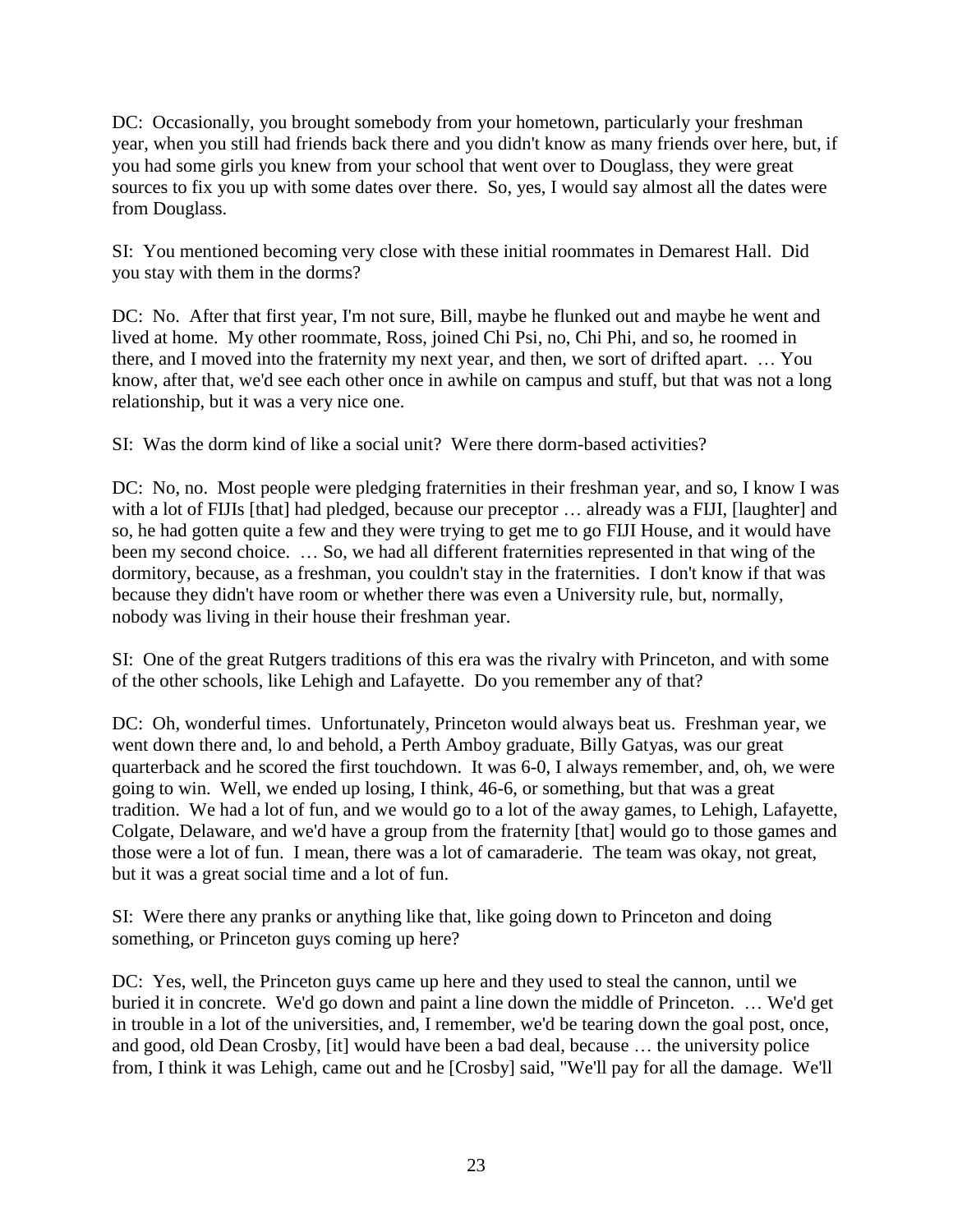pay for all of this. Let them have the goal post," sort of saved the day. He was a very, very student-oriented dean.

SI: For your first two years, you went into Air Force ROTC.

DC: Yes, and then, I decided I wanted to be a pilot, and so, I went into Advanced ROTC, and then, they changed the active duty requirement for pilots from three to five years. They actually gave you a choice, either to go into a non-pilot capacity for three years [of] active duty, stay as a pilot for five years [of] active duty or drop the program, and so, I dropped the program, but I had gone through all [the] pilot's [tests], physical, and, actually, we had gone up for a couple test flights, where they let you handle the plane in midair enough for all that, but I didn't want to commit to the five years at that time. … To make that transition, when I got out of Rutgers, you knew, eventually, you're going to be drafted and I did want to become an officer. … My senior roommate, Pete Casciano, who was also an industrial engineer, who also flunked "AC/DC Machinery" in that senior year, his brother was a cadet at the Coast Guard Academy. So, we always had all these pictures of Coast Guard cutters in the room and all of this stuff and Pete, that's all he wanted to do. Once he got out, he was going to go to OCS at the Coast Guard Academy. So, he did that and he told us [what] a great program they had and, up until that time, I still wanted to be a pilot. So, I went over to the Marines, for a Marine recruiter, and he said, "Gee, everything looks good. We'd love to have you as a Marine," and he said, "Why do you want to be a Marine?" and I said, "Well;" I gave him the idea that the Air Force required five years for pilots, and then, the Marine Corps, just three. … He was a good guy. He said, "You know, we like to hear that the first thing you said when you woke up as a child was 'Marine,'" [laughter] and I laughed a little bit and he said, "I'll be honest with you, Don." He said, "That's going to change within a few months and, once you're in the Marine Corps, they're not going to give you the option to just drop out." So, I realized it was a matter of time before all the services would have that. My college roommate, who was now up at the Academy, in OCS, said, "Hey, the Coast Guard's great. They'll guarantee you engineering duty, if you come in," and all that, and I thought, "You know what? This is probably the right thing to do." So, I went to work for … I guess about a year, or a little less than a year, when I got out, for a civil engineering company in Perth Amboy, as a civil engineer. … That's where my civil engineering helped, doing surveying work and layout work for some of the refineries in Perth Amboy, the Squibb building out here, Forrestal Center, down in, near Princeton, and so, I applied to the Coast Guard.

SI: To stay on that topic for a moment, was it difficult to get a job, coming out of college, in engineering?

DC: No. I had had a few offers and, far and away, because I had worked summers for this civil engineering company, the highest offer was with them. … Since I knew I was going to have to go into the service, I thought it made sense [to] make as much money as I could, and then, go into the service. So, that's what I chose to do and that turned out to be good.

SI: Tell me about going into the Coast Guard.

DC: Well, the Coast Guard, just as Pete said, they'd give you your choice of duty and you could request different duty stations, but they pretty much guaranteed [you your choice], and they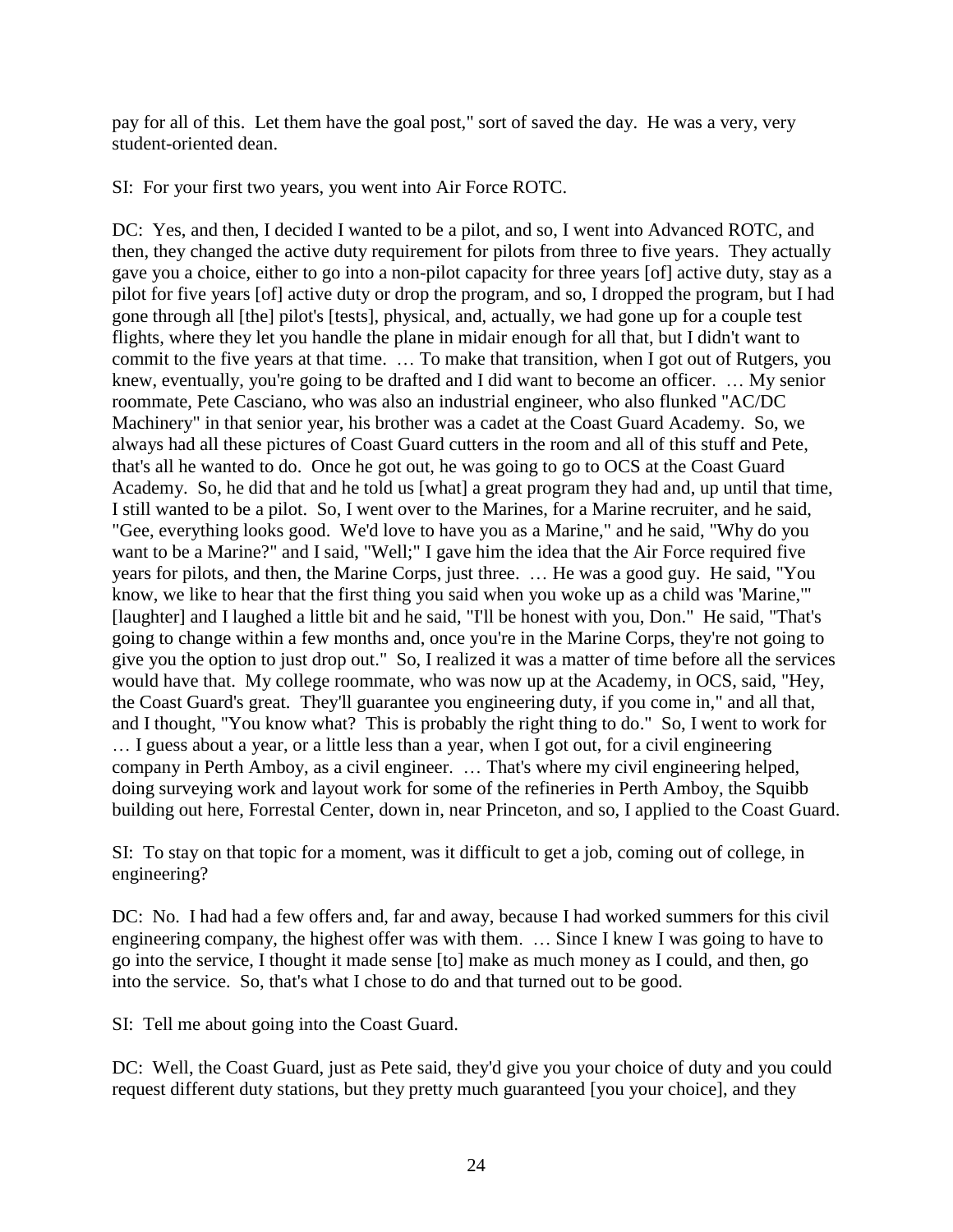needed engineers. So, you knew you were going to be an engineer, and, if I couldn't fly, I figured I should get started with my career. So, I went up for OCS, for seventeen weeks, at the Coast Guard Academy in New London, Connecticut, and mine was the last class that went to the Coast Guard Academy for Officer's Candidate School. The year later, they moved it to Yorktown, Virginia, and part of that was, it was a little tough, I think, on the cadets, because they'd been up there four years trying to become officers and we go up there in seventeen weeks and we're officers, even though, of course, we already had four years of college behind us. … Those turning points in your life and why they occur, you always say, "Well, somebody up there's watching over you," I guess, but going in the Coast Guard was one of the real keys to my life and one of the highlights, along with Rutgers and the Coast Guard and, later in life, my profession. Those were the keys to being wherever I am, for better or for worse, but OCS then was another new experience. With saying you're not really an early morning person, well, you were up at five-thirty in the morning and you all of a sudden became a morning person. [laughter] … It was, again, a whole new experience, in both the classes [and] the discipline. The classmates you met up there, now, were from California and from all over the country. … There was one guy from Rutgers, Nelson Cederberg, who was from our class and also was in the OCS class, and it was just coincidental. I didn't even know he was going; he didn't know I was going.

SI: Were most of the OCS candidates your age or were they younger guys or older guys?

DC: Probably eighty percent were my age, all just college graduates out one year or straight out of college, and twenty percent were what they called "mustangs," were warrant officers that were coming back … to become commissioned officers. So, they'd come back, and it was amazing how well they melded in. You know, we all sort of said, "Hey, Grandpa, … help us out," and, you know, and they were good. They were good guys, [laughter] and the instructors were really topnotch, good guys. Yes, it was difficult. They had a demerit system and you did not have liberty for your first four weeks. So, you couldn't get off the base, and then, after four weeks, you get your first liberty and, if you had a certain number of demerits, you didn't. … I was doing fine, and then, all of a sudden, we had a spaghetti dinner and I went and I took a piece of bread and pushed some of the spaghetti on my fork. … Somebody saw it and I got demerits for eating with two hands, and it put me over the limit. So, I lost liberty for the first week, and I learned you don't push spaghetti onto your fork with the bread. [laughter] Bosley Crowther, whose father was a pretty famous reviewer for the *New York Times* in those days, and he was from Princeton, he was my roommate and he came in, he got in so much trouble, he had so many demerits, that we all tried to help Boz, to make sure he wouldn't get kicked out, and Boz survived and became an officer with the rest of us.

# SI: Did people wash out of OCS?

DC: Yes, both for physical [reasons] and, well, you also had a lot of courses you had to pass. I don't think a high percent, not like the high percent of guys that started out in engineering at Rutgers, either changed programs or washed out; maybe ten percent did at OCS. I'm trying to think how big the class was, which I can't remember.

SI: You have touched on the transition from the freedom of civilian life to the restrictions of military life. Did you adapt well to that? Did other people not adapt to that very well?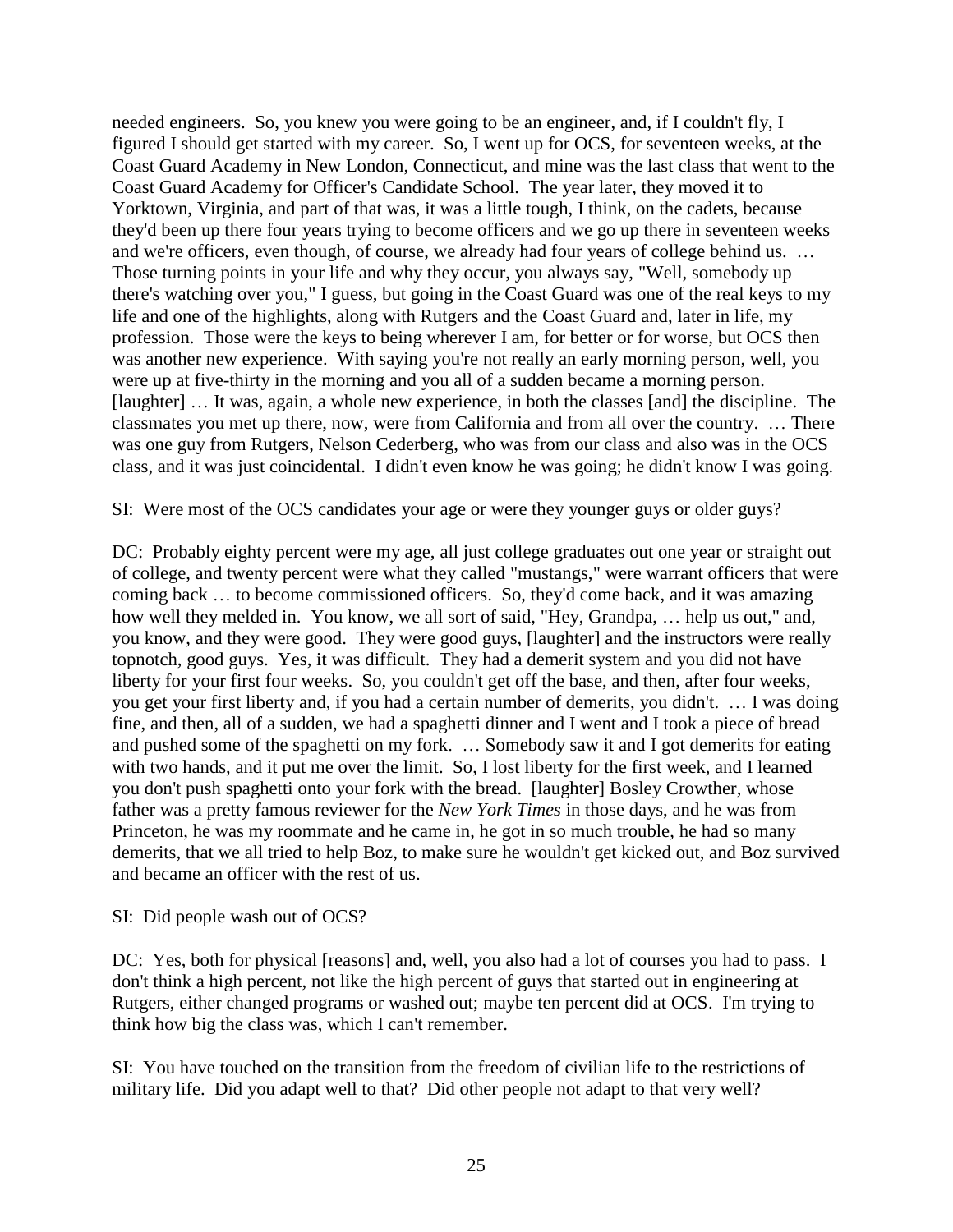DC: I think going in the service, I felt, was a duty I owed my country, and I was going to do it no matter what, and I had the attitude that, "Hey, you know, whatever it took, I was going to do." … Some of the stuff I would just smile at, you know, when you'd have to learn to make hospital corners on your beds and they'd come in and bounce a silver dollar off it and you get demerits if it wouldn't bounce, when you're taking bayonets and scraping old wax off of these old barracks that were there, off the floors, and they would come in and check the floors. Later in life, you realized, no matter what you did, you were going to get demerits for something. No, I didn't find it tough. I found there was a great deal of camaraderie and I think, generally, if you talk [to people], and people that talk about [the] military and all this stuff, those that are in, I think, far and away, must tell you that there's a phenomenal amount of camaraderie in the military, and what people may not realize in saying, "Oh, well, this guy's got to serve his country, got to go into the military," and all this [is], it's not a negative for most people, and I was very fortunate, because I was in [during] a period of peace. I was between the Korean and Vietnam Wars, and you know more from people you've interviewed and these others, but there's still [camaraderie], and I would think there's even more camaraderie if you share it in battle with people, but you're going through something that you're all going through together, and that's what OCS was. … So, no, I did not find it a difficult experience. I found the academic part of it fairly simple, again, because an engineering background gives you such a sound base. So, when people would get into anything where numbers were required, navigation or stuff like this, it was pretty simple for an engineer. Some of them had a lot of trouble getting through that, but I was never a good swimmer. One of my reluctances was, I could really barely swim and, here, I'm going into the Coast Guard. … You had to swim two lengths of a pool, which I did half on my back, half free stroke, and I made out, but, then, you also had to jump, on a diving board, from the top balcony in this gym, and I had never jumped off a board more than two feet high, I don't think. … I remember laying awake all night, [wondering] how I was going to do that, and I just walked up and walked off. [laughter] … To my amazement, I came back up to the surface when I got there, but I think the professors knew, or the instructors knew, and they had jumped into the water when I went off the board, but I was okay. [laughter] So, I got through that, and there was one guy, Phil Diamond, who was a good guy, and he would not go off that board and you couldn't get out of OCS if you didn't pass it. So, we told him we're going to take him over there and we're going to gradually let him go out on the board, one [time], a little bit, and then, out a little bit more, and we'd work with him for about a week. So, we'd go over there, and, of course, our intention was, the first time we got there, we're going to shove him off, and we told the instructor and he was … hiding in the pool. So, we got Phil up there and we said, "No, no, just go a little further, and, the next time we come in, you know, we'll go a little further and a little further," and then, we shoved him off the board. So, Phil went splashing into the water and passed the test. [laughter]

SI: Were the drill instructors very tough? Did they hurl abuse at people?

DC: They didn't abuse people, no.

SI: Like verbal abuse.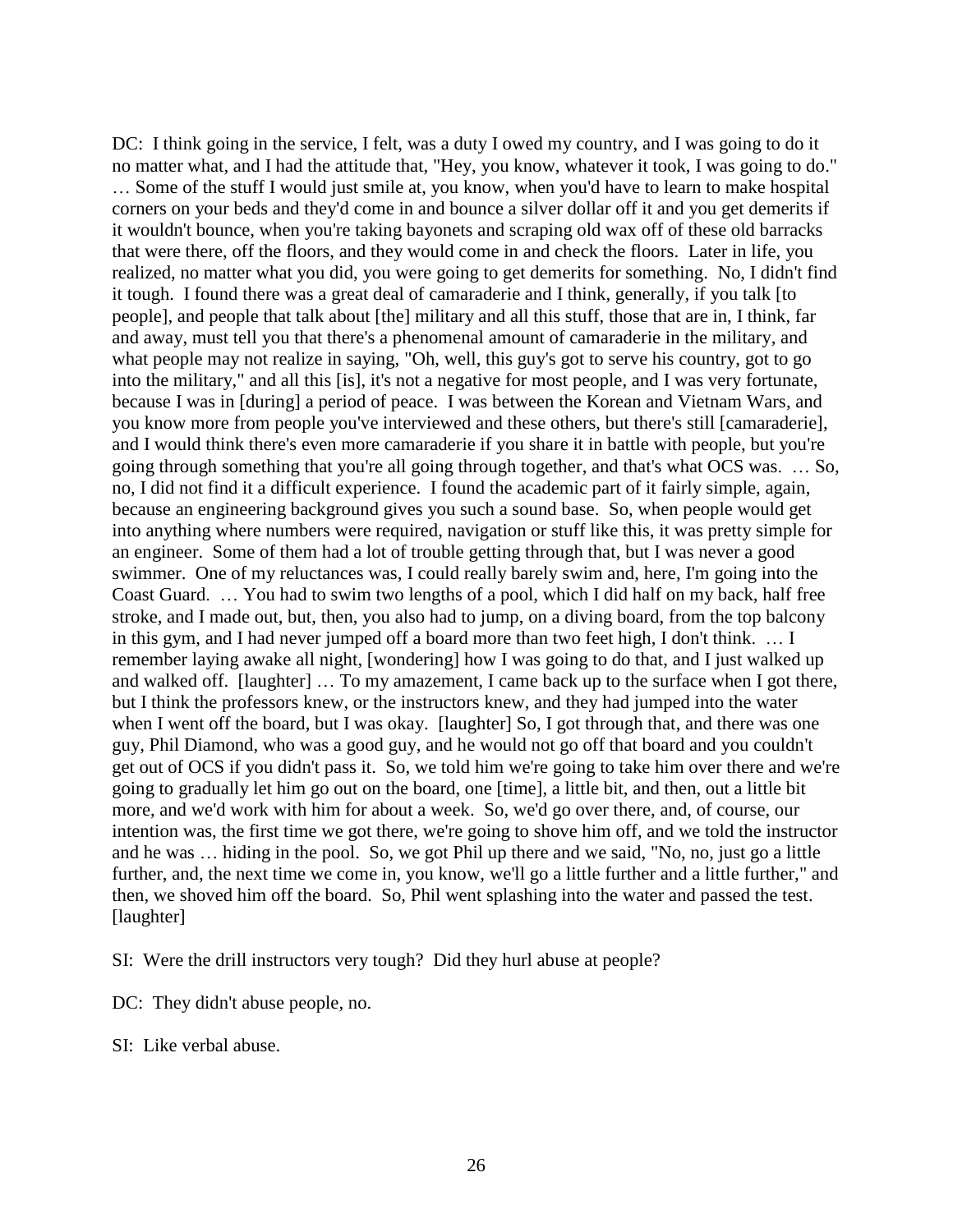DC: No, not really. They were tough. They'd give you demerits, they'd chew your butt out, but … nothing like you see in the movies with, I suppose, the Marine drill sergeants, maybe they do it, but not at OCS. … You know, they tear you down for about fourteen weeks, until you know you're nothing, and you go on cruises and, of course, everybody gets seasick, even the mustangs, for some reason or another. There's a pool [bet] on it and whoever doesn't [get sick] shares the money, ... but you're going to go out there and you've got to stand all your watches again. If you don't do it, you go back out. … So, the requirements were tough. You know, nobody was [saying], "Okay, don't worry about that." You were going to do it, but they were good guys and, no, I can't say it was any real mental abuse or anything, or any physical abuse on any of that stuff. You might have to run laps and things like that, but, no, nothing like that.

SI: Did they have a cutter there for you to train on?

DC: Yes, yes, the *Cuyahoga*, which was a 125-foot cutter, and we also went aboard the *Eagle,* climbed the mast on the *Eagle*, which was up at the Academy, but didn't get a chance to sail her, but, primarily, the *Cuyahoga.* [Editor's Note: The USCGC *Eagle* (WIX-327) is a training barge used by cadets at the US Coast Guard Academy.] You take two cruises, and the different watches you would stand, you know, one was, you'd go into the … combat information center, where you were primarily, you know, you'd rig for running red lights on and you're trying to track different things and, theoretically, if you're going to do submarine warfare, that's what you're practicing. … You know, I made the mistake of tracking something and thought, "My God, this is great. It's moving at about twelve knots," and all of this stuff and did a nice job, but it was a lighthouse. So, you learned as to what you had to do then, and then, you had to stand engine room duty. ... When you're smelling pork, intentionally, all over the ship and you go down into the engine room and, now, you've got diesel oil, … you're feeling a little woozy, but they'd give you a little bucket and you'd carry that bucket around. [laughter] You'd be throwing up all over, but you were going to stand your watches. [laughter] Well, of course, this only accentuates it. Now, you go into this little room, half the size of this room, and everybody's been in there sick, so, you know. [laughter] So, it was a tough, tough experience, the first cruise, and, if you hit rough weather, which we did, and it was amazing, I'd never been seasick in my life and, yet, because everybody's around you doing it, it's on your mind, I got seasick. The second cruise was different, and then, you really felt like you belonged.

SI: Had you had much experience with seafaring? You mentioned one or two boat rides.

DC: None, no, none, and, at the end of OCS, it's interesting, because, after they've torn you down for fourteen weeks, now, they're going to turn you into officers and gentlemen. Now, they build you up for three weeks. … The second part of learning etiquette, I think, was, after you got some in your fraternity, you now learned it to a much higher degree at OCS, and you learned what to wear to formal parties, you learned, when you pay a call on your commanding officer, you take your little calling cards and you leave them in a silver plate. … You learned a lot more etiquette in the Coast Guard, and then, dress whites, and so, the last couple of weeks, a lot of that is etiquette in different things. … When you graduate, the first person that salutes you, you give him a silver dollar, and so, of course, the cadets would all be standing outside, waiting, trying to grab a salute, and he'd grab one. Then, you've got to give him a silver dollar. [laughter]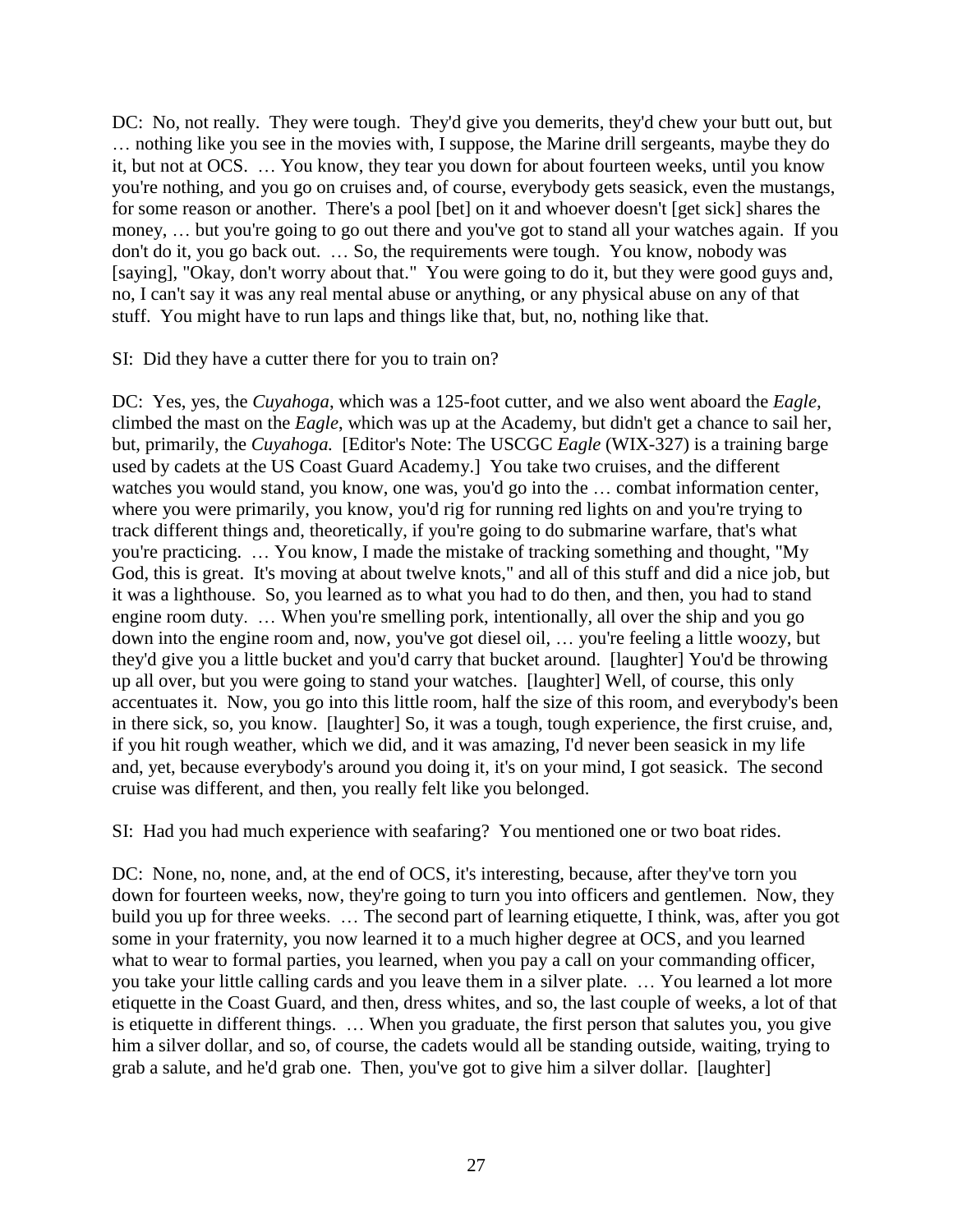SI: You mentioned that OCS eventually moved to Yorktown because of this proximity to the cadets at the Academy. Was there any interaction or any rivalry with the four-year cadets?

DC: Yes, there was a rivalry, at times, but not [constantly]. For instance, one of our duties was, we'd do fire patrols in all of the dormitories for the regular cadets, and so, we would walk up and down the halls and we'd be in this [dorm] and you'd get some comments and guys would [talk], you know, but not any serious stuff like that. … I think there was just this [attitude], you know, "Why do we have these guys on this campus, you know, … 'seventeen-week wonders,' and we're here for four years?" but, no, that was about it, because you were separated. You didn't eat in their mess hall. … You shared the chapel on Sunday, and the chapel was very beautiful. … Everyone'd go to chapel on Sunday and that was beautiful, and a big plus was, Connecticut College for Women was across the street and the cadets weren't allowed to have cars, but we could bring cars up and store them off the base, and so, we had cars. … I guess that was some of the rivalry, also, was between the OCS guys and Connecticut College for Women people. [laughter] So, getting out of there was rewarding. Unfortunately, that's when my mother was starting to die with cancer, and so, she never had an opportunity to come up and see me. They gave me a special pass to go home to see her and I asked her if she wanted me to stay and she said, "No, you finish what you're doing," and, as my mother did, I suppose, my whole life, the timing, it was so perfect that it didn't interfere. I ended up getting my commission and, two days later, she died. So, naturally, none of my family was up there. Actually, a girl I had dated for a little bit at Connecticut College pinned my commission [officer's insignia] on me, … but OCS was a very rewarding experience, overall, and they gave you a choice of duty and station, and then, you said which one was paramount. … As I said, if I said engineering, you were going to get your first choice in what it was, and then, [for] the station, I put down New York, Washington, DC, and I guess Miami, and it came back, it said, "Seattle, Washington." [laughter] Here's a guy who'd never been further west than Quakertown, Pennsylvania, and so, I walked in, as a naïve, young officer would, and said, "Chief, I think they made a mistake. It's supposed to be Washington, DC. It says Seattle, Washington." [laughter] They said, "No, sir, that's not a mistake." So, lo and behold, of all places I ever thought I'd be going, I ended up getting based in Seattle, Washington. So, I went back. You got two weeks' leave and [I] went to my mother's funeral, and I had to pack up and drive cross-country to Seattle, Washington, and my college roommate, who was the pitcher I told you about earlier, and fraternity brother, was going to go attend USC. So, I said, "Mike, why don't you [join me]? We'll drive cross-country together." So, we took my Chevy convertible and we took two weeks and we drove cross-country and ended up in Seattle, Washington, and that's how I got to my duty station.

SI: In OCS, had you had any preparation for being an engineering officer in the Coast Guard, or was that all stuff you were going to learn on the job in Seattle?

DC: That was stuff you're going to learn on the job in Seattle. They didn't specialize at that point, because you weren't sure you were going to get engineering duty until the end, even though they told you you would, and so, it's a standard for everybody, in terms of OCS. You're learning to be an officer, and then, they're looking at your background as to whether you can qualify as an engineer, or whatever other discipline you could go into, and the trip cross-country, of course, had many tales to it. We managed to stop at the University of Wisconsin. This was in the summer and they had a great summer school and parties and we spent too much time there,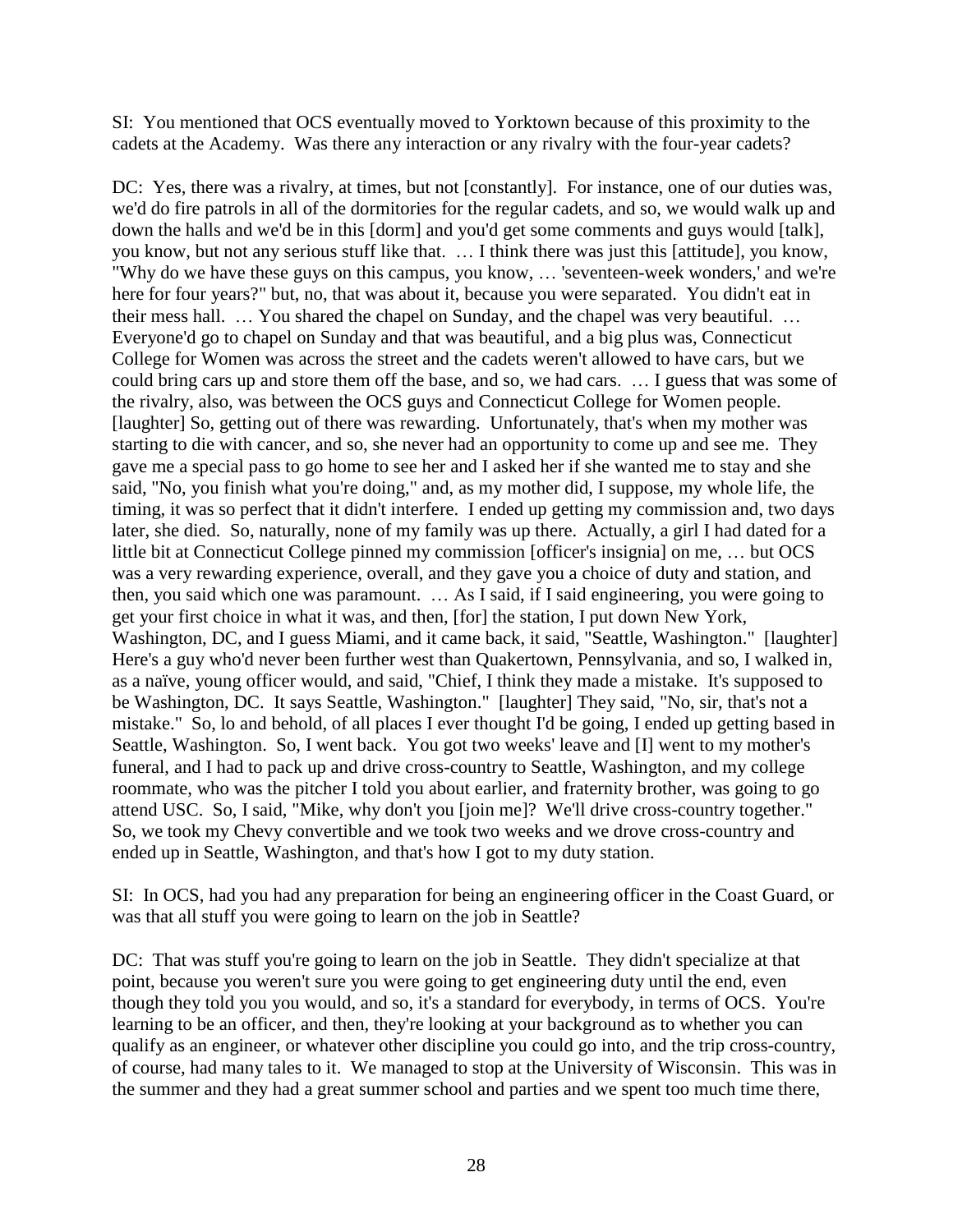and then, we decided we'd better really hightail it out to Seattle, or, otherwise, I'd be late. … We'd go about eighty miles and stop at a place called Lake Chanute for lunch and it was so much fun, we spent two days there. So, we had to make a mad rush, so [that] I wasn't AWOL on my first duty station, and we get into Seattle; have you ever been there?

SI: No.

DC: Seattle's beautiful, and we're in downtown Seattle and, with the convertible top down, it was a beautiful summer day and [there were] some nice-looking coeds next to us, and we asked, "Hey, where's the University of Washington?" and they looked, "Oh, come on, guys, you can do better than that." Well, we really didn't know where it was, and we were going to go stay at the fraternity. So, we finally found the fraternity at the University of Washington, and the Coast Guard didn't have any officers' quarters. So, you were getting subsistence in quarters and you lived off base. So, lo and behold, the fraternity says, "Jeez, we've got an annex over there and there's plenty of room." So, all of a sudden, I'm back at college in the best way ever. I'm back living at college, with no studies, two sororities, one on each side of my fraternity, great fraternity house. [laughter] So, everybody thought I was teaching ROTC at the university, because, every morning, everybody'd be getting out, I'd be in uniform, going to work, so, in my first year anyway. … Then, my roommate that was with me stayed there for the summer, and then, wanted to transfer, because he loved the University of Washington so much, and Seattle, but USC wouldn't let him out of the money he had put down there and it was just too much. So, then, after the summer, he left for USC, and I went to work in the Coast Guard, and another one of those kooky things in life, as I said, the one year I was between college and the Coast Guard, I was a civil engineer and I was assigned to the civil engineering branch of the Coast Guard, in the Thirteenth District, in Seattle. … I walked in; well, one tough thing is, you were supposed to request to pay a call on your commanding officer, and a lot of the Reserve officers wouldn't do it, but the regular Academy people did, and I decided, "Damn it, I'm going to do it," and so, what you're doing is, you're going in, inviting yourself to your commanding officer's home. So, I went in, … introduced myself and [said], "Captain, I'd like to pay a call on you," and I think he was a little surprised, a non-Academy officer, and he said, "Well, that'd be very nice, Ensign Cook." … Then, he was looking over my background. He said, "You really have a degree in industrial engineering, don't you?" and I said, "Yes, I do." … He said, "I've always admired what industrial engineers do. Would you mind if I assigned you an industrial engineering post, which we don't have, report directly to me, and let's see if we can do some industrial engineering work at our industrial bases?" I never knew this would ever happen, because I thought I was going to be a civil engineer and, I mean, not professionally, but in the Coast Guard, … I was assigned to civil engineering, and so, I became an industrial engineer because this captain had heard of industrial engineering, thought it'd be good, and I don't know if my career would have gone [in]to industrial engineering if it hadn't been for him deciding he wanted us to try to do some of this in the Coast Guard. So, a good portion of my duties in the Coast Guard gave me the first opportunity to use some of my industrial engineering background and to do industrial engineering projects at … the Coast Guard maintenance bases in our district. … I remember, I wrote an article. He wanted me to write an article on our first project, the first big one I did, which was to develop a better way to process what they called flashers and light changers that are used in buoys. Flashers are those which give the lights different blinking characteristics. Light changers are, when a bulb burns out, it automatically rotates and goes to the next station.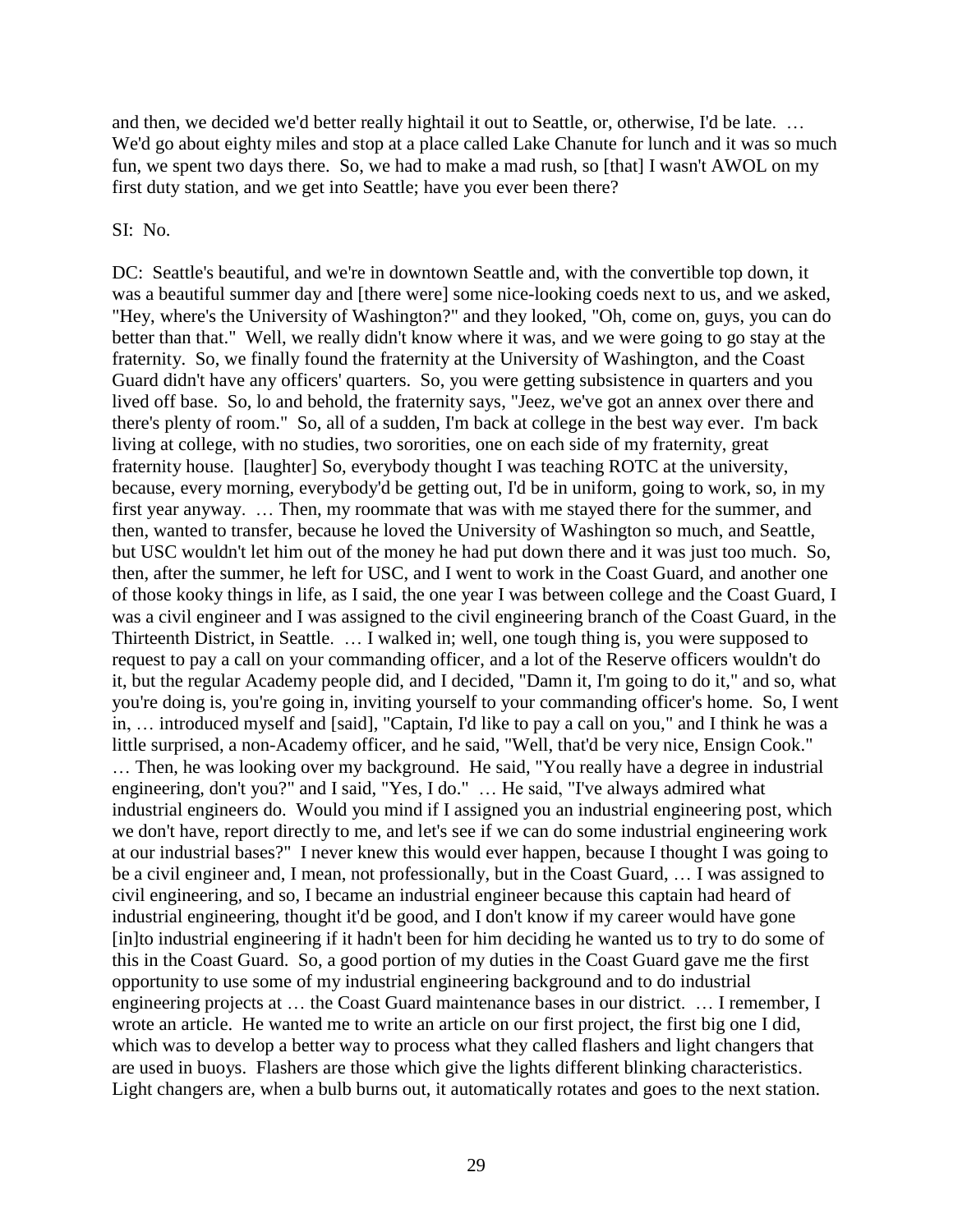So, I developed this whole new facility in this industrial base. We wrote it up and … the comment was, "This is the first example of applied industrial engineering to a Coast Guard industrial facility." So, we were all happy about that, had a big celebration, and we got accolades for that, and so, I did a lot of that. … Other duties were, I had to recalculate all the candlepower of all the lighthouses on the Oregon and Washington coast, and, to do that, I had the terrible duty of visiting probably the most beautiful places in the world and taking dimensions, pictures, and calculating, based on the old Fresnel lenses, in those days, … the candlepower, and coming out with new aids to navigation as to the real candlepower they use, and then, developed, with Westinghouse, a light bulb that could increase the candlepower in lighthouses.

SI: Did you work with engineers from Westinghouse or did you just …

DC: Yes; no, we did. … We did specifications, and then, I'd meet with them, once a month, maybe, for about three months, and come up with a different filament design that they came up with. So, that was very interesting and some of my lifelong friends, of course, I met in Seattle. Seattle became a second home, loved it. I had to do a lot of inspection of stations and lighthouses, and that meant I'd be going out in an eighty-two-foot boat, which was great. You go down there, it was run by a chief and they'd have steaks aboard and it was like having your own yacht with a crew. Some of them, we'd have to fly helicopters in, because they weren't accessible by boat, and [I] assisted on some civil engineering projects, building our first use of prestressed piling to build a dock for a lifeboat station. So, it was interesting duty and the people, to this day, are very close friends and I try to spend, oh, a couple weeks a year out in Seattle. ... As I said, that was, yes, fortunate duty in the sense that, during peacetime, the one good thing about the Coast Guard is, we're still doing things that are really useful. … Out there, you know, one of the first things I had to do was attend a funeral for one of our boys that got drowned trying to save fishermen off the Columbia River Bar, they call it. … You have selfrighting lifeboats, which they get strapped in and they'll go 360 degrees and they'll pop back up, and [there was] some malfunction there and he lost his life. That was a very sad thing, very difficult for me, and so, I did a lot of travel, up and down the Oregon and Washington coast, and up and down the Columbia River, with the Coast Guard, and those were my primary duties then.

SI: Were you kind of by yourself or did you have a little team that would go with you?

DC: On that part of it, I was by myself. There were people at each station, but I worked in an office with about twenty people, probably fifty percent Civil Service workers and fifty percent officers, and very talented people, really very talented people, very impressed with them, I mean, very talented, and my commanding officers were [talented]. My immediate superior was a graduate from MIT, and so, these were good people.

SI: Had he also gone to the Academy?

DC: Yes.

SI: Was he OCS?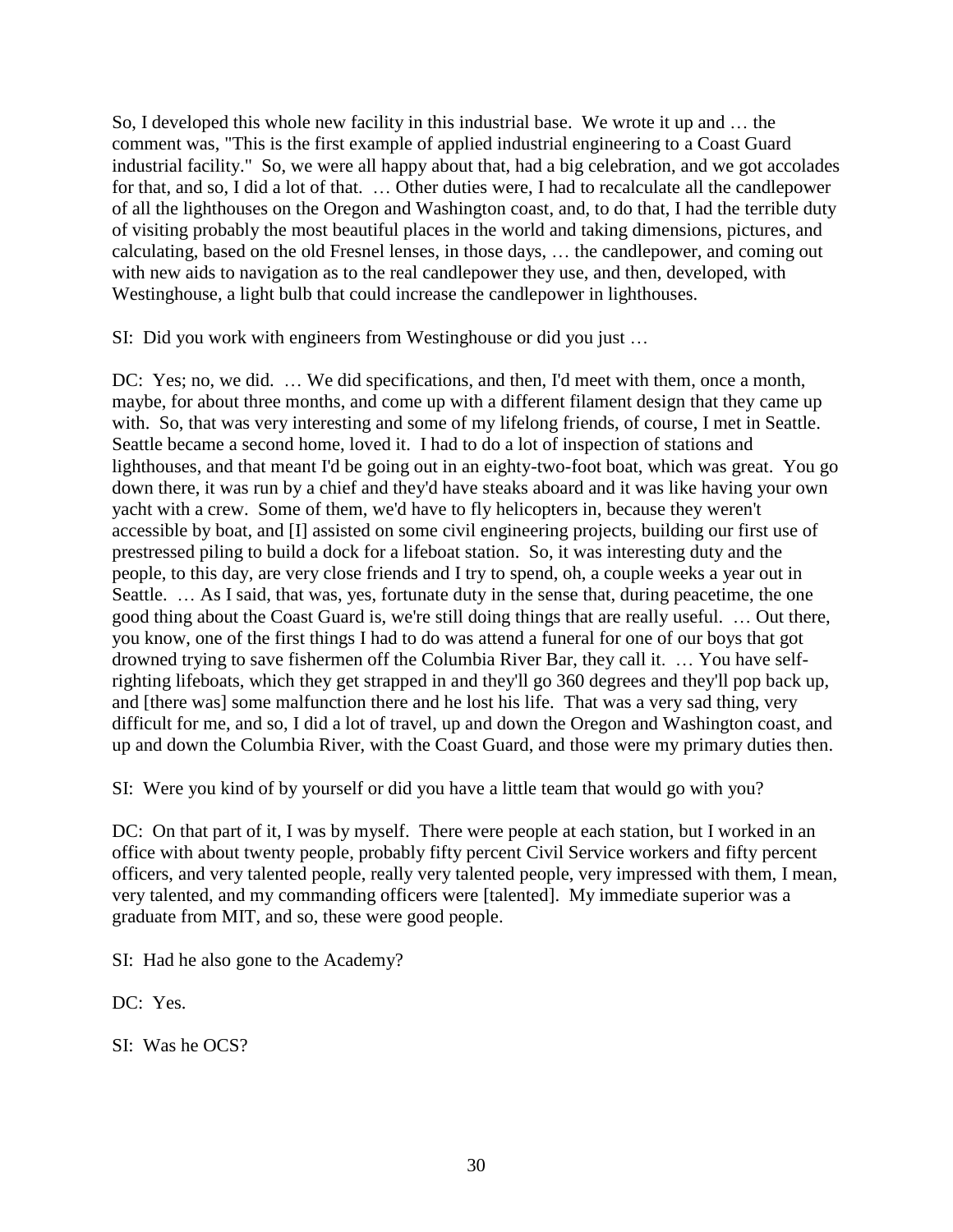DC: No, he went to the Academy, I believe, and then, they sent him for graduate work at MIT. So, he was a pretty good guy. Then, when the Captain retired, he became a professor at the University of Washington. …

SI: I know, in the Navy, there was a big distinction between OCS guys and Academy men, which played out in many different ways. Does that hold true for the Coast Guard or is it less formal?

DC: I think it's less formal. There's an awareness, but I don't mean there's, you know, a guy saying, "I went to the Academy in those years," and, obviously, I think the promotion chain is more favored toward them. Only having stayed in the Coast Guard for three years and getting your automatic promotions, basically, you're not involved at [those levels], maybe, politically, when you get way up and you're looking toward admiral, captain, admiral. Maybe, that becomes more paramount, but there wasn't a great distinction with us and, of course, the Coast Guard Academy doesn't have the [same number of officers], although, it'd be funny, if you took a percent of officers from the Academy and a percent in the other services, maybe it's greater, because the Coast Guard's a small service, and that part was beautiful. I mean, somebody could say, "Oh, you were in the Coast Guard back in those [days]? Did you know…" and there's a slight chance that you know people that were in the Coast Guard during those years. So, I think that was nice, but, in terms of military experience, I felt a little guilty, because I'm sure they're asking, you know, "What action did you see?" and all of that, and, as I said, I was very fortunate that I was in the military during a period, just by chance, that was between the Korean War and the Vietnam War.

SI: It sounds like you were in a very unique position, that you were able to start this application of industrial engineering to different aspects. Did that continue after you left there?

DC: Well, when I got out of there, and that was a tough decision; I came very close to staying and making the Coast Guard my career, whether it be Civil Service or with the Coast Guard. … The fellow that I was replacing, the officer that I replaced when I got there, he had another year to go and he left and took a Civil Service job and, actually, stayed in the same position. So, we became very close friends and he, to this day, is one of my closest friends. So, that was really [difficult], it was very close, at that time, and so, I'd gotten to love Seattle, but I don't know what the turning factor was. It wasn't like I was waiting every day, "Oh, … I only have two more days." No, I loved it in the Coast Guard. It was one of my great experiences in life, but I thought maybe I should start to try to get my professional career going, and my college roommate that went in the Coast Guard the class before me, he had tough duty. He was stationed in San Juan, Puerto Rico, which was like being on a vacation. [laughter] So, he had great duty also and he had the same trauma, but two of them decided they'd get out and they'd go back and live in Manhattan and get jobs in Manhattan, and so, he told me, "Hey," they've got an apartment, "there's room." So, I decided, "Well, let me head back home and see if I can get my career started," and so, I left the Coast Guard. I went into what they call an inactive duty status pool. So, normally, the chain of command is, you go ensign for a year-and-a-half, then, lieutenant, J.G. [junior grade], and then, when I was in this inactive duty status pool, I got a promotion to lieutenant. So, when I actually got discharged, I was a lieutenant. … To get discharged, you had to go back to where your original duty station was, in New York. We had to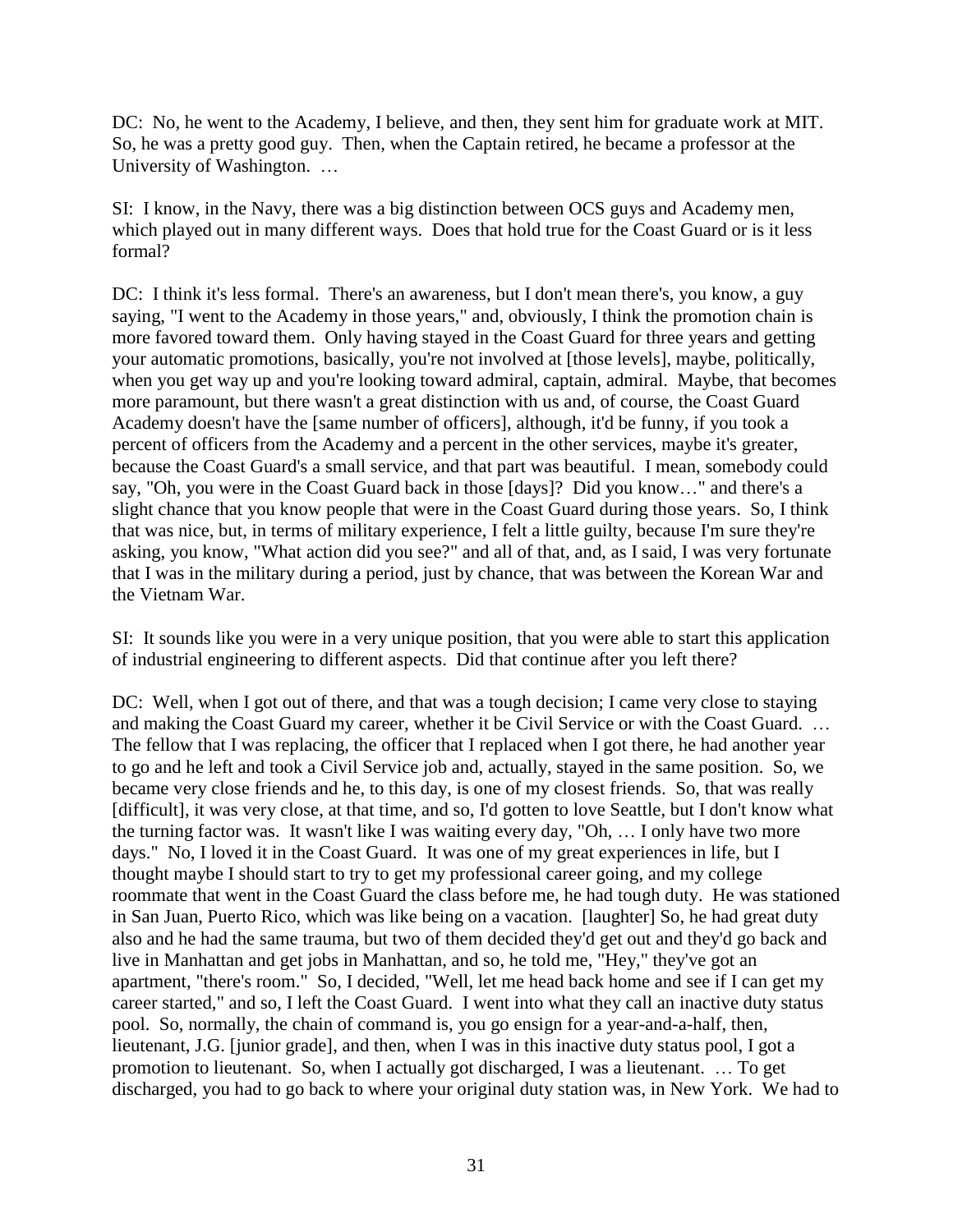be discharged from New York. So, one of my good friends there and I said, "Well, why don't we go the long way and catch military hops around the world?" So, with all the leave we had accumulated, we decided to leave Seattle, but go around the world and end up in New York, and that was a phenomenal trip, catching military hops, in those days, and, by that time, we had been able to get top secret crypto clearance, because the Coast Guard was a secondary source for retrieval on the Space Program, and so, it elevated our security clearances, those of us that got involved in it. Well, why it was significant is because, if we got stuck, we could act as couriers, trying to catch these hops, and that would upgrade your priority of getting on a flight. So, we flew out of, I'm not sure, out of Seattle, where we flew out of, Whidbey Island, maybe, and we ended up in Hawaii, on a military hop, and then, … the only hop we could get over to Japan was going to end up landing, … it was a military hop, and I think the base was [Marine Corps Air Station] Iwakuni, down near Hiroshima. … That was a very interesting experience, to be in Hiroshima and have the Japanese talk to us about the A-bomb. You know, we were reluctant to even say anything about it, but they wanted you to go see the museum and all of that stuff, and that was interesting. We saw some people playing baseball and we're standing there and this guy comes over, says, "You play baseball?" and we had both played baseball. So, we said, "Yes," and he said, "Well, we're the fire department. We're playing the police department. They always beat us. Can you play with us?" So, we went out and it was like a Little League field. Every time we were up, we hit one over the fence, and so, we became heroes. They took us out to see a sumo wrestling match, bought us Japanese food. So, that was a very nice experience, and we had to go to Tachikawa Air Force Base and we had to wait for a flight and the flight we got was into Clark Field in Manila. … This is where it became a little testy, because we were halfway now. "Do we turn back?" because, if we couldn't get a flight, well, we'd get an embassy flight to Saudi Arabia, and so, we were lucky. We got on an embassy flight to Saudi Arabia and a lot of experiences on all this, which was a lot of fun, and then, we got out of Saudi Arabia and got up into Europe and, finally, we flew out of Frankfurt into McGuire Air Force Base. … We made it in the two weeks, … maybe two-and-a-half weeks, but we had three weeks, and that was catching military hops around the world. …

SI: You had to spend a couple of days in each place.

DC: Oh, yes. Some places, like Saudi Arabia, two hours would have been plenty. [laughter] Europe was a lot of fun and we wanted to spend a little bit more time there than we had. Japan was fun. Manila, it was hot and humid, but they said, "You go up to an R&R, military R&R center, up in a place called Baguio, up in the mountains," and that was just beautiful and we got to play golf in the clouds. That was a military base, and so, that was fortunate. At the time, there was an uprising in Thailand and, between Thailand and Hong Kong, we were going to go to Hong Kong, but we couldn't get in there, but we got on one of these refuelers. … Now, you look and [say], "Oh, I want to fly first class on long trips." Well, we were, they have this big refueling tank inside this C, I guess, 130, and you're sort of curled around it, and that was for, like, an eight-hour flight. [laughter] So, it's funny what you can do when you're younger, [laughter] but, on one of the flights, there was a company of Marines and they were all in … raincoats and all of this stuff and we're in sport jackets at the time, and these guys are going off to maybe get in battle and we're on vacation. [laughter] …

SI: Did you travel in civilian clothes?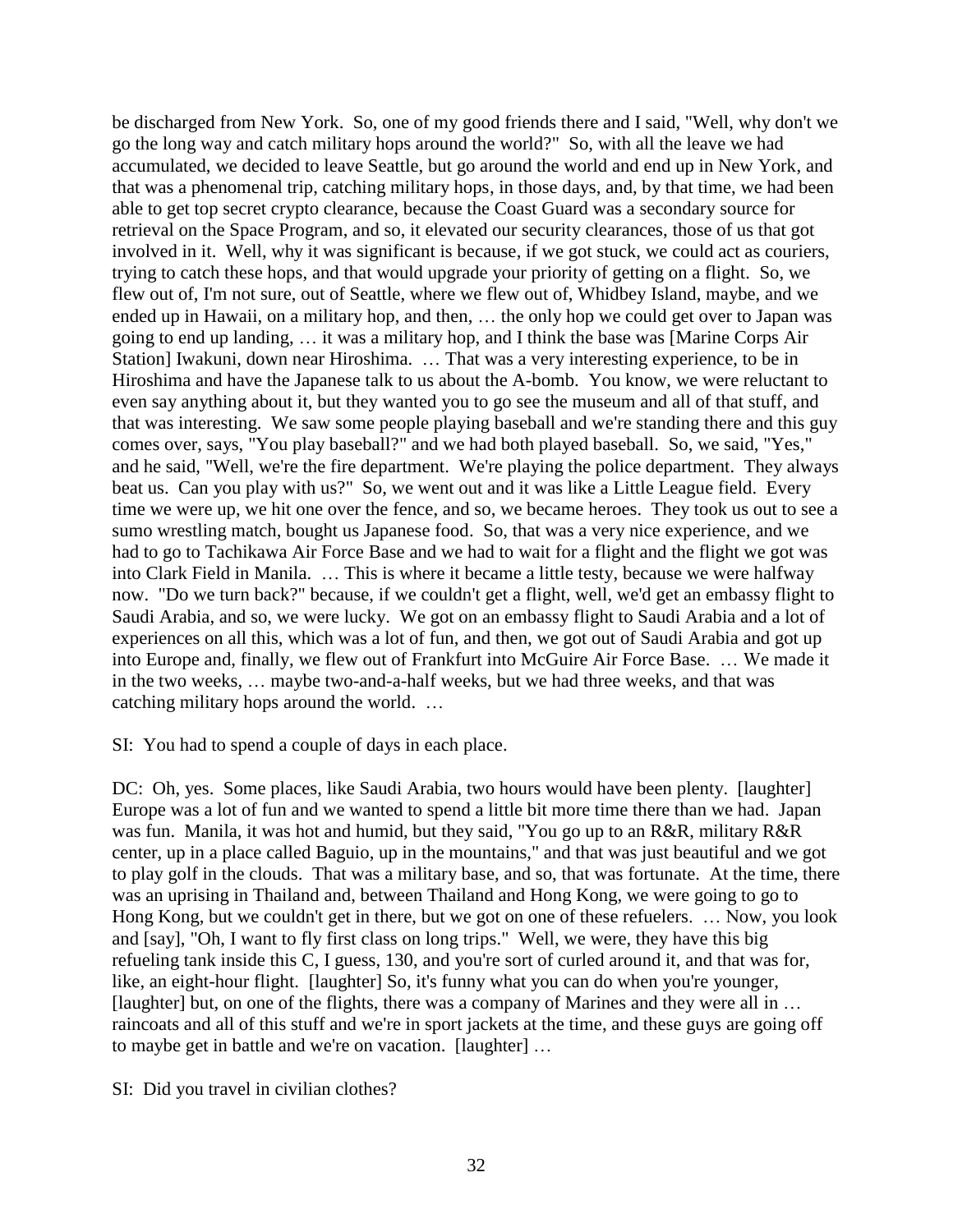DC: There were some countries, they wanted you in civilian clothes and, other countries, you were in military. So, there are some they didn't want you in military gear, I can't remember which ones, and others where ... you did fly in uniform. Most of the time, you're in uniform, but that was great. We were lucky to do this and we got back and got out of the active duty Coast Guard, and then, decided on a career, and I had a cousin who worked in New York and the family said, "Can you help Don?" ... He set me up with some interviews, and one of them was with Booz Allen and Hamilton, the consulting firm, and I didn't know even what consulting was, to be honest with you. … So, I got in there and … you went through a whole bunch of tests and they said that they really liked my credentials, but I didn't have any real business experience, but they'd like to keep me in their farm system, and I thought, "Oh, this is just a way of saying no." … So, I left there and saw an ad and interviewed with American Can, who was a big can manufacturer. They were looking for industrial engineers, with headquarters on Park Avenue in New York, which was nice, and so, that's where I started and worked there a year. … I was out on a golf course with a plant manager up in the Finger Lakes Region, and [the] assistant pro came out in a golf cart and he said, "There's a phone call for you," and I go back into the pro shop and, believe it or not, it was Booz Allen and Hamilton. … American Can had been a client and they had tracked my progress and they called and they said that they'd like to offer me a position. … I'm standing in this pro shop, [laughter] and I was making about seventy-eight hundred [dollars]. They were going to offer me ninety-four hundred, and this is all happening in the pro shop, and I said to him, "Well, gee, you know, I just want to get into five figures. I want ten thousand dollars," and they said, "Don, I'm not sure you fully understand, but joining Booz Allen is like joining a fine country club," and I said, "Well, let me tell you, I'm already at the fine country club right now. [laughter] I want ten thousand dollars." So, they agreed on it and I joined Booz Allen, and that was another major portion of my education. … I was one of the youngest consultants they'd ever hired at the time, and I even looked younger. So, they sent me to Chicago to learn how to look and act older, and one of the things was, when you met top executives, if they said, you know, "I'm the chairman of AT&T. My name's Charlie Brown," you don't say, "Well, Mr. Brown, it's nice to meet you," you say, "Hi, Charlie," and to learn how to call people by their first name, wines to drink, … very, very fascinating training course they put me through, a great guy, he was fun, to create this [mature posture], yes. … Of course, one of the big bugaboos, you go out on your first client, they say, "How much experience do you have consulting?" [laughter] [If] you say, "None," that client's going to say, "We don't want a guy out here that doesn't have any experience." So, they'd talk to you about, "Explain to them what your background was and, you know, you're starting now," and ba-ba-ba-ba, and so, that was the start of a consulting career, which I never even had known what it was. … You got with a group of industrial engineers and learned what management consulting was about and learned how to deal with clients and do that. ... One little anecdote on that, was funny; after all this, classes in how to act with top executives, about the second day I'm back in New York, lo and behold, one of the founders of Booz Allen, the only one still living, you could see his oil painting [portrait], I knew who he was, he's got his vest, very dignified looking man, and his name was Jim Allen, and I'm on the elevator, all of a sudden, it stops and on gets Jim Allen. We're on about the twelfth floor, and I'm saying to myself, "Say, 'Hello, Jim?' Say, 'Hello, Mr. Allen?' Say, 'Hello, Jim?'" So, I take a deep breath and I said, "Hi, Jim, I'm Don Cook," [laughter] and he shook my hand. He was a very nice gentleman. He said, "You're our new experiment, Don. We're thinking high things for you. It's a direction we want to move in the future, taking people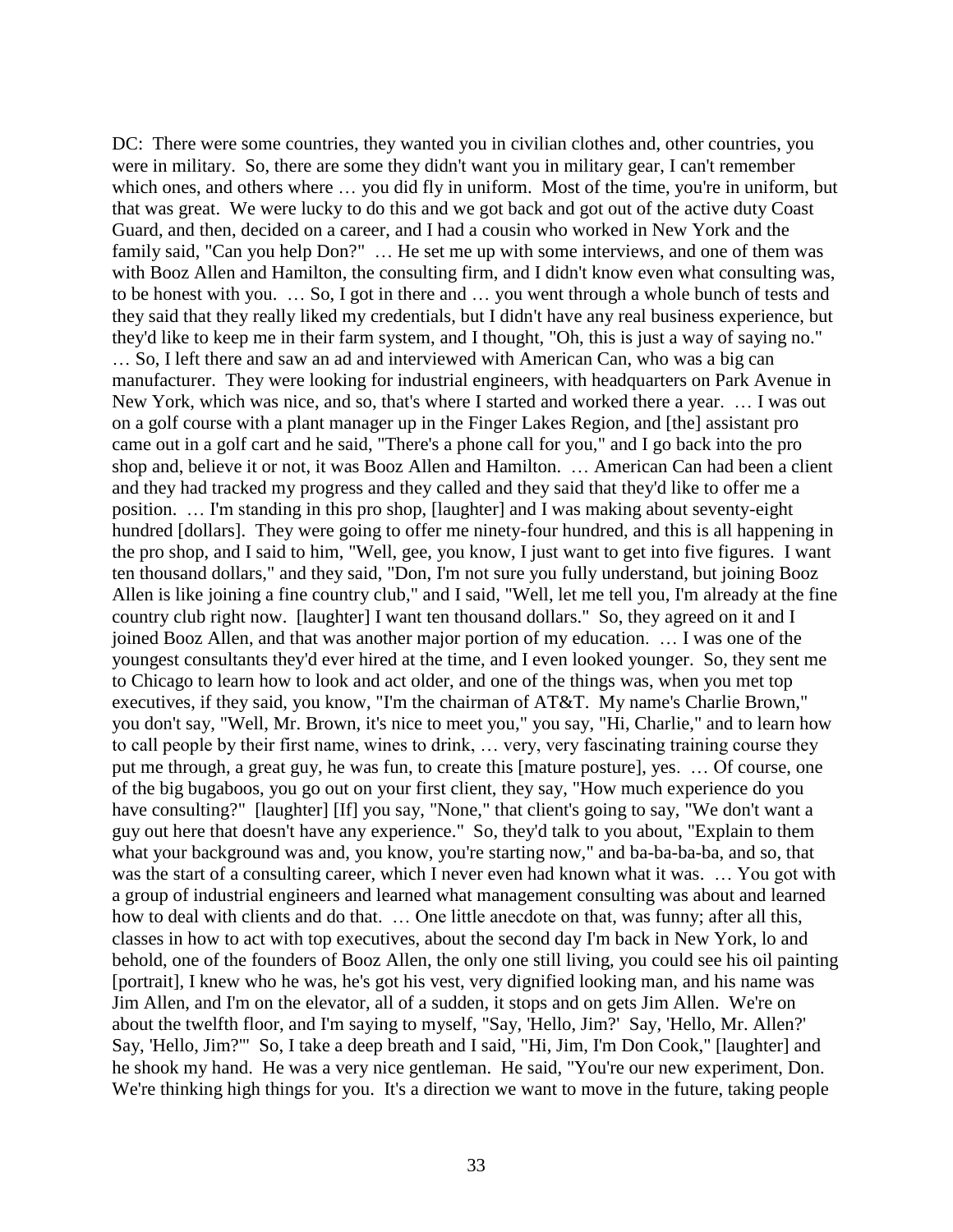right out of college, or nearly right out of college, or right out of the military. In the past, we've taken people with twenty years experience," ba-ba-ba-ba, long story short. So, I learned under fire that I could call a top executive, "Jim," at an early age. … So, I worked for two years at Booz Allen and I always wanted to get a master's degree and I thought I probably would be settling down, having a family, which, as you could read, I haven't, but, if I was ever going to do it, I should do it now. … One of the nice things, when I was in the Coast Guard, they paid for you to take other courses and I took business courses, at night, at the University of Washington. So, from my engineering degree, I'd accumulated a lot of accounting courses and things of that nature and gotten my professional engineer's license during that process. So, I decided I'd see what the University of Washington could do for me, if I wanted to go back out to Seattle, which I wanted to do, because I love Seattle, and study full-time to get my master's degree, and so, they said that I could probably do it in six quarters, and I sent back that I could not afford more than one year and that I would take extra credits. … Then, I went into Booz Allen and told them I wanted a leave of absence, and my immediate supervisor said, "That's impossible. The client expects…" I said, "I'm giving you, you know, three months' notice." He said, "No, forget about it." I said, "Well, I guess I said this the wrong way. I'm already accepted and I'm going back to grad school." So, he literally fired me, but, then, later on, the president called me. He said, "Don, I want you to come up here," and I went up there. … He sort of covered for the guy and he said, "John doesn't realize, but we have some work you can do right now and you're going to be more valuable to us. So, you've got that leave of absence," and it was significant, because, one, I knew I had a job when I finished, two, you could write it off as an expense, going back to college, as long as it was to maintain your position in a company. All I had to do is show the percent of MBAs coming into management consulting was increasing each year, so, to maintain my status, I [needed it]. So, I could write off at least my college expenses, and so, I went back out to Seattle and got a little apartment, traded my nice Buick convertible in for a used Volkswagen, traded all my expense account living and great restaurants to nineteen-cent hamburgers, and spent a year at graduate school in the University of Washington and took a lot of credits, more than [most]. … They said, if I had any trouble in any of them, they would not let me do this in one year, and, honestly, with the background I had from Rutgers, the courses that gave people trouble, particularly statistics and all of that, were so simple to me, and all the other stuff was great for an engineer to go back [and learn], because it was all foreign to me and it was a wonderful education, to learn business, to learn marketing, advertising, financial analysis. All that stuff was great for an engineer, to go back and expand my horizons. So, I went back and finished all my coursework and had to do a thesis, or a graduate dissertation, and I was going to do it on waiting in lines in a bank, doing queue analysis, or something like that, or toll booths, and then, I realized where I hated waiting the most was on golf courses. So, I decided to do a thesis on waiting on golf courses, and so many of the professors played golf that this became a big thing. So, I used computer simulation to develop a program to analyze waiting times on golf courses, and I got a grant to hire three of my buddies and we went out and played golf with stopwatches and we time-studied all the different elements on golf courses, and so, I had a library of times on golf courses and did my graduate thesis *in absentia,* when I came back, actually, while I was working at Booz Allen again. I ended up completing my thesis at night and, I guess, one of the great thrills of my life was, you submit this thing and you're really busy at Booz Allen. You just don't have patience, probably, to do any more of this, and you're saying, "If this comes back and they want rewrites and all of this stuff, [that is it]," and it came back from the professor that was monitoring it, and I always remember, he said, "This was one of my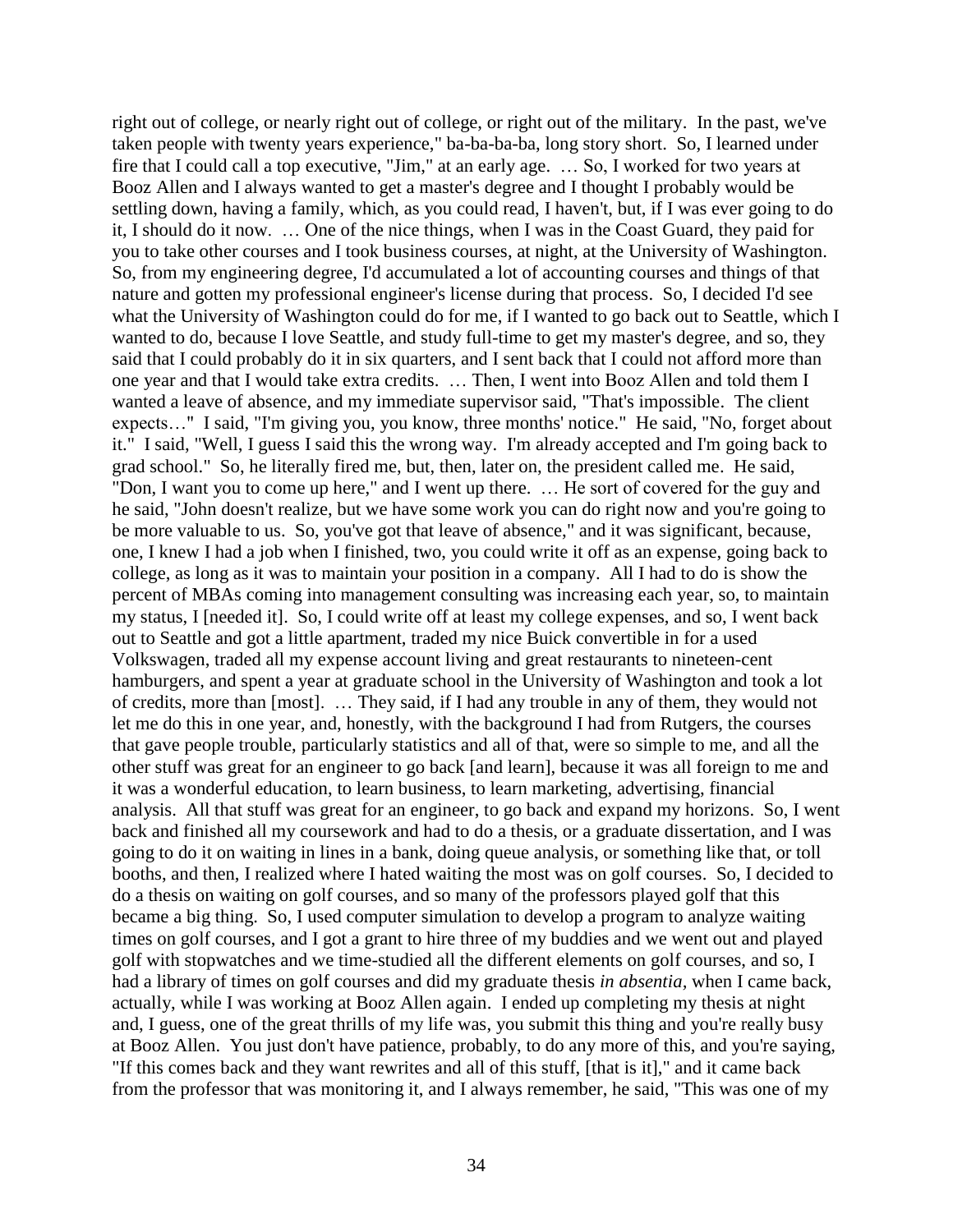great experiences in teaching. This thesis is perfect as written. I want you to try to get it published," and that was it. There was nothing like, "Can you reword this? Where's your documentation here?" and all the computer work I had to do for this queue analysis, I almost blew it all, because I boxed it up and shipped it back, and of all things for the airlines to … lose, they lose that, and it's not like a suit, where I can go buy another one. This is all that computer work I did and I had all the analysis, and, fortunately, two weeks later, it showed up. So, a long story short, I got my thesis, I got my master's and went back to work for Booz Allen, and big studies I did, Ocean Spray Cranberries. We just designed a method for processing cranberries and used videotape analysis of both the harvesting techniques and the processing techniques, and did a big project for the Food and Drug Administration, the government, one for Citibank, and a big client was Colgate-Palmolive, and traveled and lived in San Francisco, Kansas City, Boston. I'd lived in Montreal briefly, when I was with American Can, because I did work up there in the Canadian plants, and so, from a guy that was never further west than Quakertown, Pennsylvania, I ended up doing a great deal of travel and did well at Booz Allen. … One of the guys at Booz Allen left and became an executive recruiter and developed a pretty big firm, and there was a position that he thought I'd be great for, and so, I left Booz Allen to accept a position as a vicepresident of planning with Lear Siegler, which was a growing conglomerate company, with Bogen Electronics, Farfisa Organ, several of the companies they owned, with a big office in the Pan Am Building, when they were still flying helicopters off the roofs. So, we'd take a trip and you'd catch the helicopter and go to the airport and all that. I had an office with a television, a bar and all this. When you're a consultant, you get a little cubicle to work in. So, this was, "Wow," but I hated it. I was used to consulting and I had to make a decision, after two months, "Did I really want to stay here? Do I want to … admit I made a wrong decision?" and Booz Allen would take me back, there was another consulting firm [that] would take me and had asked me to come join them, and there was a little period of confusion as to, really, where did I want to go? I was living at home, at this time. I had been living in New York, but, when I switched jobs, I was traveling so much, I ended up moving back home and saying, "I'm not going to be here much, I'm going to be living in all these cities, so, why pay a lot for an apartment in New York City." So, I decided I would take a few months off [in] the summer, play golf and think of what I really wanted to do, and, during that period, an ex-Booz Allen person said there was a client, a company out there, that wanted some consulting work. If I was, right now, between assignments, would I consider doing some work for the retail company, A&S, in Brooklyn. … So, I went over and I did a project for them, and then, they wanted another one, and then, they wanted a big one, and I said, "Gee, it's going to take me a long time," and the guy over there said, "Well, why don't you hire somebody to help you?" So, I went out and hired a young industrial engineer from Rutgers and, all of a sudden, I said, "Jeez, I guess I've got a company," and so, that's how the company started. I had never intended; you know, I never said, "Oh, well, you're always an entrepreneur, always wanted to do your own thing;" no, not really, but that's how, thirty years ago, I started Cook and Associates, and so, that, in the stages of my life, is what I've done. I've hired industrial engineers from Rutgers. All but one of my engineers are from Rutgers. We had systems designers, and all but one were from Rutgers, in the computer science field, and not that we're large. We're as large as eleven people; now, we're down to five, and done work for a lot of major corporations throughout this country, and some in Europe, and made a good living at it.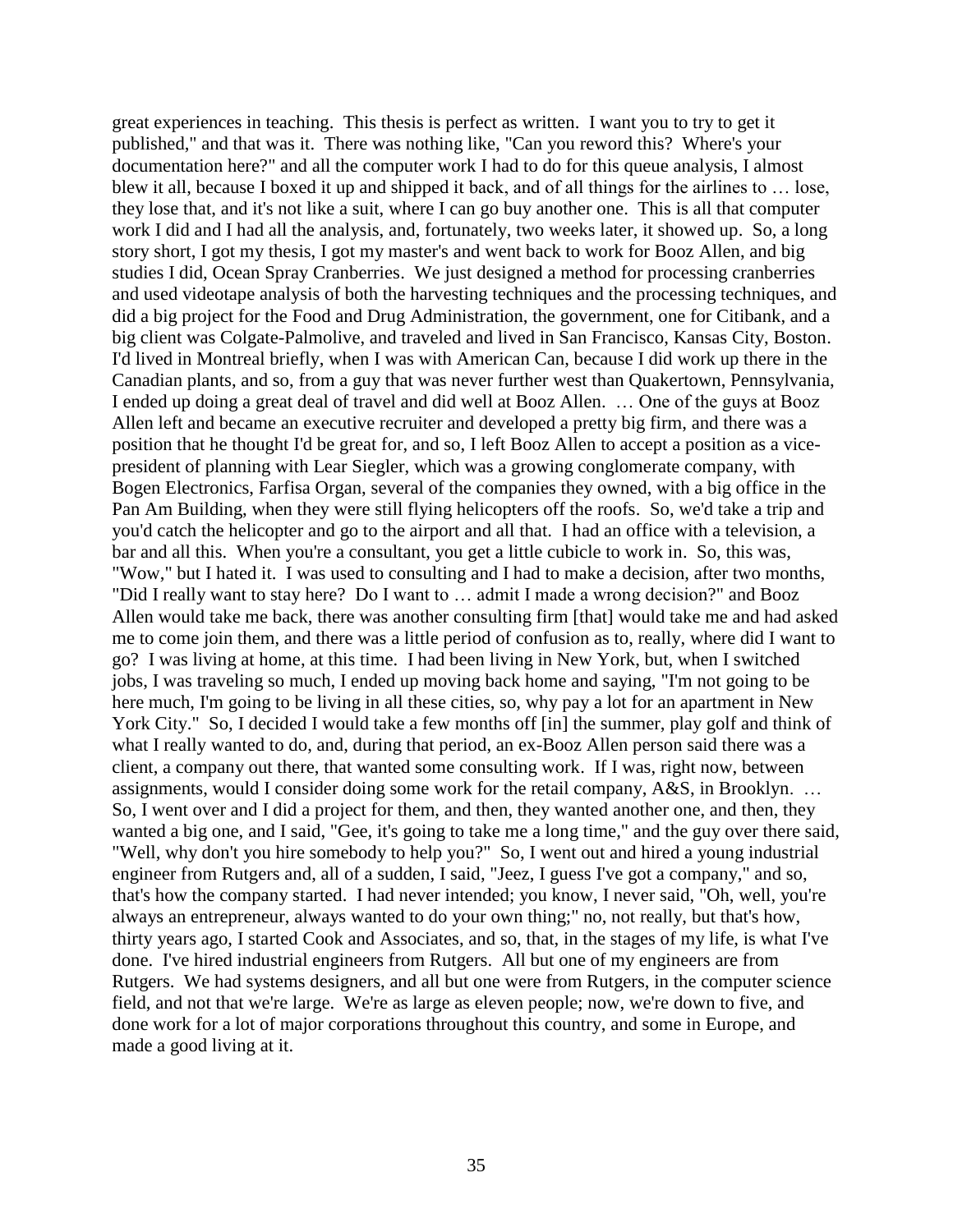SI: First, as a general question, what were some of the major changes that you have seen in your field over this thirty to forty-year period?

DC: Computers; I mean, the amount of computers … and the impact that the computer has had. When I started, we were doing punch cards and things of that nature and computers were just starting to come into existence, and those computers were large mainframe computers. … As time went on, everything that had to be done was through a centralized data center and it became difficult with my own company, because every time we wanted to sell our program, we had to go to the centralized data center and they were always too busy with other programs, and then, lo and behold, out comes the personal computer and the "Bill Gates Revolution," and you can find all these executives now that, instead of having to bow down to this mammoth central computing agency, could now go get programs, put them in their operations and improve things phenomenally, and not have the bottleneck that they once had. … So, we adapted our program to work on personal computers, and that opened up avenues where we could go into distribution centers, where we do most of our work for retailers, and that guy said, "Jeez, we really want to do this," and he could say, "Let's do it," as opposed to saying, "I've got to go through the data processing people and see if they have time to do it." They have nothing to do with it anymore. So, that was a big change in business, and, now, we sort of have gotten back to the other way, because of networks. Now, you once again have your big IT departments, and it's great, because they can integrate all the systems within an organization, but it's bad in the sense that people that really need the information no longer can get it when they want it, because they've got to go through the IT department. So, now, we're back having to sell to an IT department, to make sure everything is all right and it's compatible with everything else. So, there are pluses and minuses to it, but the big transition, certainly, I think, in business, was the advent of … computer usage, and, you know, there's a lot of automation, but automation was taking place way back when I was at Rutgers. You know, you could see conveyors and all of that, and they've gotten more sophisticated, certainly, and, in recent years, [there] is the globalization of business, where, at one time, all distribution centers were manufacturing plants here in the United States. … Having distribution centers, now, you're finding manufacturing facilities around the world and distribution points in China and places like that. So, the globalization had been a major impact and right now, communication and the Internet, in terms of the communication phenoms, e-mail, cell phones. To me, these have been the big advances, as I've seen them, in business. Yes, you'll always have human resources, and I'm sure they've come up with their little innovations and that goes from reengineering to methods-improvement to zero-based budgeting, and the consulting firms always come up with little acronyms for pretty tried-and-true standard techniques. … You know, there may be "critical path programming" for projects and "project control," but those have been there. They've been smoothed out and refined, but the computer age and the communication age have been the major changes, I think.

SI: From the beginning of your career, you had industrial engineers, and then, you had to probably train a lot of computer specialists, and so forth. As you are saying now, today, just in terms of managing information, do you have to bring in information managers and information specialists?

DC: No, I think good industrial engineers cover that and should cover that. I'm on the Advisory Committee for Industrial Engineering at Rutgers, and you talk about, you know, they're teaching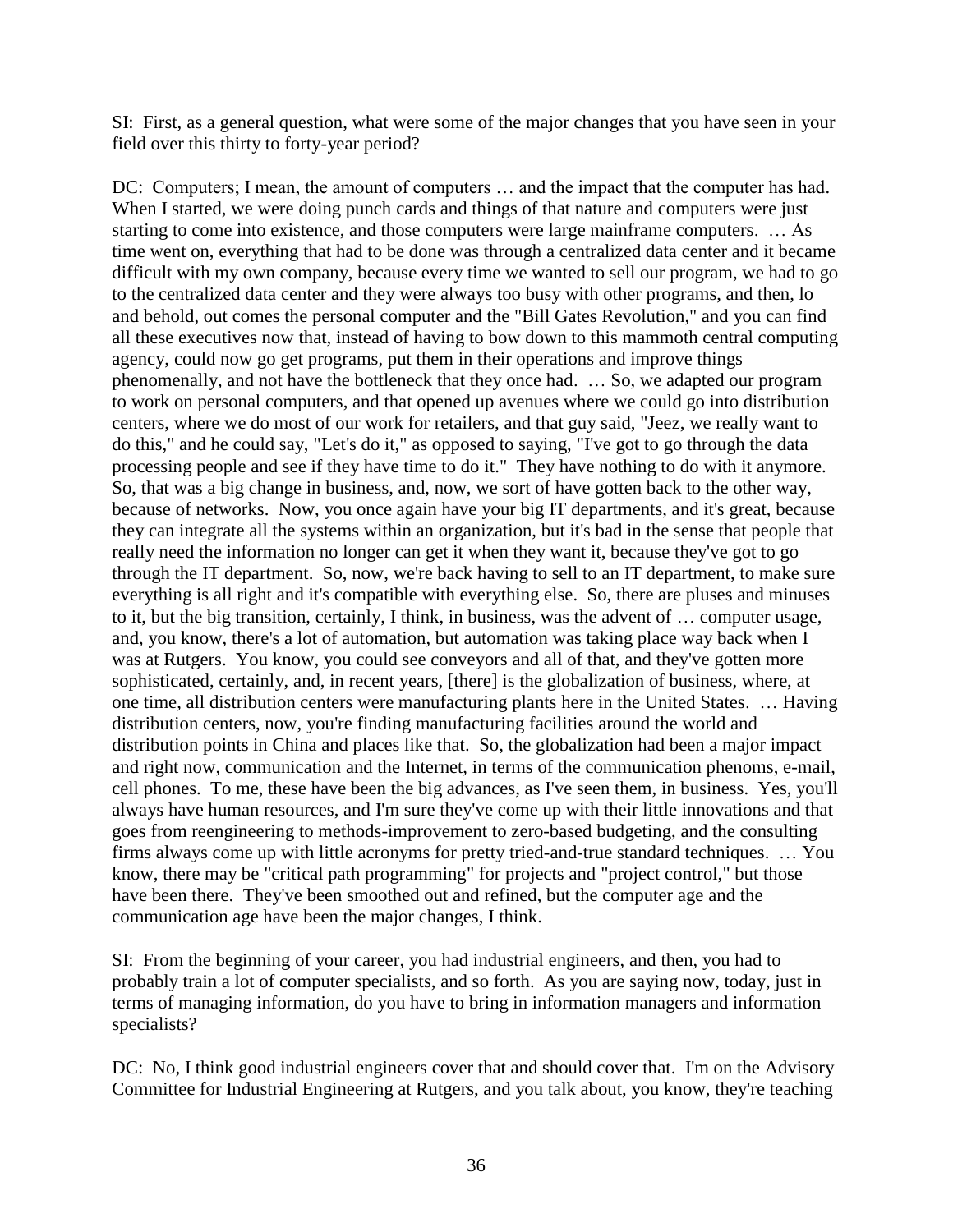them a lot more operations research things. … In our days, industrial engineering was stopwatch studies, methods analysis and methods improvements, and, sometimes, I think they're losing that a little bit, and there's still a need out there to go out and find out, "Well, how do you have people work efficiently?" What grad school taught me is, "What kind of information do I need to provide to management to know how well they're doing?" For instance, all these dot-com companies that had the big fallout a few years ago, everybody's coming up with these very fancy computer programs to sell merchandise, [like] Amazon.com, and the better [the] website, but, if you think of it, that's okay, that's just developing a nice, little computer program and all of that stuff and very sophisticated, but somebody's got to take that merchandise, take it off a shelf, put it in a package and send it to you. … No matter how good that program is, some human being has to take the merchandise and get it to you, and I think, sometimes, we overlook that. So, the first years, we'd have forms and, you know, … people would fill out everything and we'd do calculations using time standards and come up with some management information. Then, gradually, we started to automate what we were doing, using the computer, instead of people there with adding machines, and then, gradually, you found out, "Well, wait a minute, there are other systems out there that have some of the information we need." So, then, you start to integrate other systems. You've got a payroll system that has hours and things for employees, and you integrate that in. So, that transition took place and that's when you went from all industrial engineers to systems analysts and people that would design different programs for you, and so, it's made a good living for me. Now, I'm sort of realizing what I am, is I'm partially retired in the winter, but not necessarily in the summer, because I now have, for the first time in my life, bought some property. I've never owned property. Of course, I buy it at the wrong time, but I bought a place in Sarasota, Florida, and so, I spend somewhere between four and six months in Sarasota, in the winter, and I have an office in my condo down there. So, I keep [in] touch and I fly back probably one week out of each month, but I certainly don't work the full schedule down there that I do here, and, when I come back for the summer, I think I'll stay on that same schedule, but I get involved too much with the office. So, as I say, I'm semi-retired, at least in the winter.

### SI: How big is the firm now?

DC: Well, only five of us now. That's partially, I think, because we hit a period where business became difficult for us, partially because my participation became less, and, maybe, some of the competition has gotten ahead of us a little bit. What really happens, primarily, … in any selling field, let's take a look at consulting, your clients become older with you. So, what happens when your clients retire? You lose the contacts that you really need, unless you've been able to nurture younger clientele within those organizations, and, probably, we've been weak in that, I think. Hiring my industrial engineers from Rutgers, they're great industrial engineers, I really like them, but they don't have the selling capabilities that are probably needed, and I probably should have gotten some selling strength that maybe will not come from engineers.

SI: Do you think that you need to hire people other than engineers or is it a weakness in the Rutgers program?

DC: I think there's some weakness in the Rutgers program, that ... you've got to get a little away from the technical, once in awhile, and take a look more at the overall business environment, and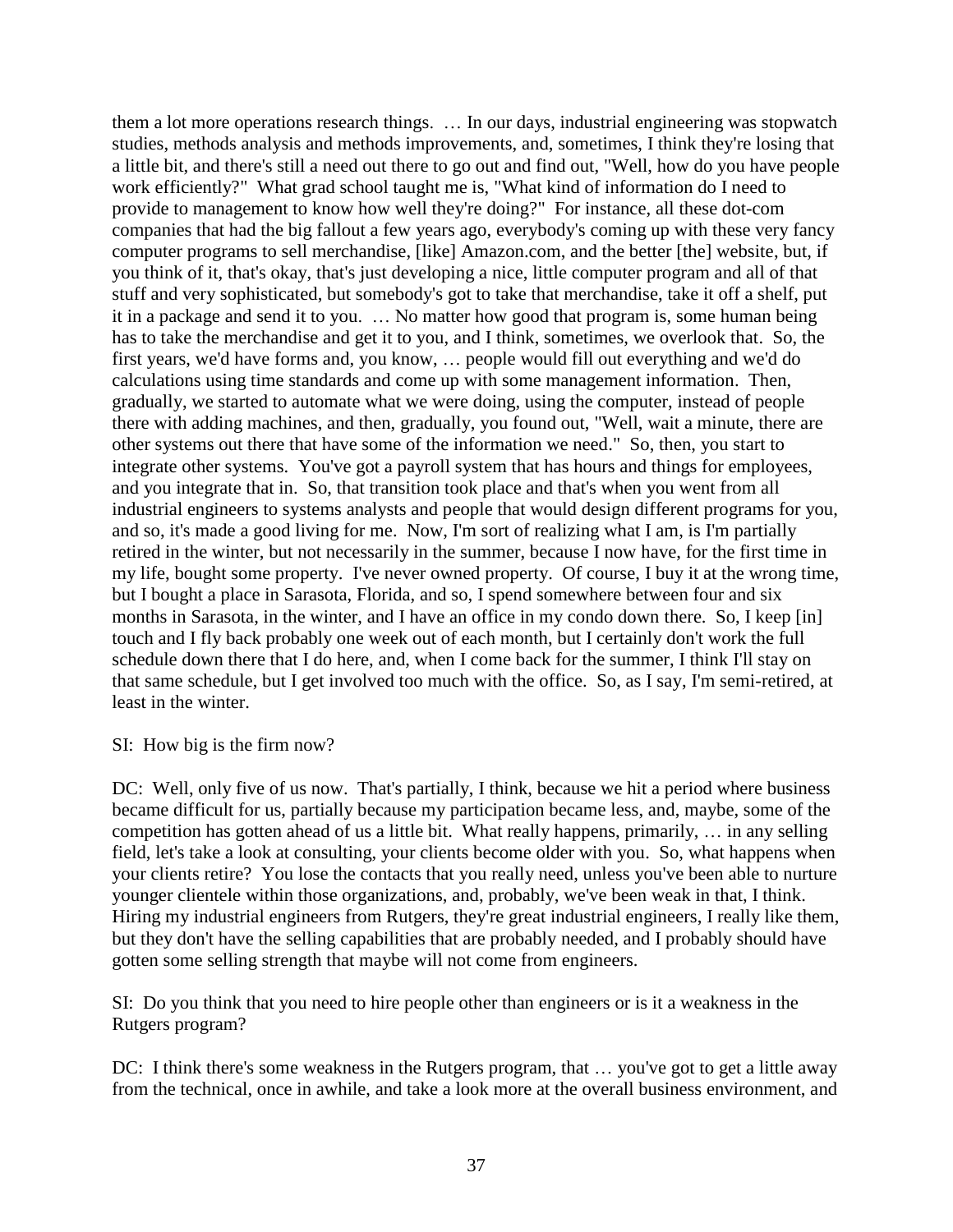I believe, at our last Advisory Council [meeting], they're trying to come up with a curriculum that ties together industrial engineering with the business school, and I think that would be very good if they could do something like that.

SI: Like a combination engineering-MBA program?

DC: Yes, yes. We were arguing about what to call it at the last meeting, because your professors want to call it something that, to a professor, means something, but doesn't mean anything to the outside world, and I was hoping [for] something more along the lines of "Business Engineering," something of that nature. So, I think that's a direction, you know, we have to go a little bit.

SI: Were you always involved with industrial engineering at Rutgers as an alumnus or an advisor?

DC: No, not much. I spoke a couple times, early, in stages, when Professor Keebler was still alive. He'd invite me over. I was only semi-involved because I was hiring some industrial engineers. So, I got to know some of the professors over there, because they'd recommend people to us, but it was the last three years when they asked if I'd be on the Advisory Committee.

SI: Having hired primarily Rutgers people, was that mostly a school tie or was it the quality of the school?

DC: Well, I knew the quality of the school. From a practical standpoint, people don't have to relocate, because they're already here in New Brunswick and we're located right off the campus. So, I don't have to worry about getting people to move or anything. The third point is, they're comfortable. They're comfortable in the environment here, so, they don't have to move. Fourth, I've got contacts at the University where I think I can get a good reading on people, and, you know, very strong ties to Rutgers. So, obviously, if I have somebody from Rutgers and another school and the guy at Rutgers is as good as anybody, he's going to get the job, and so, I've done that. I think I've got great loyalties to the University. They disturb you at times, but, nonetheless, I've got great loyalties to the University, [laughter] and they've worked out. They've been good people.

SI: Going back to your time at the University of Washington, it was in the mid-1960s. I think 1966-1967 was the year.

DC: Yes, right around there.

SI: All over the country at that time, there were student protest movements building on college campuses. Did you see any of that at Washington? Were you aware of that, involved in that or against that?

DC: No. I wasn't involved in it, wasn't against it, wasn't for it. I must say, I just wasn't involved in that. I did not see a lot out there. I think Rutgers was much more involved in that. I think the University of Washington [was] a fairly conservative school. They had some, but I think, like,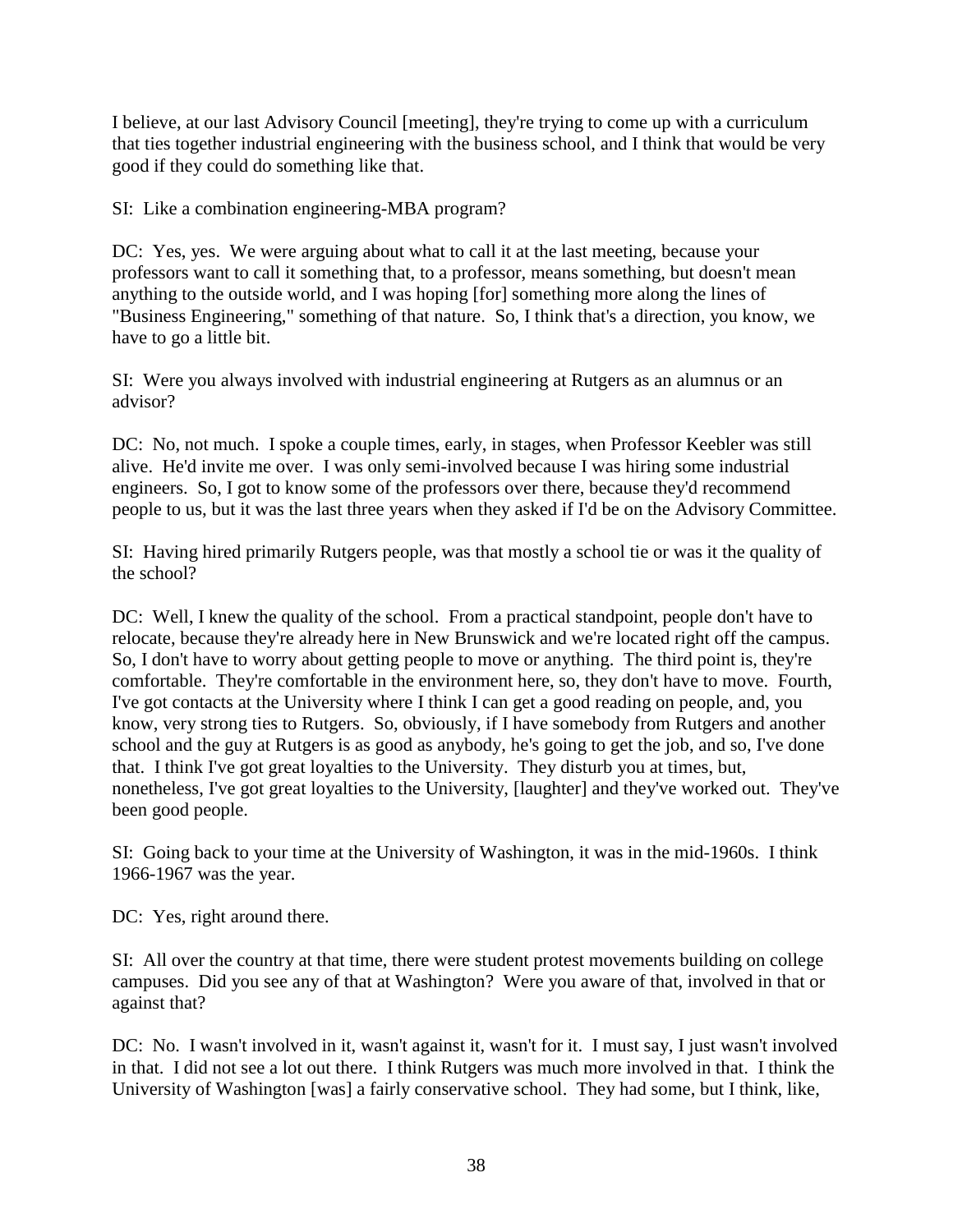Berkeley was, you know, more active, if you look at the West Coast schools. … Yes, the University of Washington was a great experience for me, because, when I was at Rutgers, obviously, the New Brunswick Campus, and it was all-male, although women could take classes here and we had a couple engineers that were women, and we could take some classes over there, but, then, I went out [to Washington]. You know, in our football games, if we had, like, twenty thousand people, man, that was a big game, and then, I went out to the University of Washington, of course, it's all-coed and their stadium would hold sixty-eight thousand, there'd be sixty-eight thousand there every day, or every game. So, it was two totally different environments, and both schools, I enjoyed a great deal. The University of Washington made great headway. I mean, you see them, they're ranked way up, and our president now, [Richard L. McCormick], of course, … had been the President of the University of Washington, in Seattle, … and it gets much more support from the state than Rutgers gets from the State of New Jersey, but that was a good experience, having that contrast in schools. … Fortunately, an engineering and business degree, I think, is a strong point for anyone; I think going to a smaller university, then, a large university gives you that contrast; having the opportunity to see some of the country, eventually, all the way from East to West Coast, gives you some feeling for that and, if you can expand it now into Europe, you get a nice breadth in what's going on, rather than an isolated nature. … So, a lot of other stories, but I think we've tried to cover a lifetime. I never got married; so, where you see children, [referring to a section of the pre-interview survey], no children either, but I've dated, never was a confirmed bachelor, and I'm not sure how it all happened right now, but I think much of the mobility of the jobs I had added to the fact that I didn't get married, and I think, … my own philosophy, if you get past where you can't have children, or probably the likelihood [would] be very remote, [laughter] marriage doesn't have the aura that it should have had earlier in my life. So, from a personal standpoint, I guess that's what happened there. I don't regret it. There are times I wish maybe I had children, but, even if I had married a lady, or couldn't have children [or] we decided not to, it wasn't something I felt I had to have. I could have done it either way.

SI: Is there anything that you are passionate about, any hobbies or groups that you are involved in?

DC: No. ... It's funny now; I always used to say, "Well, no, I workout a lot, I ski, play handball, play tennis and golf." Well, I had a hip replacement about four years ago, at Robert Wood Johnson, and that turned out to be great, but, between the traffic, getting to New York to play handball, and my hip, I dropped that, and then, I decided tennis probably wasn't too good for it and skiing, if you can't ski and not have to worry about falling, I decided that's a [problem]. Primarily, now, I play a lot of golf and I workout any time I'm not playing golf, to try to stay in shape, and other than some prostrate cancer, which I had seeds [radioactive seed implant therapy] and it seems to be going well, fortunately, I've been in pretty good health.

SI: Did you stay in the Reserves for the Coast Guard?

DC: I was in an inactive duty status pool, they called it, and my friend that stayed ... on active duty was the head of that program. So, he nicely set me up for some active duty, during that, for two weeks in Treasure Island, out in …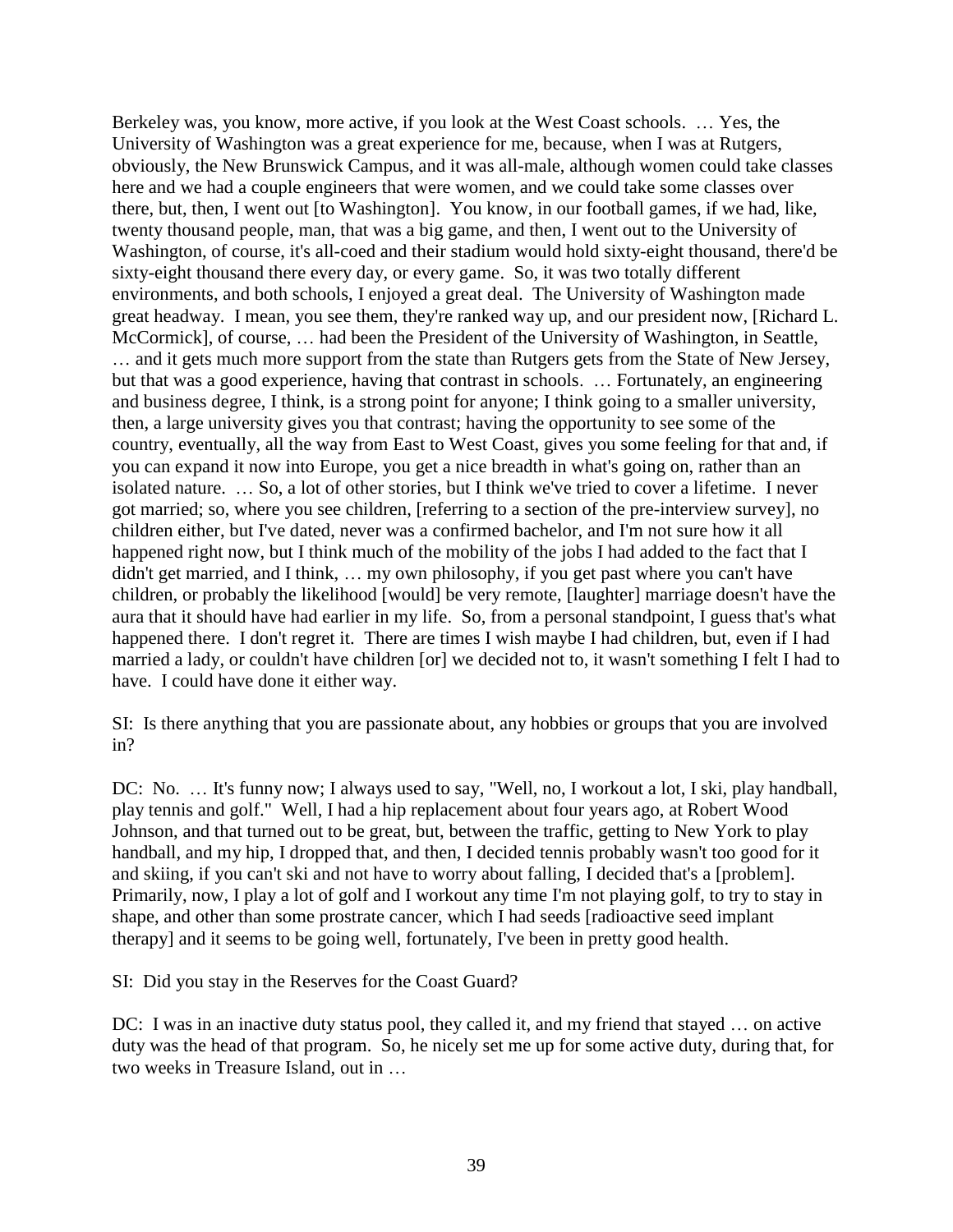### SI: San Francisco.

DC: San Francisco, which was nice, and I did a little industrial engineering project for them during that period, and then, I stayed until they decided they were going to disband that program, serving in an inactive duty status pool, and you had a choice of going active and I really, by that time, was traveling so much and all that, I could not attend regular meetings, so, I dropped out.

SI: Did you leave active duty before the Cuban Missile Crisis or after?

DC: Before. The year John Kennedy was killed, [1963], I was at Booz Allen, because, I remember, I was in the New York office and we got word of his death and I felt bad about that, and there was a fellow in the office with me, Ron Michelle, who's a friend. … We decided we'd go up to the Presbyterian church on Fifth Avenue that day. So, I remember that. So, obviously, I was out of the service by that time.

SI: I wondered if there were any world events, like the Berlin Crisis, that had an impact on the base you were stationed at.

DC: No. I think our first launch into space was somewhere around near the end of my tenure, because, as I said, that's how we got our security clearances, because we were the secondary recovery unit when those capsules were coming [back]. The Coast Guard was the secondary recovery unit. So, it was the start of our Space Program, I believe, when I was still in the Coast Guard, but you can say I really lucked out, we did not have a crisis. There were some minor crises going on around the world, but we weren't really involved in them to any great degree.

SI: Like you said, the Coast Guard has always had this active peacetime mission. Were there any major storms that your base had to respond to?

DC: No. I'm trying to remember; not really. We had gone through a pretty good [period]. See, on the West Coast, you're not; well, we had an earthquake when I was there, but it didn't do enough damage that we had to respond to it. I knew it scared the hell out of me, but, having been from the East Coast and never experiencing an earthquake, that was an experience, but, from a military standpoint, we did not have any response there. There was minor damage and significant deaths, but we didn't have to respond to anything, but the Coast Guard, I think, I took a great deal of pride in it and I hope it continues to be a good service. I know, when 9/11 [the September 11, 2001, terrorist attacks] occurred, one of the few agencies [that] got accolades was, the Coast Guard seemed to know exactly what they were doing and responded properly. It's been, now, put under a bigger bureaucracy, Homeland Security, so, I hope that doesn't decrease the efficiency by which it's operated in the past, the plus as they're getting more money now to be able to get updated equipment and to perform its role. A lot of people don't realize what the role of the Coast Guard has been. [In the] Second World War, all the amphibious landing crafts were manned by Coast Guard, and our percent of deaths in the Second World War, I think, was the highest of any service. My friend that decided to stay in the Coast Guard became the most decorated Coast Guard officer in the Vietnam War, because we manned the patrol boats in the deltas and went up and down there. So, the Coast Guard was over there for that. So, it's got a wide range of duties, both peacetime and wartime. Obviously, [the] immigration problem, drug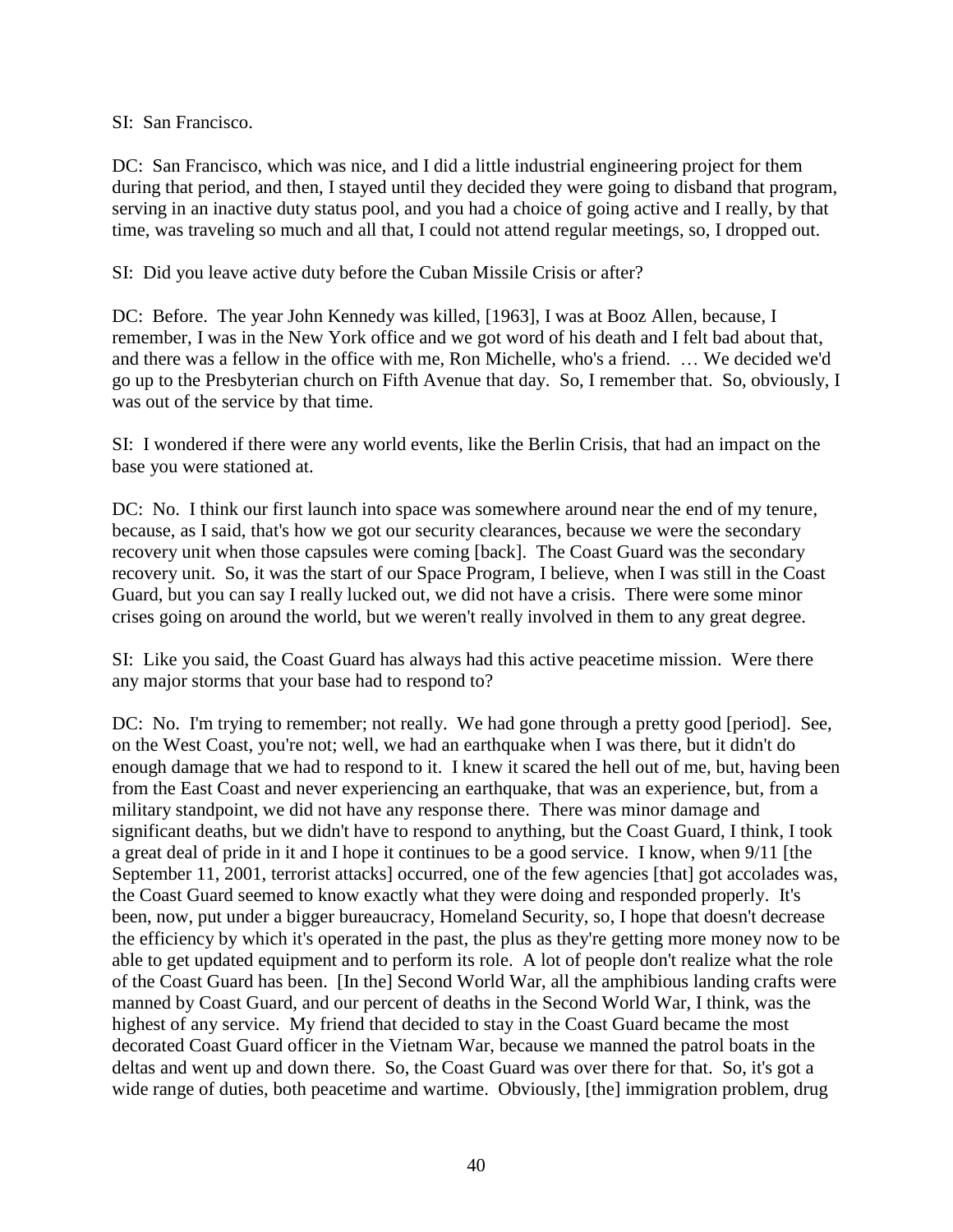trafficking are our duties, in addition to homeland security duties, right now, that the Coast Guard becomes heavily involved in. Port security, all those measures are very heavily involved with the Coast Guard.

SI: I had a couple of other questions about Rutgers. In 1956, there was the Hungarian Revolution, which resulted in a lot of refugees coming to Camp Kilmer, near New Brunswick. I was wondering what you knew about that.

DC: I seem to remember Cardinal [Jozsef] Mindszenty coming over here, I think, but I don't remember much more than that. We did have veterans in our classes, and maybe ten percent of our class. I think we had three in our industrial engineering class.

SI: Korean War veterans?

DC: Yes, and they did well. They integrated in with us. I think they were all married with families, but so were some of the guys that got married early in college.

SI: Were there any veterans in the fraternity?

DC: Yes. I know of three. One of them, I think, had been in the fraternity, and then, went into the service and came back and was in the fraternity. So, there, there were some veterans. There may have been more than that, but at least three that I remember.

SI: Do you remember anything about University politics? There was a major bond issue that they were pushing for at that time. Rutgers became the State University during your time here. Do you remember anything about those issues?

DC: I remember Governor [Robert B.] Meyner came and spoke in the old College Avenue Gym and that he was influential, at the time, I think, in having Rutgers become more financially supported by the state and created; I guess it was always the State University, but I don't know what formality it went through to make it really be one where the direction would change. ... As many of us [think], back in those days, one resentment I think we all have is when we hear, "We're going to make this a great university." Well, frankly, we always thought it was a great university. We may make it a larger university, we may be able to service more of the students in the State of New Jersey, but I think we always thought it was a great university, and to hear too much emphasis on, "We're going to *make* it one," implies that it hasn't been one in the past. We can improve, we can do that, but I know I think we felt it was a great university. Otherwise, we wouldn't have been here. I mean, if you looked at percent of students [accepted] and how difficult it was to get into Rutgers, it says to me you were getting the top students in the state to come into here. So, I don't know what units of measure they use for that. You know, there's a controversy between getting big and not, and I think I'm in favor of expanding and continuing the growth, but, you know, the football program is an example. Certainly, I support it fully, but, … you know, it's got its plusses and minuses. Dropping some of the sports; I felt that having Dr. McCormick come here would be a plus, because he would understand the tradition of the University, and some of our previous Presidents didn't come from a traditionally old university like Rutgers. So, I was a little disappointed when [six sports, including crew, were changed from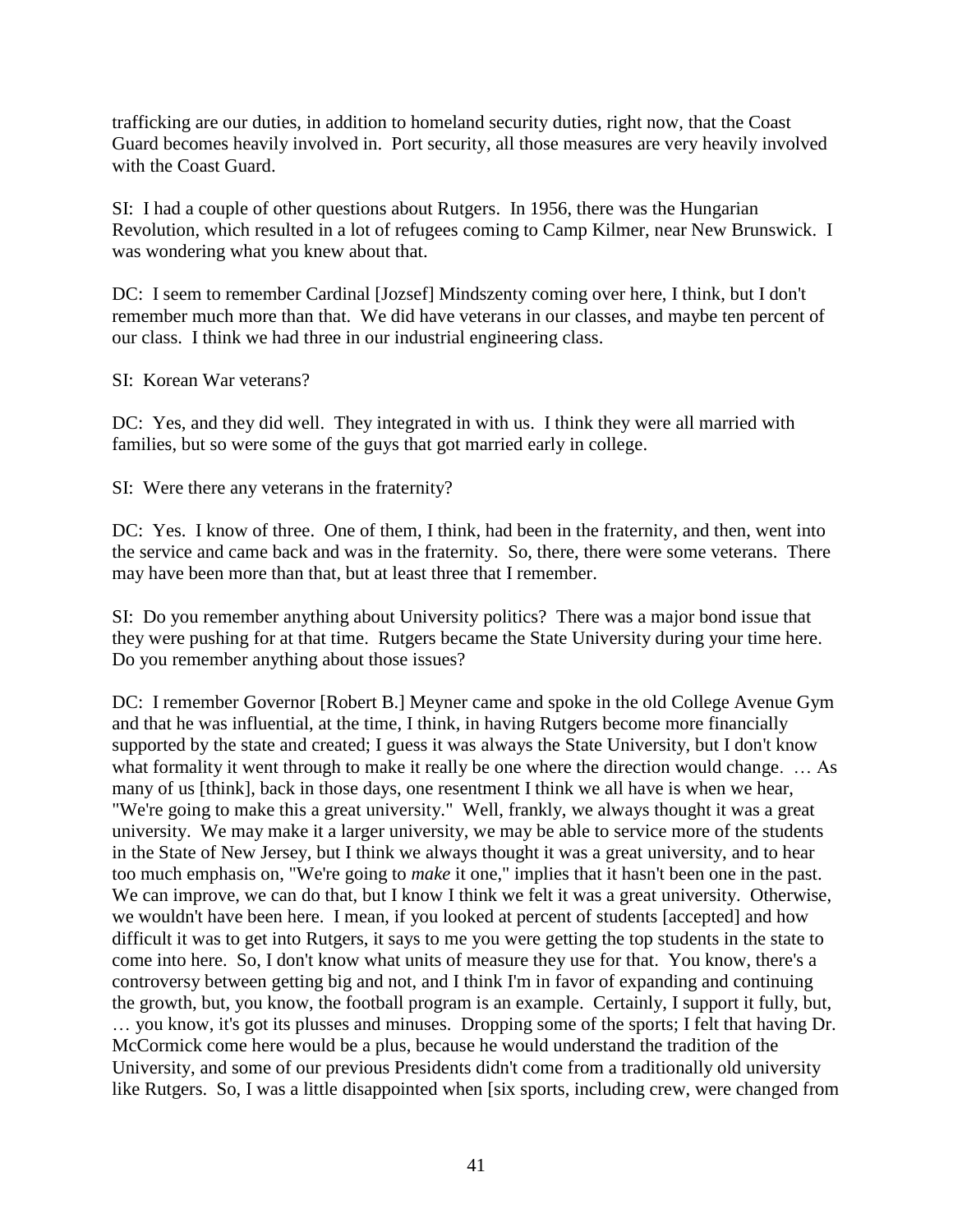varsity to club sports in 2006]. … I've gone over this with him and I know all the logics behind it, but, still, there's a little tradition between a sport like crew and dropping crew as one of our sports, even though I understand it's a club sport and all of that. It's a little different, though, and having been, if not the oldest, one of the oldest crews in the country, that part of the tradition I did not like to see disappear, even though, financially, and having to field teams in equal, men's and women's and all that, I can understand all that, but, once in a while, you have to say, "Let's preserve some traditions in the University," and that was one I thought should have been preserved. So, yes, as you see your University grow, and it's interesting living here and having an office off the campus.

SI: You have a front row seat.

DC: Living right here and seeing changes and wanting to say, "Gee, some of them are great, some of them, I don't know, and some of them, you don't like." You know, time moves on. You don't want to think that you're getting old, so, you can't appreciate change. Sure, there's got to be change, but I think it's got to be, maybe, "ever changing and eternally the same," is really what you're really trying for at the University. You want us to be ever changing, but, eternally, you want us to be the same in terms of maintaining the traditions that have previously been established. So, that's a delicate balance.

SI: Obviously, we just went through the big change of unifying all of the undergraduate colleges. The College of Engineering was untouched by that, from what I understand. Do you think …

DC: Was that a good move?

SI: Yes.

DC: ... Being, basically, an efficiency expert and industrial engineer, centralization and standardization of things at this University should have been done years ago. I don't know how many students I will come across, or sons and daughters of friends that have gone here, and they say, "I love the University, but, damn it, administratively, this place is antiquated and what you go through, it's so complex and what they're trying to do." I think you could have done a little bit better in terms of, you can centralize things internally, but you don't have to change it externally. I mean, we can talk to clients about that. We could centralize departments, we could centralize the administrative parts of this University much better, without taking away, perhaps, the identity of a Douglass, because that is tradition. You're right in bringing that up. Of all those things that I think of, Douglass was an entity which I think should have been maintained; doesn't mean that their programs couldn't have been integrated, doesn't mean that all of that couldn't occur beneath the scene, but you still could maintain the integrity of Douglass. I think that could have been done, but the centralization of the stuff and the standardization was an absolute necessity, because, probably, one of the most inefficient operations, as a consultant, if I looked across companies, would be the university, [laughter] and Rutgers isn't alone. I think institutions tend to be inefficient because there is no profit motivation and you just try to get more and more money. So, that's the problem with it, but, no, it's the right move. I think the Douglass thing could have been done a little differently.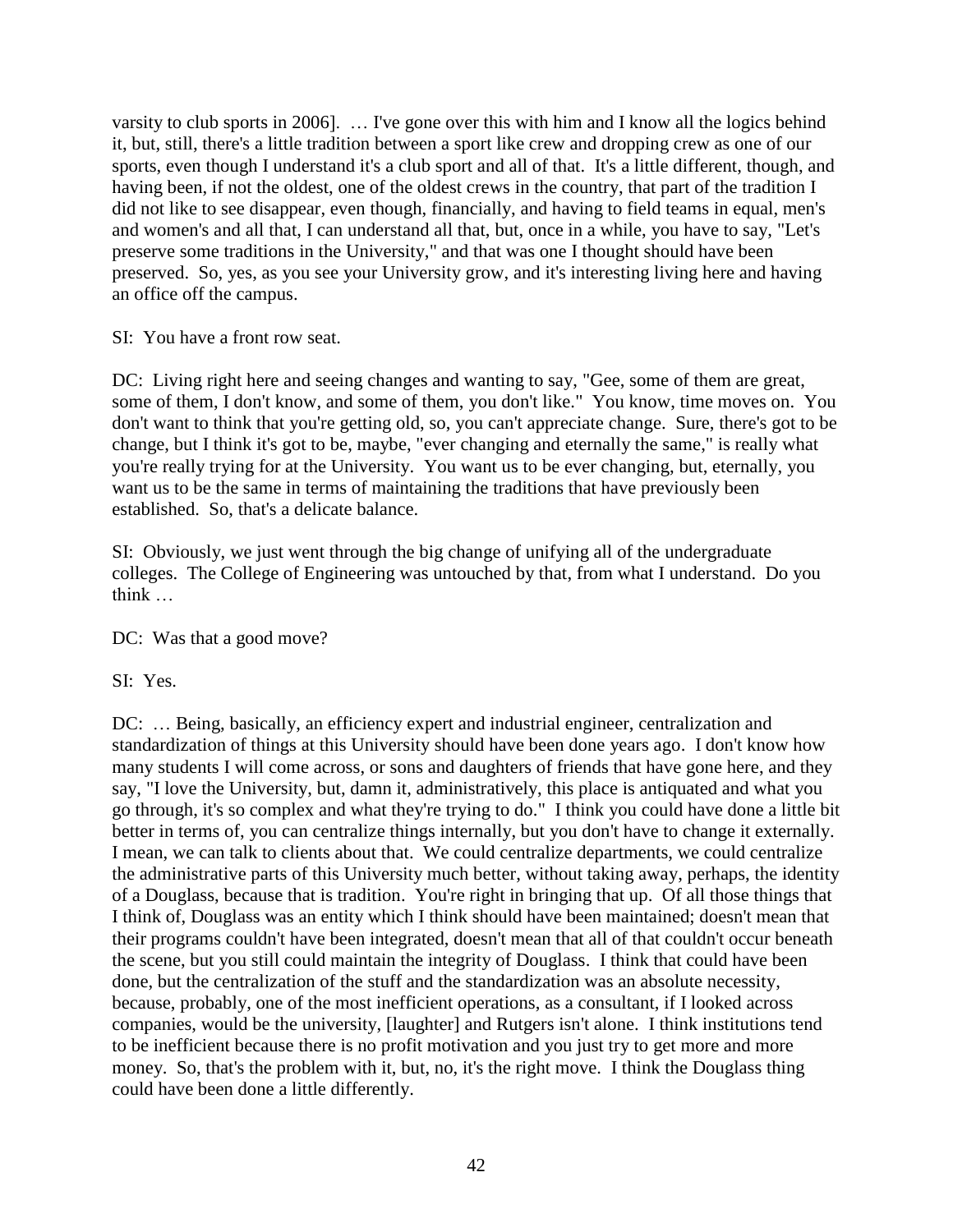SI: Has the College of Engineering remained, in your mind, much like what you came out of? Has it retained its traditions?

DC: No, I'll say something that'll be [in] controversy, and I don't mean this in any bigoted manner, but one thing I'm concerned with is, we want cultural diversity. Well, I look at industrial engineering right now and I think ninety percent of the professors are foreign-born and some of them fairly difficult [to understand] with the English language, and I'm not sure of the culturally diverse part of [the] student body in industrial engineering, and that's tremendously different. … I would be saying, if we had all Americans, I would be taking the opposite direction and I'd be saying, "I would like … to see us get more foreign students in there," but, if I find out I'm getting all foreign students in there, or ninety percent, then, I would like to say that we have to encourage more people within our country to come in there and we have to see whether or not we can't get any, you know, industrial engineering professors educated in this country, citizens of the United States. So, I think that part, I'm concerned about.

# SI: The issue of balance.

DC: Yes. I'd like to see more balance and say, "Hey, I want us to be culturally diverse, but I don't want it to go totally the other way." I think, in our tuition program, we should first service the citizens, the residents, of the State of New Jersey, secondary, the citizens of the United States, and, third, foreign students. So, I would like to see a tuition system, when I look at it, and they were rating them the other day, where we stand, and Rutgers is way up there in terms of what it costs in-state residents to come here tuition-wise. Then, when I looked at what does it cost out-of-state residents, we're not way up there, and there's no such thing as out-of-country. Well, I'd like to see a three-tiered tuition system and I'd like it to be more severe, with more relief for New Jersey residents, and then, a second structure that says citizens, United States citizens, and a third one for foreign students, not to exclude them, but, let's face it, the monies we're getting, public monies we're getting, are from the State of New Jersey and, somewhat, from the Federal Government. I don't know of us getting, you know, public monies from other countries. So, to me, that says you've got a responsibility to service these people.

SI: Is there anything else you would like to discuss or is there anything that I missed?

DC: No. Thanks for the opportunity. It's nice, I suppose, to sit and talk about yourself without writing a boring book. [laughter] ...

SI: It was very interesting.

DC: You know, there's always a million things you'll think about, later on, that you would have liked to say.

SI: If there is anything you want to add, you can always add it to the transcript as well. As I am going through it, I might have more questions.